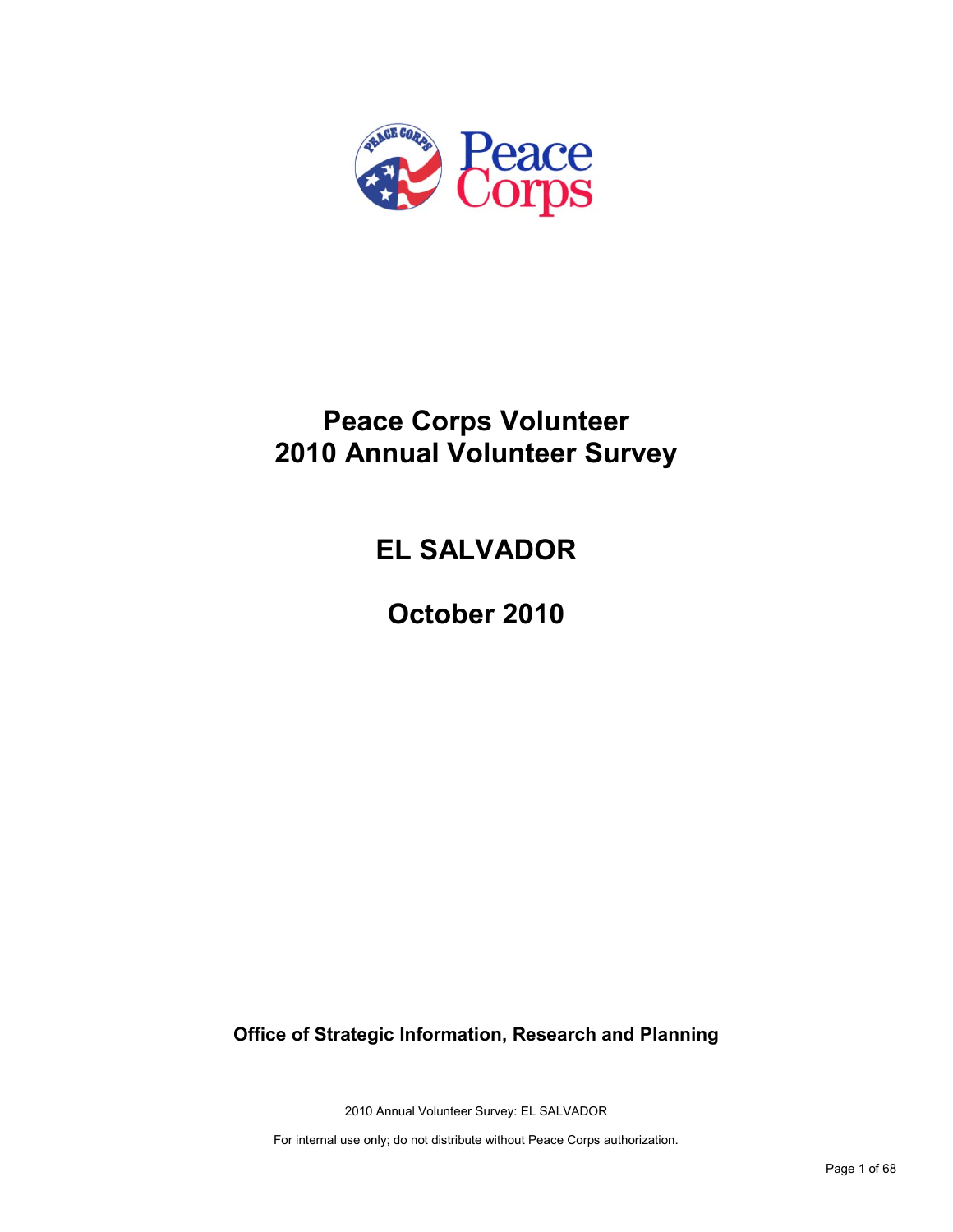## **Table of Contents**

| A.           |                                                |     |
|--------------|------------------------------------------------|-----|
| В.           |                                                |     |
| C.           |                                                |     |
| D.           |                                                |     |
| Е.           |                                                |     |
| F.,          |                                                | .23 |
| G.           |                                                | .28 |
| Н.           |                                                |     |
| $\mathbf{L}$ |                                                | 54  |
| J.           | Overall Assessment of Your Peace Corps Service |     |
| Κ.           |                                                |     |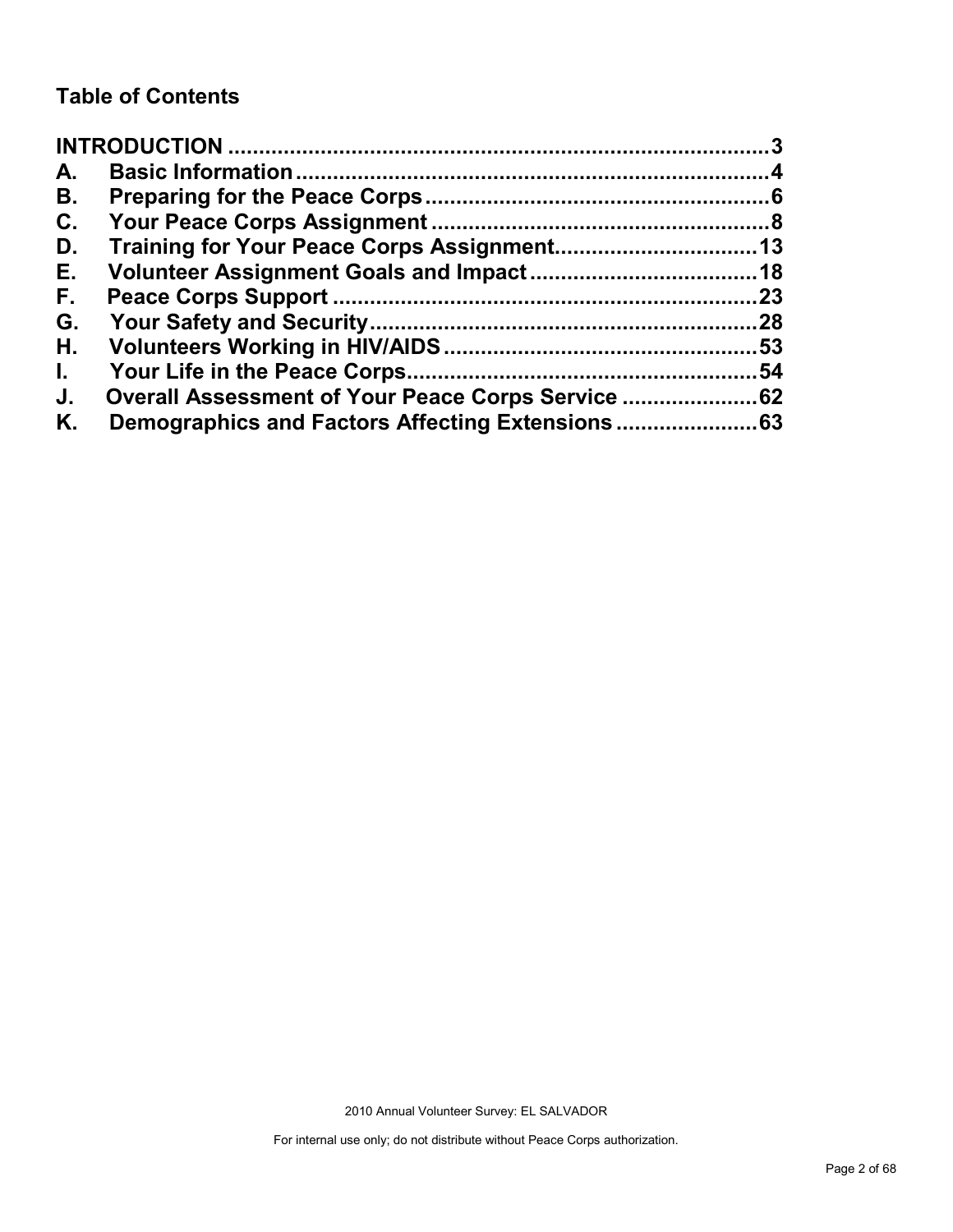## <span id="page-2-0"></span>**INTRODUCTION**

The Annual Volunteer Survey was conducted from June – August 2010 and 81 percent of the Volunteers (5, 239) responded, the highest number in the 35-year history of the survey. Most Volunteers (89 percent) completed the online version of the survey, and another 11 percent completed a paper version of the survey.

This report conveys the responses to the survey from Volunteers serving in one particular country. The report contains the tables and short narrative responses from the questions offering a finite set of possible responses. The results provide a picture of the activities, experiences and views of Peace Corps Volunteers in 2010, including areas where Volunteers confirm that their needs are being well met and where improvements may be needed.

A second report contains the Volunteers' extensive narrative responses to eight open-ended questions on the survey. The report, *2010 Annual Volunteer Survey Open Ended Responses,* is being distributed separately to the Regional and Country Directors.

## **ORGANIZATION OF THE REPORT**

The country report contains eleven sections, corresponding to the major sections of the survey questionnaire.

The tabular results are presented in the order in which the questions appeared in the 2010 AVS, which corresponds roughly to the phases of Volunteer service. Initial questions asked about preparing for Peace Corps. These were followed by questions about assignment activities and training. The final set of questions asked about extending service beyond two years.

The tables show the percent of post respondents that selected each choice and the total number of post respondents that answered the question. Most survey questions asked respondents to select one answer from a set of choices. The percentages for the "select one" responses add up to 100 percent. Questions that allowed Volunteers to "mark all that apply" result in percentages that total to more than 100 percent. This is because each percentage equals the number of respondents selecting that choice divided by the number of respondents who answered the question.

The 2010 AVS included most questions from earlier annual and biennial surveys. A dozen open-ended questions were excluded this year to reduce the reporting burden and internet connection costs to Volunteers.

2010 Annual Volunteer Survey: EL SALVADOR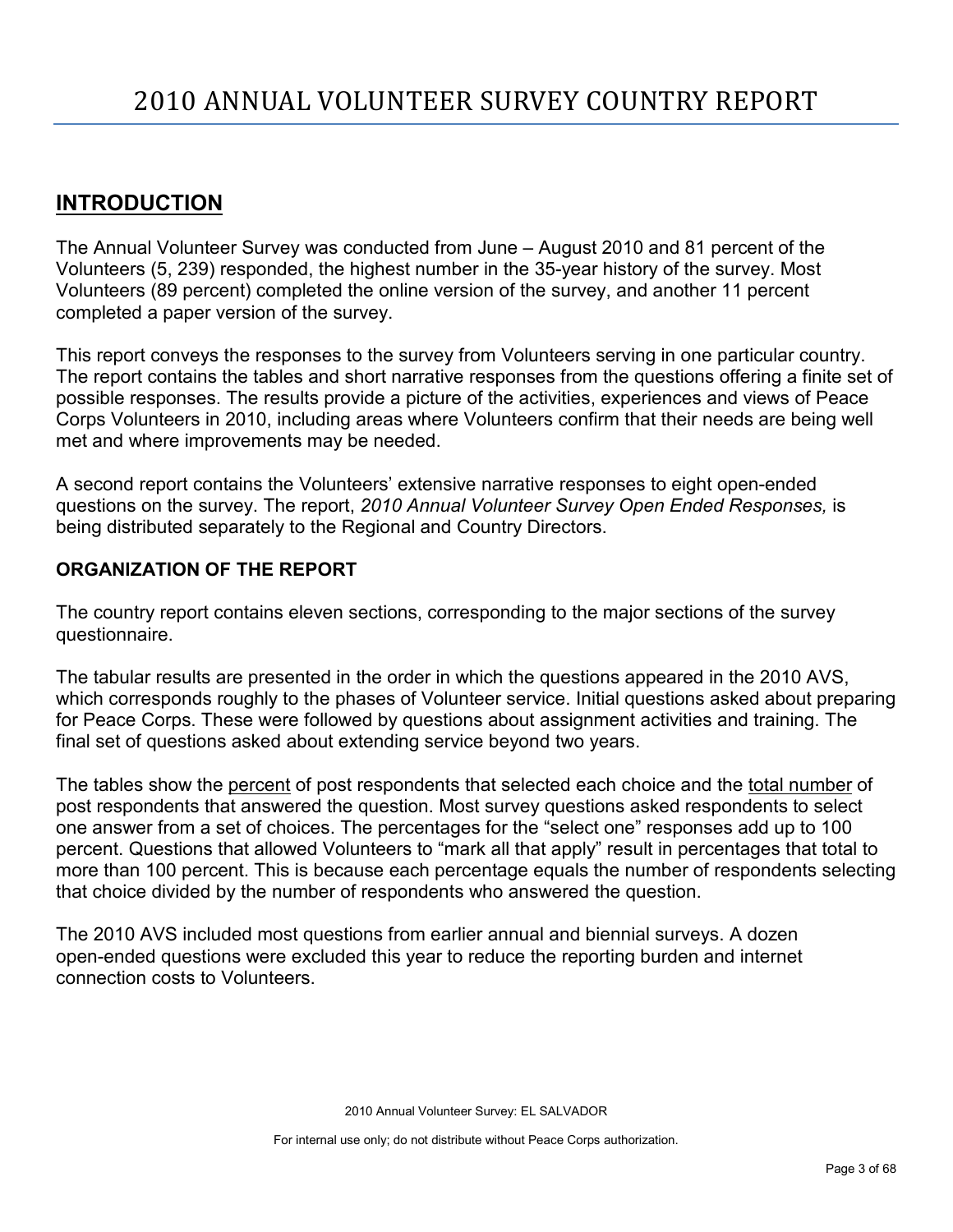Key questions were added to gather more information about:

- Experiences with insensitive comments and behavior based on race, ethnicity, age, gender, or sexual orientation
- Observations or comments about harassment/discrimination experiences (added to the online 2010 AVS after the survey began)
- Reasons that might influence whether or not to extend Volunteer service beyond two years

A crosswalk between the 2009 and 2010 questions is posted on the OSIRP intranet under 2010 AVS Reports "Reference Documents." Earlier surveys and global, regional and post reports are also on the OSIRP Intranet.

## **HOW TO USE THE INFORMATION**

Posts are encouraged to share the results with staff and Volunteers. These reports are an excellent way to initiate a dialogue with staff and Volunteers at post about what is working well and areas for improvement. In the past, posts have found it useful to share the results with their Volunteers, via the VAC, monthly newsletters, summary bulletins, and presentations at PST and IST.

Please consider comparing these 2010 results with your 2006, 2008 and 2009 survey results to identify trends and changes over time. You may also want to compare your country's results with the regional and global numbers.

## <span id="page-3-0"></span>**A. Basic Information**

This section reports on the overall response rate and percentages of online and paper surveys completed, as well as the Volunteers' descriptions of their project and site. Results are more representative of all Volunteers at post when the response rate is above 50 percent.

The 2010 Annual Volunteer Survey response rate for EL SALVADOR was 82%.

| Completed Online and Paper Surveys |      |     |  |
|------------------------------------|------|-----|--|
| Number<br>Percent                  |      |     |  |
| Online                             | 100% | 107 |  |
| Paper                              |      |     |  |
| Total                              | 100% | 107 |  |

**Completed Online and Paper Surveys**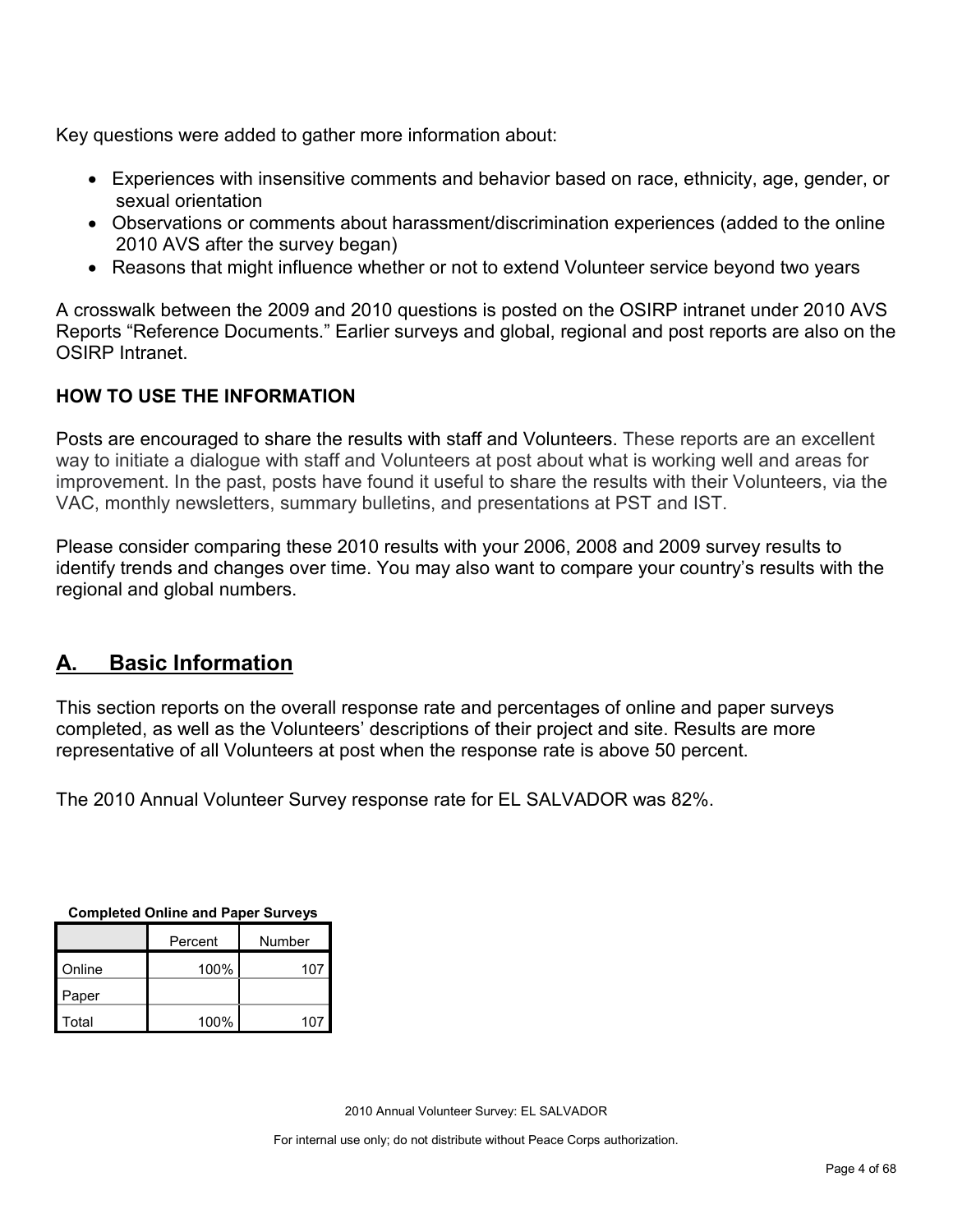|                   | Percent | Number |
|-------------------|---------|--------|
| 6 months or less  | 30%     | 32     |
| 7 to 12 months    | 1%      |        |
| 13 to 20 months   | 42%     | 45     |
| 21 to 27 months   | 16%     |        |
| 28 months or more | 11%     | 12     |
| ็กtal             | 100%    |        |

#### **A2: How many months have you been in country?**

#### **A3: Please select your project.**

|                                                     | Percent | Number |
|-----------------------------------------------------|---------|--------|
| Community Organizational & Economic Development     | 23%     | 24     |
| <b>Rural Health and Sanitation</b>                  | 30%     | 32     |
| Sustainable Agriculture and Environmental Education | 21%     | 22     |
| Youth Development                                   | 21%     | 22     |
| Other. Please specify                               | 6%      | 6      |
| Total                                               | 100%    |        |

#### **A3. Description of "other" project**



#### **A4: Please choose the best description of your assigned site.**

|                                           | Percent | Number |
|-------------------------------------------|---------|--------|
| Village/rural area (pop. under 2,000)     | 74%     | 79     |
| Rural town (pop. 2,000 + 25,000)          | 25%     |        |
| City (pop. over 25,000) - not the capital | 1%      |        |
| Capital of the country                    |         |        |

2010 Annual Volunteer Survey: EL SALVADOR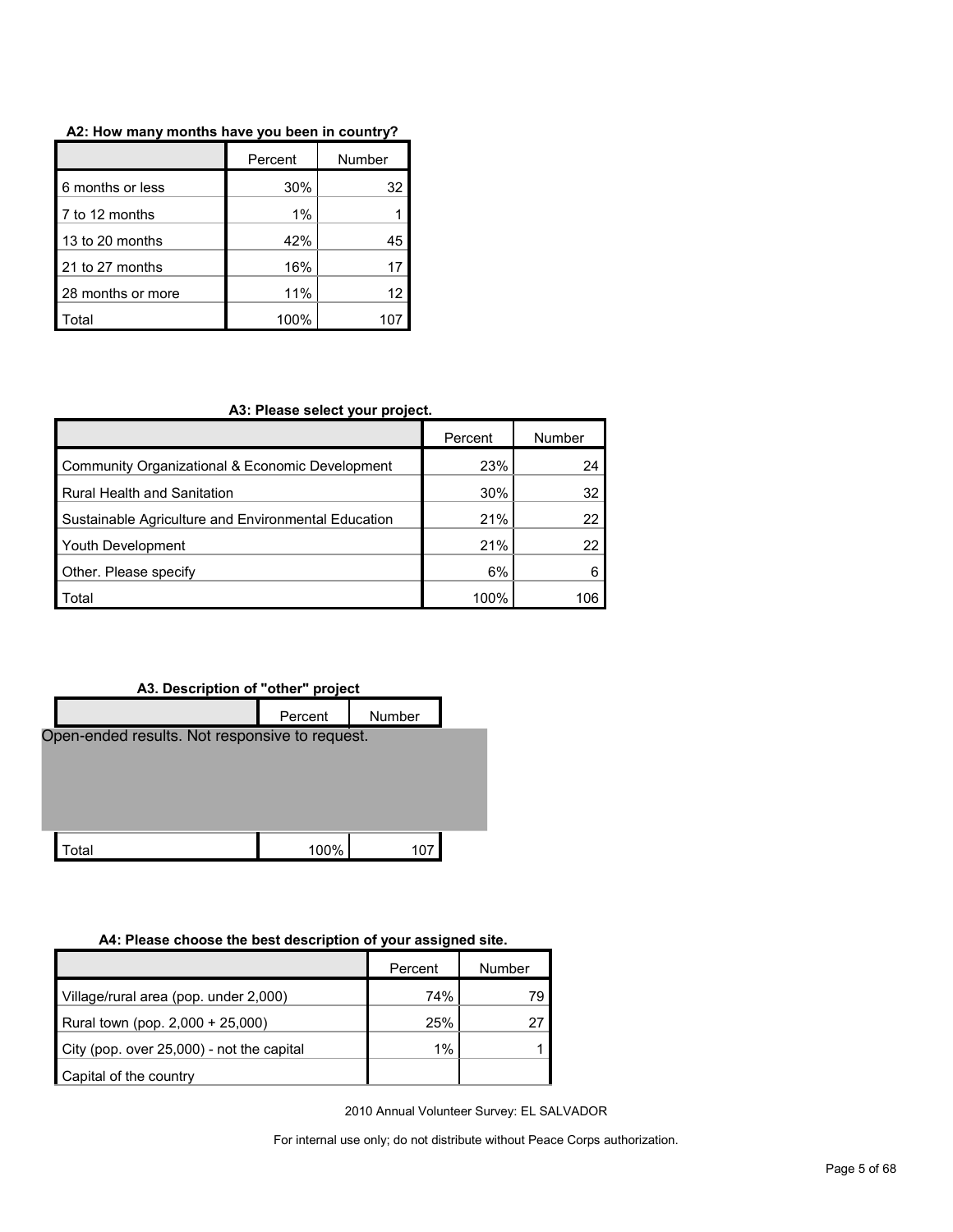| Outer island (regardless of size) |      |  |
|-----------------------------------|------|--|
| Total                             | 100% |  |

## <span id="page-5-0"></span>**B. Preparing for the Peace Corps**

This section reports Volunteers' motivations in applying and accepting a Peace Corps assignment, as well as how prepared they are currently to meet the challenges of service.

|                                                     |               | % Selected This | <b>Total PCVs</b> |
|-----------------------------------------------------|---------------|-----------------|-------------------|
|                                                     | PCV Responses | Choice          | Responding        |
| Personal interest in the Peace Corps                | 83            | 78%             |                   |
| Returned Peace Corps Volunteer whom you met or      | 37            | 35%             |                   |
| know personally                                     |               |                 |                   |
| Peace Corps campus or community information session | 25            | 23%             |                   |
| Peace Corps website                                 | 22            | 21%             |                   |
| Article or book about the Peace Corps               | 12            | 11%             |                   |
| Peace Corps recruiter                               | 12            | 11%             |                   |
| Other: Please specify                               | 12            | 11%             |                   |
| Americorps service                                  | 8             | 7%              |                   |
| Family member/s who served in the Peace Corps       | 6             | 6%              |                   |
| Returned Peace Corps Volunteer who spoke to your    | 6             | 6%              |                   |
| school or group about the Peace Corps               |               |                 |                   |
| Peace Corps material in the mail                    |               | 1%              |                   |
| Social media (Facebook, Twitter, etc.               |               | $1\%$           |                   |
| Radio, TV, or print advertisement                   |               |                 |                   |
| Total                                               |               |                 | 107               |

**B1: What prompted you to apply to the PC? Mark all that apply.**

Percents may total to more than 100% since Volunteers were asked to "Mark all that apply."

#### **B1.OTHER: Description of other reasons for applying to Peace Corps**

PERCENT NUMBER Open-ended results. Not responsive to request.

2010 Annual Volunteer Survey: EL SALVADOR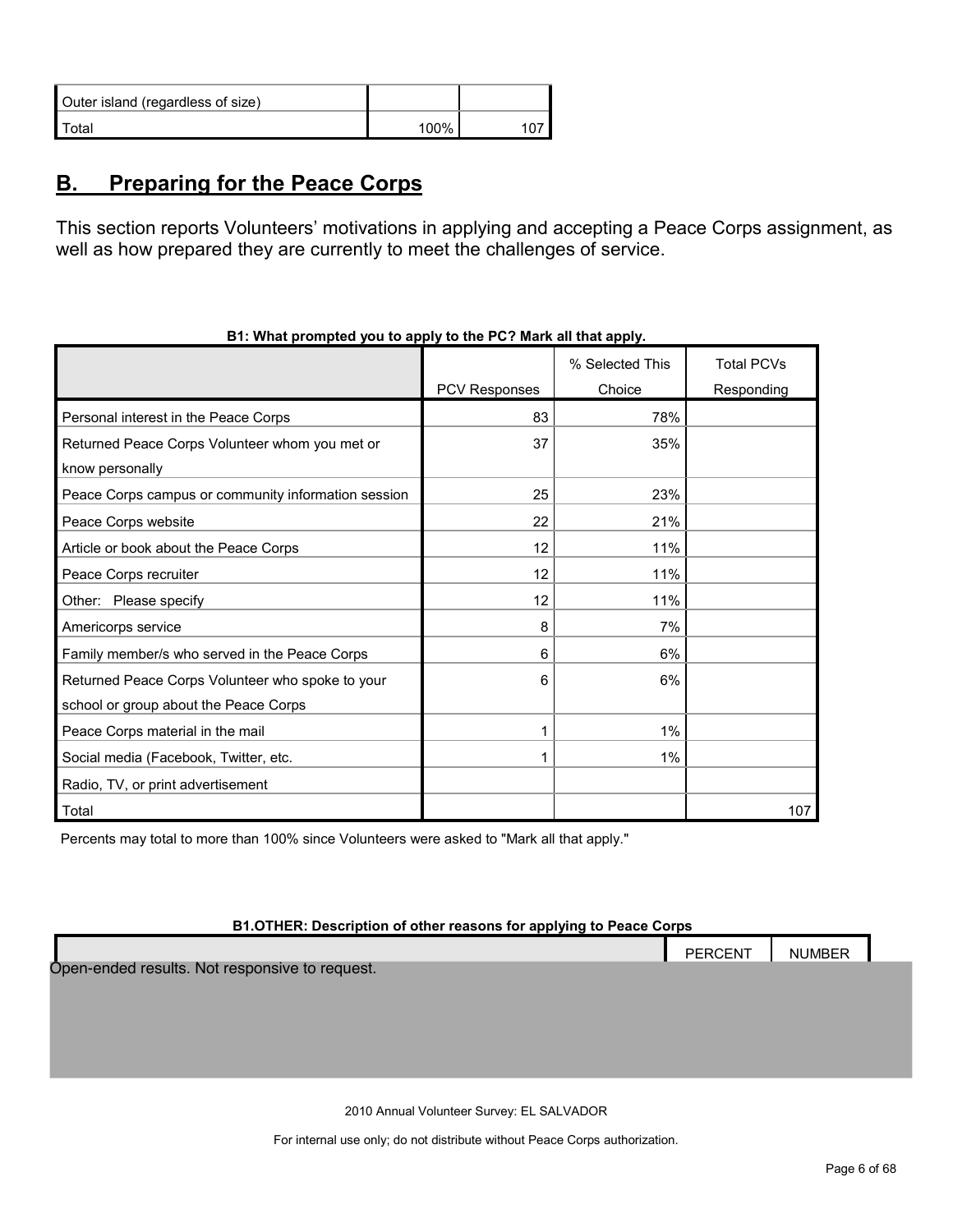#### Open-ended results. Not responsive to request.

| Total | ነበበ% | ו טו |
|-------|------|------|

#### **B2: How important were the following factors in accepting a PC assignment?**

|                                |               | Somewhat  |           |       |
|--------------------------------|---------------|-----------|-----------|-------|
|                                | Not Important | important | Important | Total |
| Different culture              | 5%            | 18%       | 78%       | 107   |
| Work experience                | 8%            | 25%       | 66%       | 107   |
| Help others                    | 1%            | 10%       | 89%       | 106   |
| International experience       | 1%            | 10%       | 89%       | 107   |
| Language                       | 5%            | 13%       | 82%       | 107   |
| Personal growth                | 2%            | 10%       | 88%       | 107   |
| U. S. job market               | 44%           | 28%       | 28%       | 107   |
| Serve my country               | 30%           | 45%       | 25%       | 106   |
| Travel/adventure               | 3%            | 22%       | 75%       | 107   |
| Please specify below<br>Other: | 29%           | 14%       | 57%       |       |

#### **B2.OTHER: Description of other factor/s in accepting a PC assignment**

|                                                        | <b>PERCENT</b> | <b>NUMBER</b> |  |
|--------------------------------------------------------|----------------|---------------|--|
| Onen-ended results<br><u>Not responsive to request</u> |                |               |  |

uits. Not responsive to request.

2010 Annual Volunteer Survey: EL SALVADOR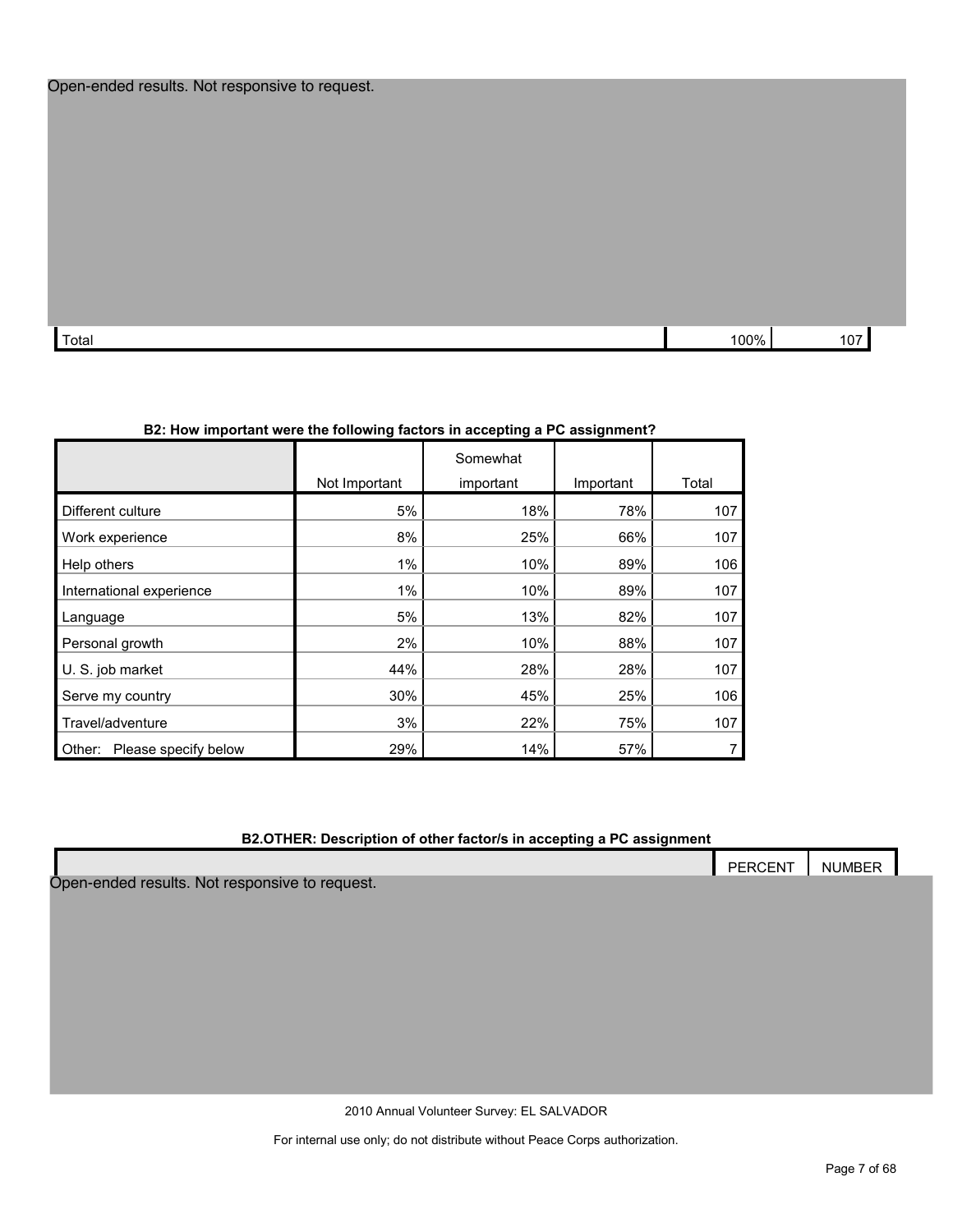| B2.OTHER: Description of other factor/s in accepting a PC assignment |                |        |  |  |  |
|----------------------------------------------------------------------|----------------|--------|--|--|--|
|                                                                      | <b>PERCENT</b> | NUMBER |  |  |  |
| Open-ended results. Not responsive to request.                       |                |        |  |  |  |
|                                                                      |                |        |  |  |  |
|                                                                      |                |        |  |  |  |
|                                                                      |                |        |  |  |  |
|                                                                      |                |        |  |  |  |
|                                                                      |                |        |  |  |  |
|                                                                      |                |        |  |  |  |
|                                                                      |                |        |  |  |  |
|                                                                      |                |        |  |  |  |

| Total | $100\%$ | 107 |
|-------|---------|-----|

#### **B3: How prepared do you feel today to meet the challenges of PC service?**

|                | Not at all | Minimally | Adequately | `onsiderablv | xceptionally | Total |
|----------------|------------|-----------|------------|--------------|--------------|-------|
| B <sub>3</sub> |            |           | 35%        | 43%          | 22%          | 107   |

## <span id="page-7-0"></span>**C. Your Peace Corps Assignment**

This section reports Volunteers' work on their primary assignment and their secondary activities. The term "primary assignment" refers to the Volunteers' assignment which is part of an overall project plan designed by the host country partners and in-country Peace Corps staff.

|                             | Percent | Number |
|-----------------------------|---------|--------|
| Youth development           | 20%     | 21     |
| Health extension            | 18%     | 19     |
| Community development       | 18%     | 19     |
| Environmental education     | 12%     | 13     |
| Business education/advising | 8%      | 9      |
| Please specify<br>Other:    | 6%      | 6      |
| <b>HIV/AIDS</b>             | 4%      | 4      |
| Agroforestry                | 4%      | 4      |
| Agriculture/fish/livestock  | 3%      | 3      |
| Water sanitation            | 2%      | 2      |
| Other education             | 2%      | 2      |

## **C1: Which best describes the focus of your primary assignment/work?**

2010 Annual Volunteer Survey: EL SALVADOR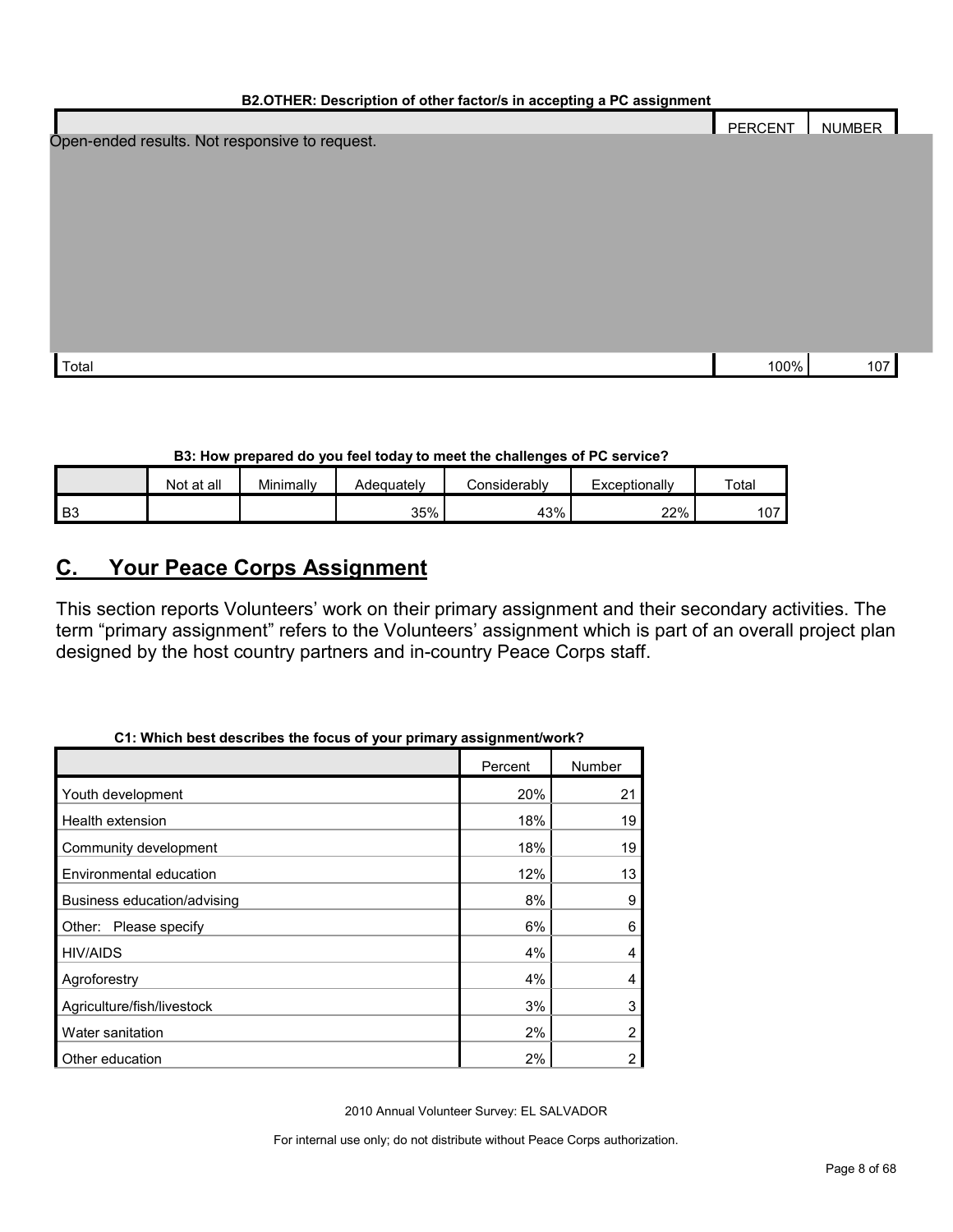| Urban & regional planning/municipal development | $1\%$ |  |
|-------------------------------------------------|-------|--|
| Teacher training                                | 1%    |  |
| English teaching                                | 1%    |  |
| Information & communications technology (ICT)   | $1\%$ |  |
| NGO development                                 | 1%    |  |
| Forestry/parks                                  |       |  |
| Math/science teaching                           |       |  |
| Total                                           | 100%  |  |

#### **C1.OTHER: Description of "other" primary assignment/work focus**

|                                                | PERCENT | <b>NUMBER</b> |  |
|------------------------------------------------|---------|---------------|--|
| Open-ended results. Not responsive to request. |         |               |  |
|                                                |         |               |  |
|                                                |         |               |  |
|                                                |         |               |  |
|                                                |         |               |  |
|                                                |         |               |  |
| Total                                          | 100%    | 107           |  |

#### **C2: Are you a Masters International**

**student?**

|       | Percent | Number |  |  |  |  |
|-------|---------|--------|--|--|--|--|
| No    | 94%     | 101    |  |  |  |  |
| Yes   | 6%      | 6      |  |  |  |  |
| Total | 100%    | 107    |  |  |  |  |

#### **C3: Which of the following activities does your primary assignment/work include?**

|                         | PCV Responses | % Involved in<br>Activity | <b>Total PCVs</b><br>Responding |
|-------------------------|---------------|---------------------------|---------------------------------|
| Working with youth      | 66            | 62%                       |                                 |
| Nutrition education     | 39            | 36%                       |                                 |
| <b>Environment work</b> | 35            | 33%                       |                                 |

2010 Annual Volunteer Survey: EL SALVADOR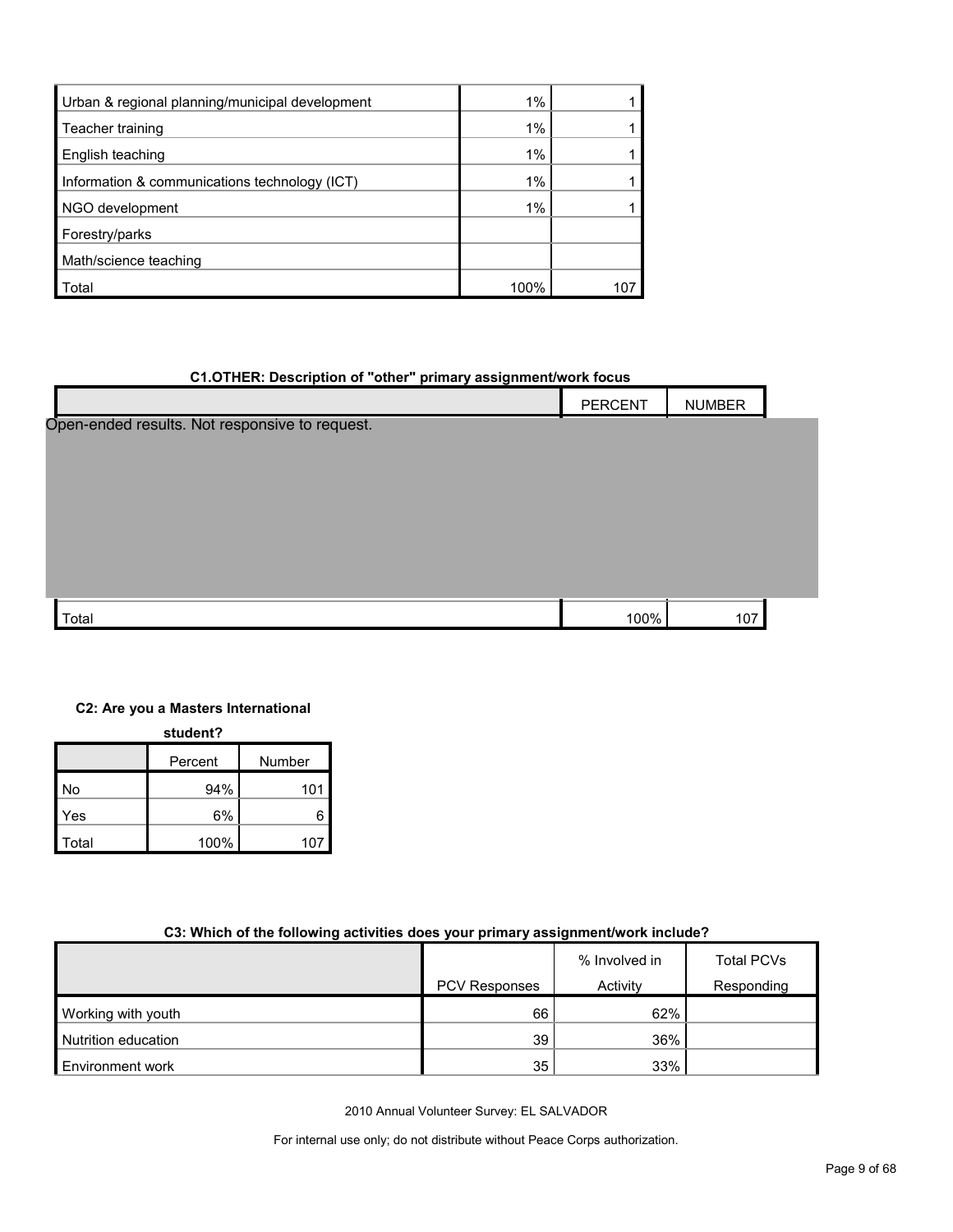| <b>HIV/AIDS</b>                                       | 33 | 31% |     |
|-------------------------------------------------------|----|-----|-----|
| Rural development                                     | 31 | 29% |     |
| Income generation                                     | 30 | 28% |     |
| Sports/fitness                                        | 30 | 28% |     |
| Water and sanitation                                  | 29 | 27% |     |
| Working with NGO(s)                                   | 29 | 27% |     |
| Girls' education                                      | 27 | 25% |     |
| Microenterprise development                           | 22 | 21% |     |
| English teaching                                      | 19 | 18% |     |
| Natural resources management                          | 19 | 18% |     |
| Arts                                                  | 18 | 17% |     |
| <b>Business advertising</b>                           | 17 | 16% |     |
| Biodiversity conservation                             | 14 | 13% |     |
| Household food security                               | 14 | 13% |     |
| WID/GAD                                               | 13 | 12% |     |
| Community food security (production/marketing)        | 11 | 10% |     |
| Library development                                   | 11 | 10% |     |
| Information and communications technology (ICT)       | 10 | 9%  |     |
| World Wise Schools/ Correspondence Match              | 10 | 9%  |     |
| Other: Please specify                                 | 10 | 9%  |     |
| Child survival                                        | 9  | 8%  |     |
| Literacy                                              | 9  | 8%  |     |
| Urban development/municipal development               | 9  | 8%  |     |
| Mobilize host country nationals (HCNs) to volunteer   | 6  | 6%  |     |
| Working with special groups (e.g., disabled, elderly, | 4  | 4%  |     |
| ethnic minorities, orphans)                           |    |     |     |
| Total                                                 |    |     | 107 |

Percents may total to more than 100% since Volunteers were asked to "Mark all that apply."

#### **C3.OTHER: Description of other primary assignment/work activities**

|                                                | PERCENT | <b>NUMBER</b> |  |
|------------------------------------------------|---------|---------------|--|
| Open-ended results. Not responsive to request. |         |               |  |
|                                                |         |               |  |
|                                                |         |               |  |
|                                                |         |               |  |
|                                                |         |               |  |
|                                                |         |               |  |

2010 Annual Volunteer Survey: EL SALVADOR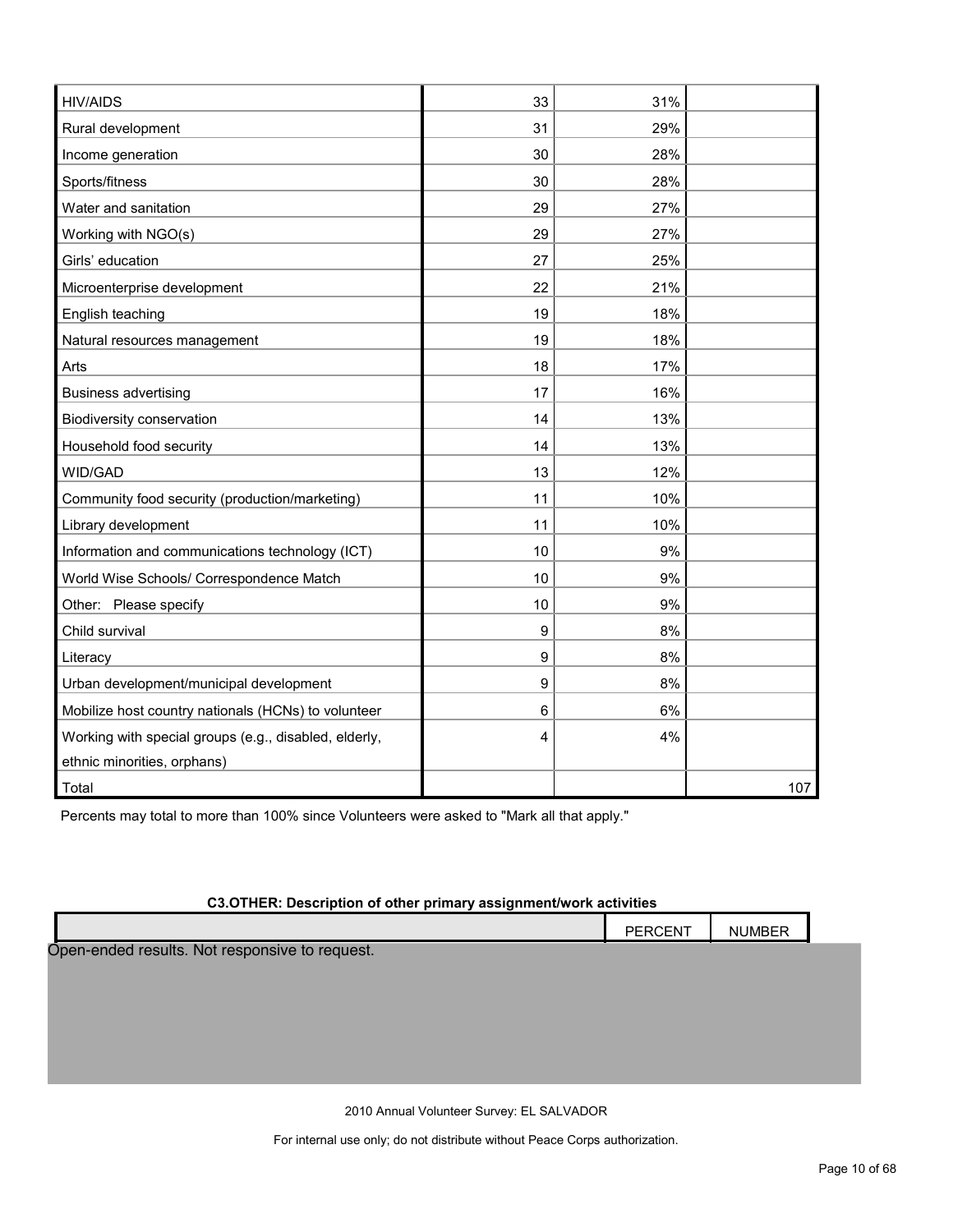| Open-ended results. Not responsive to request. |  |  |
|------------------------------------------------|--|--|
|------------------------------------------------|--|--|

| Total | 100% | $ -$<br>10. |
|-------|------|-------------|

#### **C4: Hours Spent on Primary Assignment During Average Work Week**

|           | None | $1-10$ hrs | 1-20 hrs<br>44 | 21-30 hrs | 31-40 hrs | More than 40 hrs | Total |
|-----------|------|------------|----------------|-----------|-----------|------------------|-------|
| C4Hrs6grp |      | 27%        | 39%            | 19%       | 11%       | 4%               | 105   |

#### **C4: How many hours do you spend on your primary assignment during an average work week?**

|                | All<br>Volunteers | Average   | Lowest reported | Highest reported | Did not answer |
|----------------|-------------------|-----------|-----------------|------------------|----------------|
| C <sub>4</sub> | 07،               | 20.7<br>- | -               | 80               |                |

#### **C5: Which of the following do your secondary activities (other than your primary assignment work) include?**

|                             |               | % Involved in | <b>Total PCVs</b> |
|-----------------------------|---------------|---------------|-------------------|
|                             | PCV Responses | Activity      | Responding        |
| English teaching            | 48            | 47%           |                   |
| Working with youth          | 40            | 39%           |                   |
| Working with NGO(s)         | 34            | 33%           |                   |
| Arts                        | 31            | 30%           |                   |
| Sports/fitness              | 27            | 26%           |                   |
| Environment work            | 25            | 25%           |                   |
| Income generation           | 23            | 23%           |                   |
| WID/GAD                     | 20            | 20%           |                   |
| <b>HIV/AIDS</b>             | 19            | 19%           |                   |
| Literacy                    | 19            | 19%           |                   |
| Rural development           | 19            | 19%           |                   |
| Water and sanitation        | 19            | 19%           |                   |
| Girls' education            | 16            | 16%           |                   |
| Microenterprise development | 15            | 15%           |                   |

2010 Annual Volunteer Survey: EL SALVADOR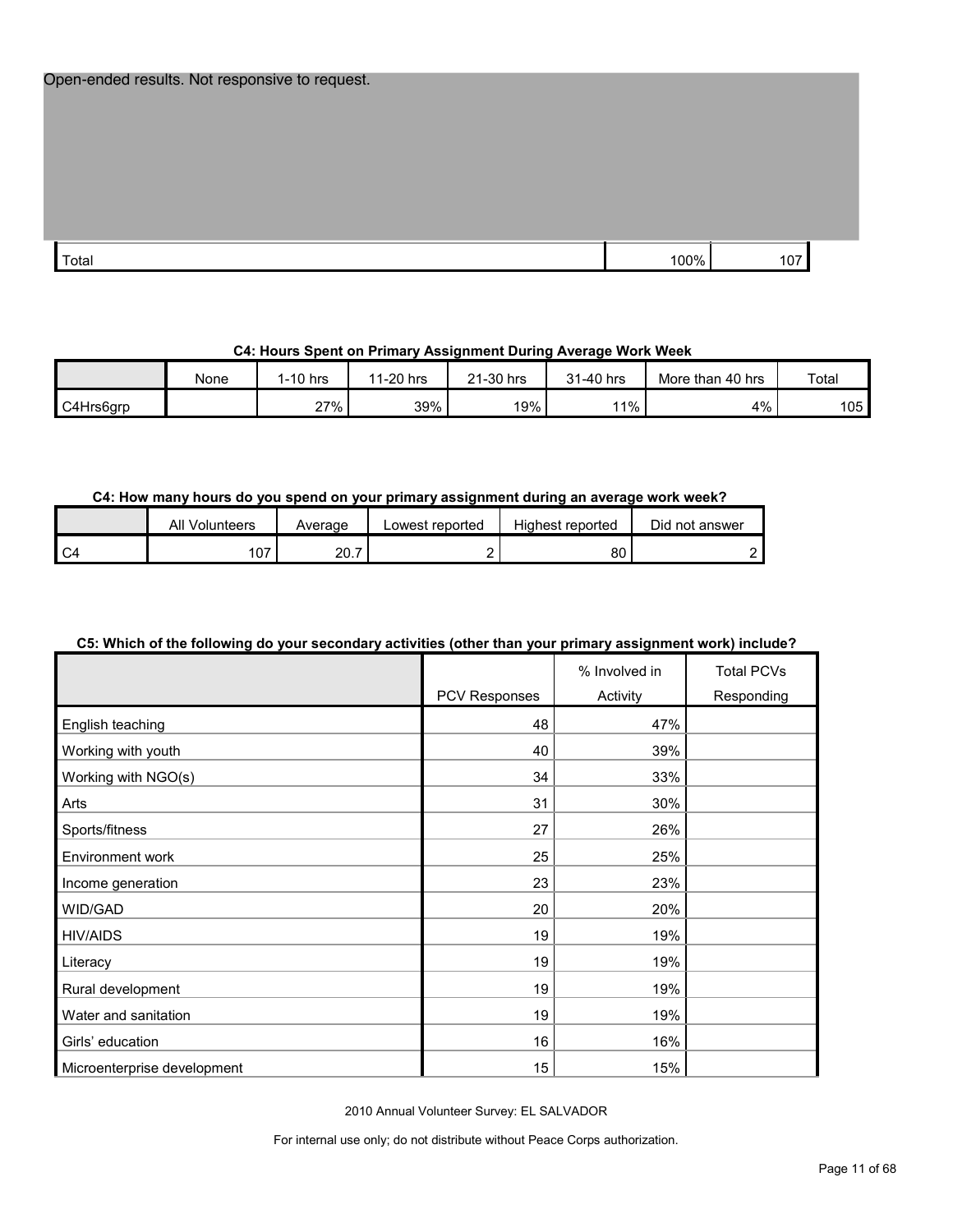| Nutrition education                                   | 15 | 15% |     |
|-------------------------------------------------------|----|-----|-----|
| World Wise Schools/ Correspondence Match              | 14 | 14% |     |
| Information and communications technology (ICT)       | 13 | 13% |     |
| Working with special groups (e.g., disabled, elderly, | 11 | 11% |     |
| ethnic minorities, orphans)                           |    |     |     |
| Library development                                   | 10 | 10% |     |
| Biodiversity conservation                             | 9  | 9%  |     |
| Urban development/municipal development               | 8  | 8%  |     |
| Please specify<br>Other:                              | 8  | 8%  |     |
| Household food security                               | 6  | 6%  |     |
| Natural resources management                          | 6  | 6%  |     |
| Mobilize host country nationals (HCNs) to volunteer   | 5  | 5%  |     |
| Child survival                                        | 4  | 4%  |     |
| Community food security (production/marketing)        | 3  | 3%  |     |
| <b>Business advertising</b>                           | 2  | 2%  |     |
| Total                                                 |    |     | 102 |

Percents may total to more than 100% since Volunteers were asked to "Mark all that apply."

# Column N % Count Total 100% 107 Open-ended results. Not responsive to request.

**C5.OTHER: Description of other secondary activities**

#### **C5: No Secondary Activities**

|                         | Percent | Number |
|-------------------------|---------|--------|
| <b>NA</b>               | 95%     |        |
| No secondary activities | 5%      |        |

2010 Annual Volunteer Survey: EL SALVADOR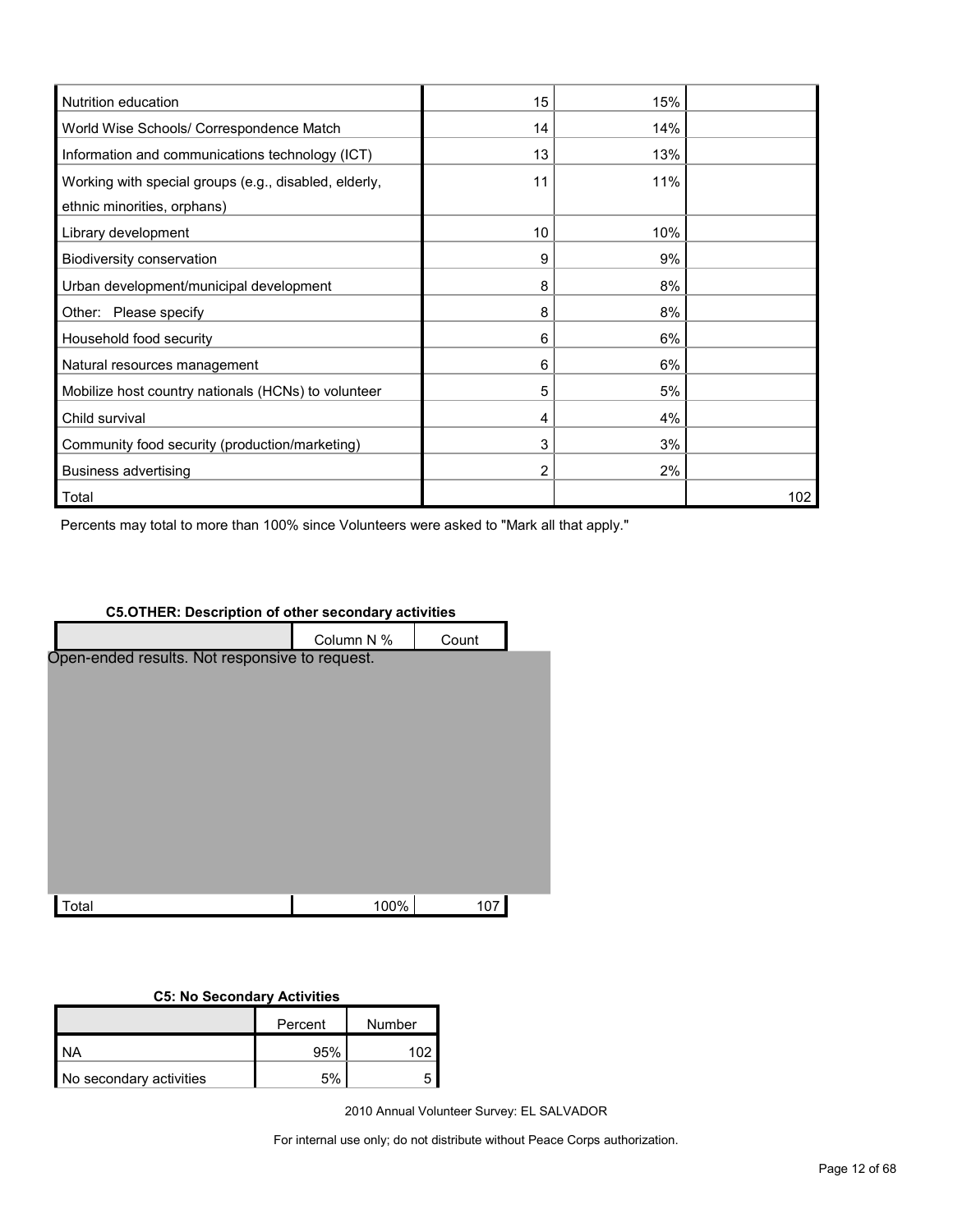**C5: No Secondary Activities**

|                         | Percent | Number |
|-------------------------|---------|--------|
| I NA                    | 95%     | 102    |
| No secondary activities | 5%      |        |
| l Total                 | 100%    | ־10    |

#### **C6: Hours Spent on Secondary Activities During Average Work Week**

|           | None | $1-10$ hrs | 1-20 hrs<br>44 | 21-30 hrs | 31-40 hrs | More than 40 hrs | Total |
|-----------|------|------------|----------------|-----------|-----------|------------------|-------|
| C6Hrs6grp |      | 48%        | 41%            | 1%        | $1\%$     |                  | 101   |

#### **C6. How many hours do you spend on secondary activities during an average work week?**

|                | All Volunteers | Average       | Lowest reported | Highest reported | Did not answer |
|----------------|----------------|---------------|-----------------|------------------|----------------|
| C <sub>6</sub> | 107            | 122<br>ا ت. ت |                 | $\sim$<br>40.    |                |

#### **C7: How personally satisfying is your--?**

|                              | Not at all | Minimally | Adeauatelv | Considerablv | Exceptionally | Total |
|------------------------------|------------|-----------|------------|--------------|---------------|-------|
| Primary assignment           |            | $15\%$    | 24%        | 37%          | 23%           | 107   |
| Secondary project activities | $1\%$      | 4%        | 26%        | 47%          | 23%           | 105   |

NOTE: See the Open-Ended Responses report for Volunteer comments (C8) about their satisfaction with the work they do

## <span id="page-12-0"></span>**D. Training for Your Peace Corps Assignment**

This section reports Volunteers' assessment of the effectiveness of Pre-Service Training (PST) and In-Service Training at post. In-Service Training (IST) includes: Reconnect, Technical IST, Mid-Service and Close of Service Conferences, project management/leadership conferences, and other post-sponsored training sessions.

#### **D1: How many weeks of PST did you have before you were sworn in?**

|                   | Less than 8 |         |         |          |       |          | More than 12 |       |
|-------------------|-------------|---------|---------|----------|-------|----------|--------------|-------|
|                   | weeks       | ९ weeks | 9 weeks | 10 weeks | weeks | 12 weeks | weeks        | Total |
| D <sub>1GRP</sub> | 25%         | 55%     | $1\%$   | $12\%$   | $1\%$ | 5%       |              | 92    |

2010 Annual Volunteer Survey: EL SALVADOR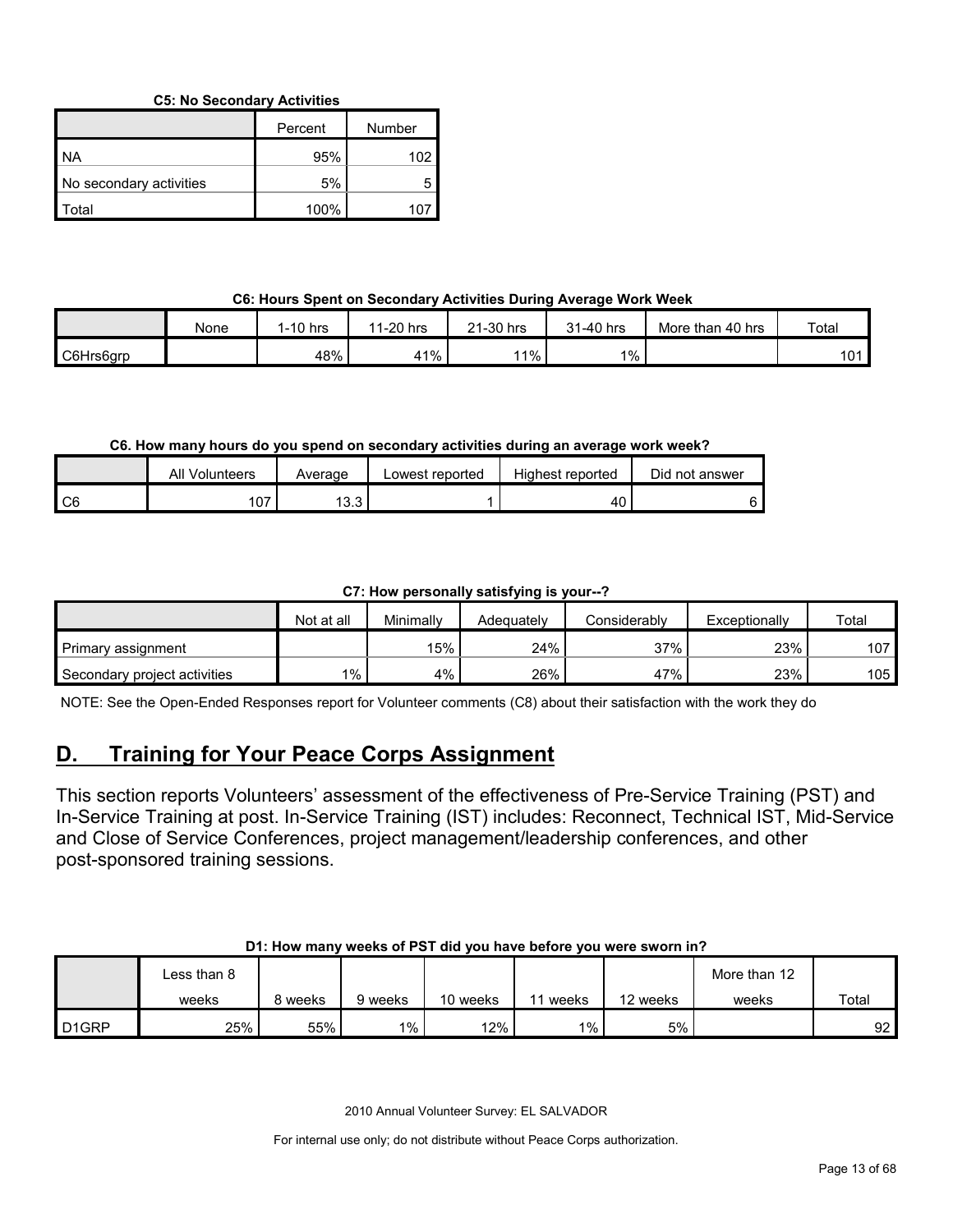|                                                     | Not effective | Poor | a ( - - - <i>)</i> p. - p g <i>y</i> -<br>Adequate | Effective | Very effective |
|-----------------------------------------------------|---------------|------|----------------------------------------------------|-----------|----------------|
| Manage cultural differences                         | 1%            | 3%   | 36%                                                | 36%       | 25%            |
| Deal with adjustment issues                         | 1%            | 7%   | 39%                                                | 33%       | 20%            |
| Work with counterparts/community partners           | 4%            | 22%  | 46%                                                | 21%       | 6%             |
| Use language needed in work and social interactions |               | 2%   | 33%                                                | 33%       | 33%            |
| Perform technical aspects of your work              | 2%            | 23%  | 45%                                                | 20%       | 6%             |
| Work on your project goals and objectives           | 2%            | 13%  | 45%                                                | 26%       | 11%            |
| Conduct a participatory community needs             | 2%            | 20%  | 33%                                                | 31%       | 9%             |
| assessment (e.g., PACA)                             |               |      |                                                    |           |                |
| Monitor your project goals and outcomes             | 2%            | 24%  | 42%                                                | 21%       | 6%             |
| Maintain your physical health                       | 2%            | 5%   | 27%                                                | 36%       | 29%            |
| Maintain your mental/emotional health               | 2%            | 10%  | 36%                                                | 33%       | 18%            |
| Maintain your personal safety and security          | $1\%$         | 4%   | 25%                                                | 37%       | 33%            |

**D2: How effective was your Pre-Service Training (PST) in preparing you to--**

**D2: How effective was your Pre-Service Training (PST) in preparing you to--**

|                                                     | NA/No training | Total |
|-----------------------------------------------------|----------------|-------|
| Manage cultural differences                         |                | 107   |
| Deal with adjustment issues                         |                | 107   |
| Work with counterparts/community partners           | 1%             | 107   |
| Use language needed in work and social interactions |                | 107   |
| Perform technical aspects of your work              | 5%             | 106   |
| Work on your project goals and objectives           | 2%             | 106   |
| Conduct a participatory community needs assessment  | 5%             | 106   |
| (e.g., PACA)                                        |                |       |
| Monitor your project goals and outcomes             | 5%             | 107   |
| Maintain your physical health                       | 1%             | 107   |
| Maintain your mental/emotional health               | 1%             | 107   |
| Maintain your personal safety and security          |                | 107   |

#### **D2: How effective was your Pre-Service Training (PST) in preparing you to-- (excluding "NA/No training" responses)**

|                                           | Not effective | Poor | Adequate | Effective | Very effective | Total            |
|-------------------------------------------|---------------|------|----------|-----------|----------------|------------------|
| Manage cultural differences               | 1%            | 3%   | 36%      | 36%       | 25%            | 107.             |
| Deal with adjustment issues               | $1\%$         | 7%   | 39%      | 33%       | 20%            | 107 <sub>h</sub> |
| Work with counterparts/community partners | 4%            | 23%  | 46%      | 22%       | 6%             | 106              |

2010 Annual Volunteer Survey: EL SALVADOR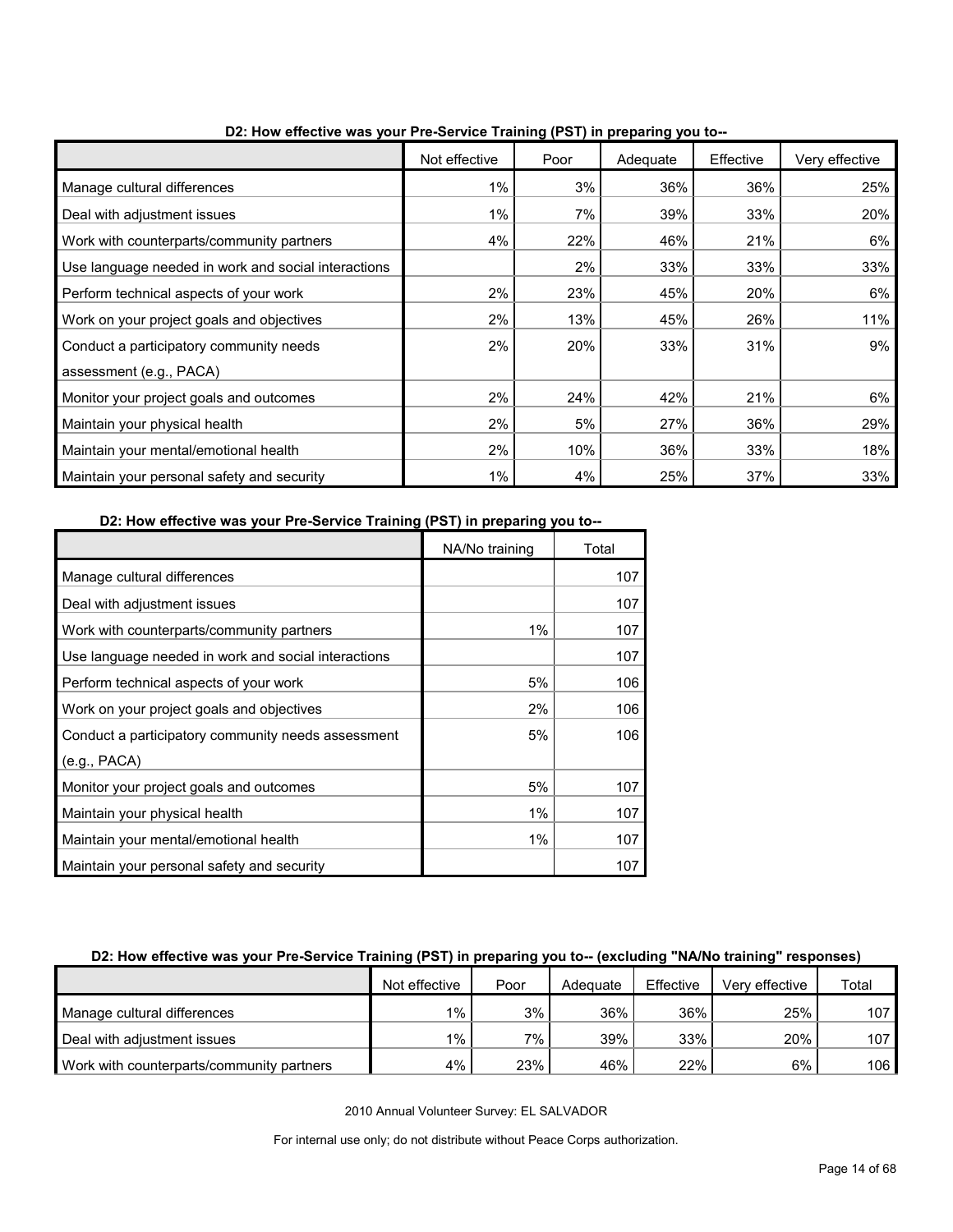| Use language needed in work and social<br>interactions |       | $2\%$ | 33% | 33% | 33% | 107 |
|--------------------------------------------------------|-------|-------|-----|-----|-----|-----|
| Perform technical aspects of your work                 | 2%    | 24%   | 48% | 21% | 6%  | 101 |
| Work on your project goals and objectives              | 2%    | 13%   | 46% | 27% | 12% | 104 |
| Conduct a participatory community needs                | 2%    | 21%   | 35% | 33% | 10% | 101 |
| assessment (e.g., PACA)                                |       |       |     |     |     |     |
| Monitor your project goals and outcomes                | $2\%$ | 25%   | 44% | 23% | 6%  | 102 |
| Maintain your physical health                          | $2\%$ | 5%    | 27% | 37% | 29% | 106 |
| Maintain your mental/emotional health                  | $2\%$ | 10%   | 37% | 33% | 18% | 106 |
| Maintain your personal safety and security             | $1\%$ | 4%    | 25% | 37% | 33% | 107 |

**D3: How many days of PC-sponsored training have you had since you were sworn in?**

|       | None | 5 davs | $6-10$ davs | $1-15$ davs | 16-20 days | 21-39 days | 40+<br>davs | Total |
|-------|------|--------|-------------|-------------|------------|------------|-------------|-------|
| D3GRP |      | 12%    | 16%         | 18%         | 24%        | 25%        | 5%          | 106   |

| $P_{\text{max}}$ , now onoon to map your in corrico rrammig (ior) in proparing you to |               |      |          |           |                |
|---------------------------------------------------------------------------------------|---------------|------|----------|-----------|----------------|
|                                                                                       | Not effective | Poor | Adequate | Effective | Very effective |
| Manage cultural differences                                                           | $1\%$         | 10%  | 33%      | 12%       | 8%             |
| Deal with adjustment issues                                                           |               | 8%   | 32%      | 19%       | 8%             |
| Build and strengthen working relationships with                                       | 1%            | 9%   | 27%      | 28%       | 10%            |
| counterparts/community partners                                                       |               |      |          |           |                |
| Use language needed in work and social interactions                                   | 1%            | 8%   | 32%      | 25%       | 9%             |
| Perform technical aspects of your work                                                | $1\%$         | 2%   | 22%      | 35%       | 26%            |
| Work on your project goals and objectives                                             |               | 6%   | 19%      | 39%       | 23%            |
| Conduct a participatory community needs                                               | 4%            | 11%  | 25%      | 16%       | 6%             |
| assessment (e.g., PACA)                                                               |               |      |          |           |                |
| Monitor project goals and outcomes                                                    |               | 4%   | 34%      | 23%       | 17%            |
| Maintain your physical health                                                         | 3%            | 7%   | 27%      | 27%       | 13%            |
| Maintain your mental/emotional health                                                 | $1\%$         | 8%   | 30%      | 25%       | 10%            |
| Maintain your personal safety and security                                            |               | 5%   | 27%      | 30%       | 12%            |

**D4: How effective was your In-Service Training (IST) in preparing you to--**

#### **D4: How effective was your In-Service Training (IST) in preparing you to--**

|                             | NA/No training | ™ota⊩ |
|-----------------------------|----------------|-------|
| Manage cultural differences | 36%            | 05.   |
| Deal with adjustment issues | 32%            | .06 I |

2010 Annual Volunteer Survey: EL SALVADOR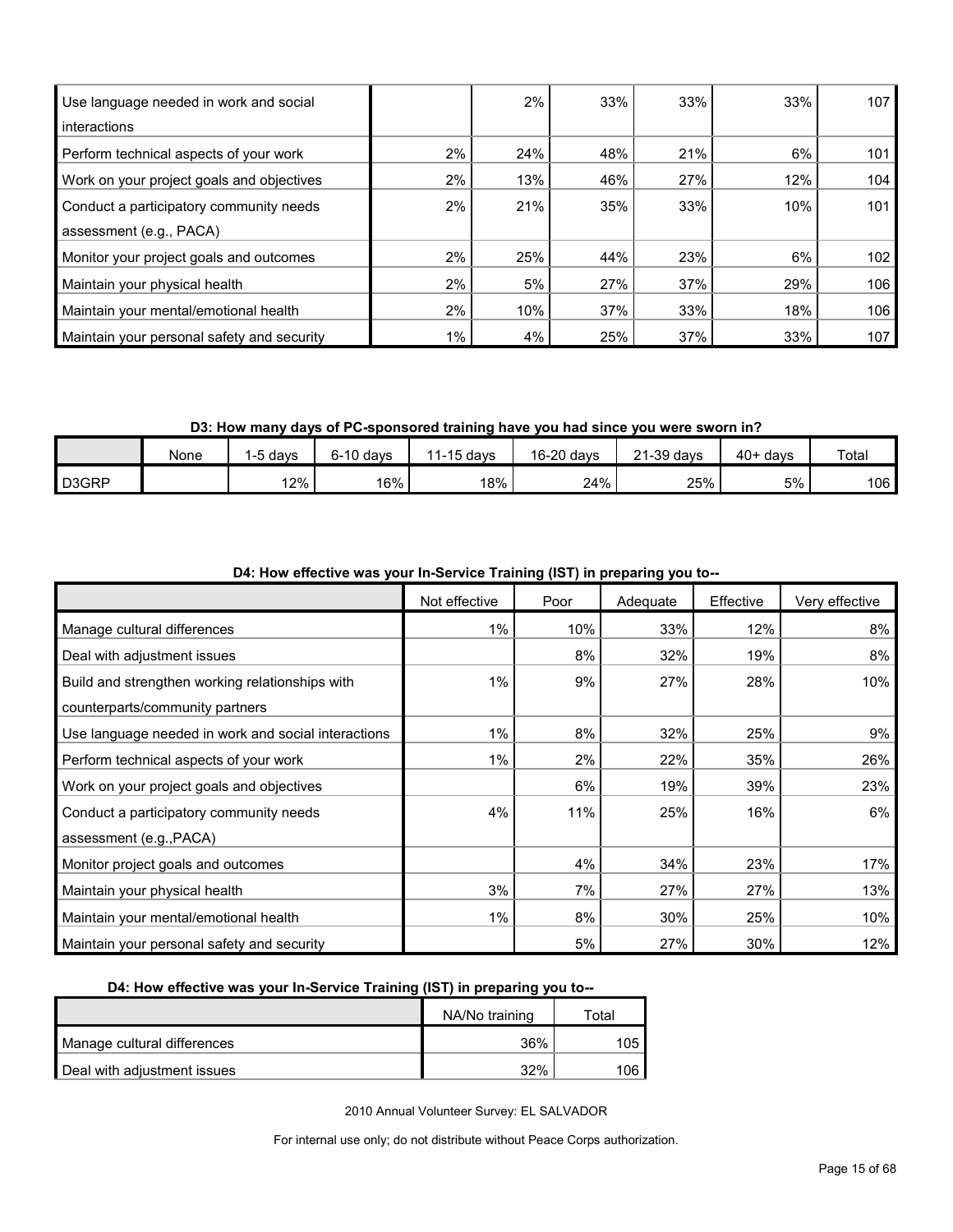| Build and strengthen working relationships with     | 24% | 106 |
|-----------------------------------------------------|-----|-----|
| counterparts/community partners                     |     |     |
| Use language needed in work and social interactions | 25% | 106 |
| Perform technical aspects of your work              | 14% | 106 |
| Work on your project goals and objectives           | 14% | 106 |
| Conduct a participatory community needs assessment  | 38% | 106 |
| (e.g., PACA)                                        |     |     |
| Monitor project goals and outcomes                  | 22% | 105 |
| Maintain your physical health                       | 24% | 105 |
| Maintain your mental/emotional health               | 27% | 105 |
| Maintain your personal safety and security          | 26% | 105 |

#### **D4: How effective was your In-Service Training (IST) in preparing you to-- (excluding "NA/No training" responses)**

|                                                 | Not effective | Poor | Adequate | Effective | Very effective | Total |
|-------------------------------------------------|---------------|------|----------|-----------|----------------|-------|
| Manage cultural differences                     | 1%            | 15%  | 52%      | 19%       | 12%            | 67    |
| Deal with adjustment issues                     |               | 13%  | 47%      | 28%       | 13%            | 72    |
| Build and strengthen working relationships with | $1\%$         | 12%  | 36%      | 37%       | 14%            | 81    |
| counterparts/community partners                 |               |      |          |           |                |       |
| Use language needed in work and social          | $1\%$         | 10%  | 43%      | 33%       | 13%            | 79    |
| interactions                                    |               |      |          |           |                |       |
| Perform technical aspects of your work          | $1\%$         | 2%   | 25%      | 41%       | 31%            | 91    |
| Work on your project goals and objectives       |               | 7%   | 22%      | 45%       | 26%            | 91    |
| Conduct a participatory community needs         | 6%            | 18%  | 41%      | 26%       | 9%             | 66    |
| assessment (e.g., PACA)                         |               |      |          |           |                |       |
| Monitor project goals and outcomes              |               | 5%   | 44%      | 29%       | 22%            | 82    |
| Maintain your physical health                   | 4%            | 9%   | 35%      | 35%       | 18%            | 80    |
| Maintain your mental/emotional health           | $1\%$         | 10%  | 40%      | 34%       | 14%            | 77    |
| Maintain your personal safety and security      |               | 6%   | 36%      | 41%       | 17%            | 78    |

#### **D5: Please list other types of training you have had that were sponsored by someone other than PC**

|  | __ |  |              |        |
|--|----|--|--------------|--------|
|  |    |  | –<br>'ercent | Number |
|  |    |  |              |        |

Open-ended results. Not responsive to request.

2010 Annual Volunteer Survey: EL SALVADOR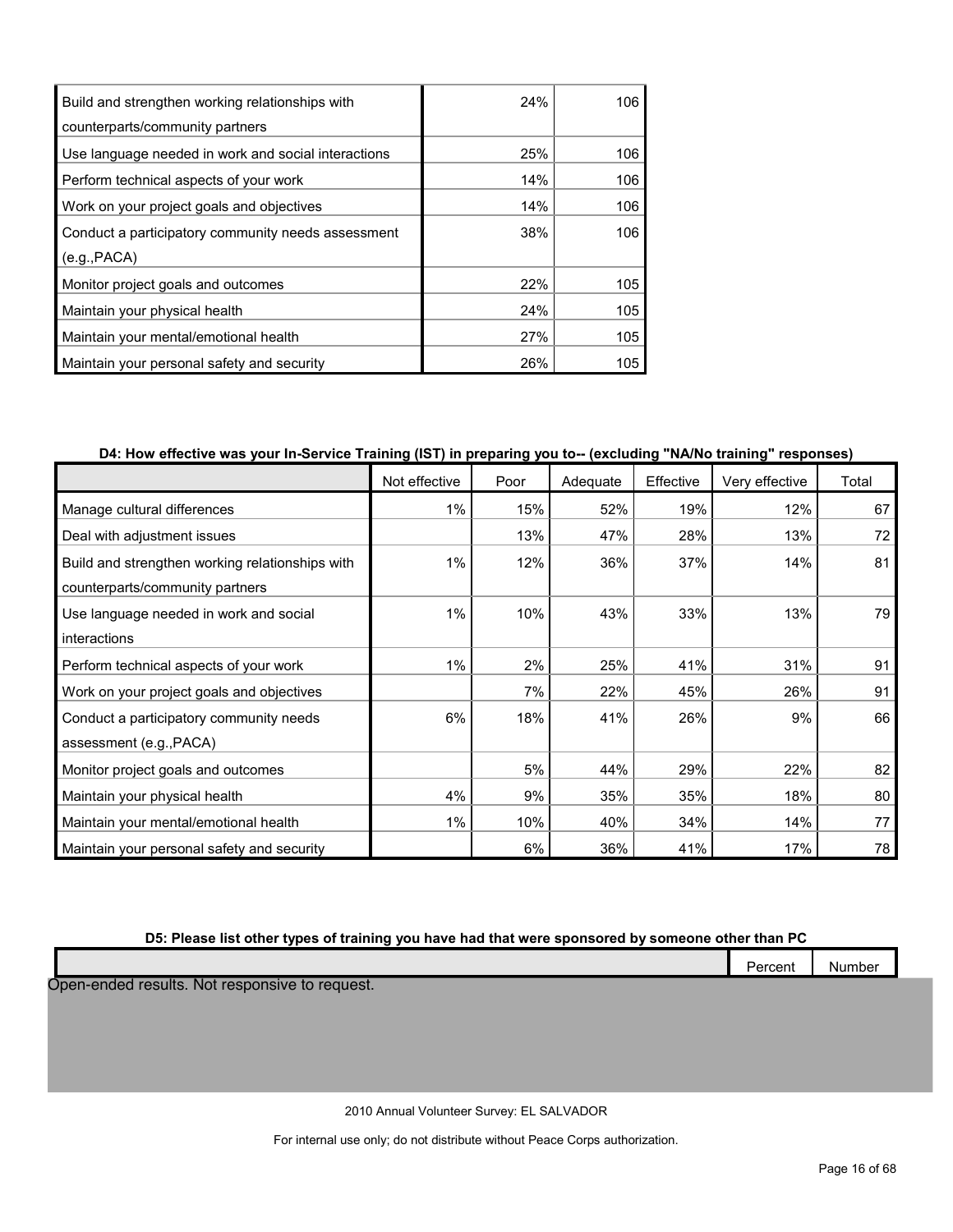## Open-ended results. Not responsive to request.

Total 100% 107

2010 Annual Volunteer Survey: EL SALVADOR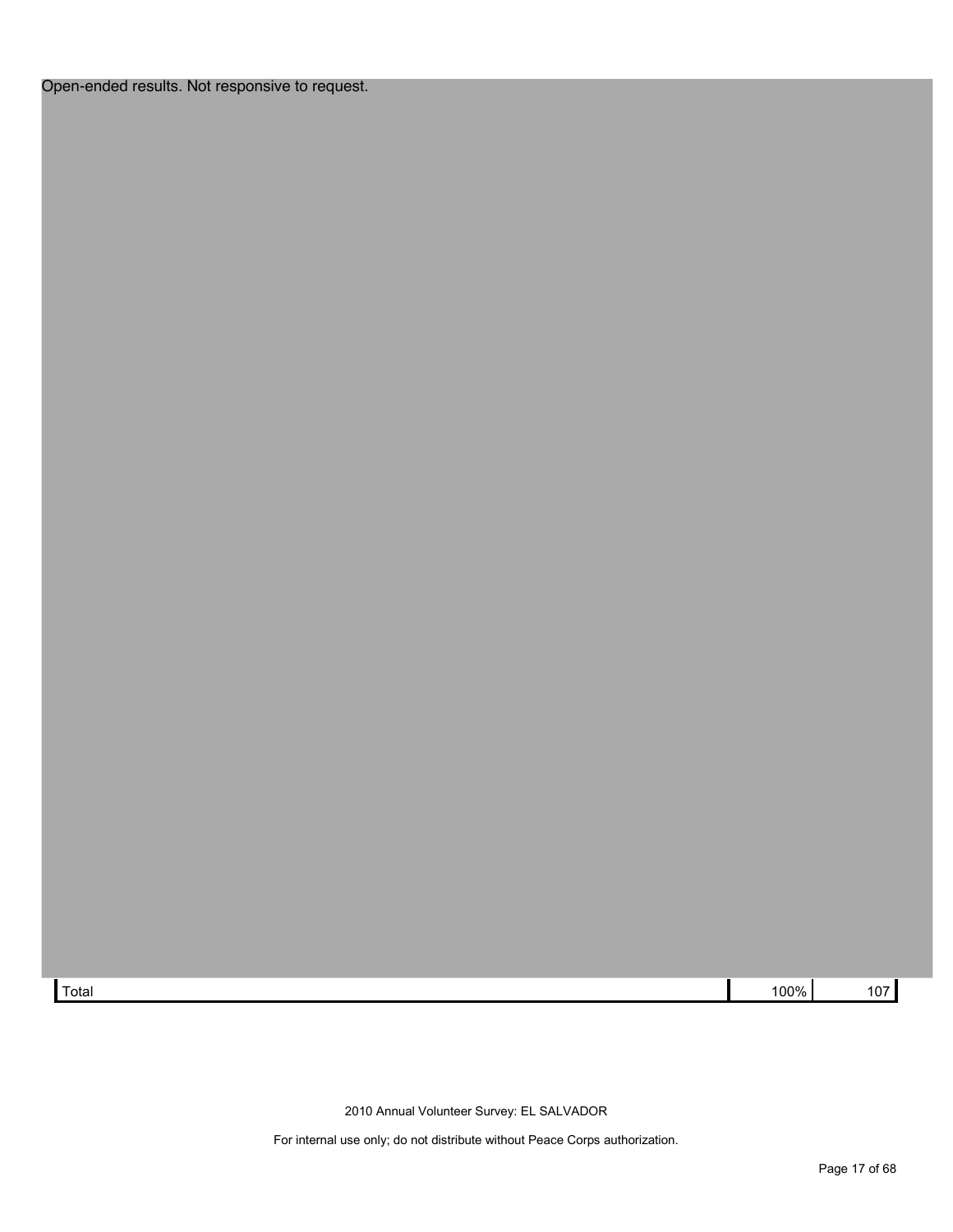**D6: How well can you communicate in the language used by most local people in your** 

**community?**

|                 | Not at all | Poorly | Adequately | Well | Verv well | Total              |
|-----------------|------------|--------|------------|------|-----------|--------------------|
| $\overline{D6}$ |            |        | 25%        | 35%  | 40%       | $\sim$ $-$<br>ו שו |

|  | Local language proficiency (D6) by Time in Country (A2) |
|--|---------------------------------------------------------|
|--|---------------------------------------------------------|

|                   | Not at all | Poorly | Adequately | Well | Very well | Total |
|-------------------|------------|--------|------------|------|-----------|-------|
| 6 months or less  |            |        | 34%        | 44%  | 22%       | 32    |
| 7 to 12 months    |            |        | 100%       |      |           |       |
| 13 to 20 months   |            |        | 27%        | 31%  | 42%       | 45    |
| 21 to 27 months   |            |        | 18%        | 29%  | 53%       |       |
| 28 months or more |            |        |            | 33%  | 67%       | 12    |
| Total             |            |        | 25%        | 35%  | 40%       | 107   |

## <span id="page-17-0"></span>**E. Volunteer Assignment Goals and Impact**

This section reports Volunteers' self-assessments of their impact on the individuals and organizations in the communities in which they serve. The results address the extent to which Volunteers' work and other community interaction have achieved the following three goals:

Goal 1: To help the people of interested countries in meeting their need for trained men and women by transferring skills to, and building capacity of, host country partners

Goal 2: To help promote a better understanding of Americans on the part of the peoples served

Goal 3: To help Americans understand the people and cultures of other countries

|                                                    | Not at all | Minimally | Adequately | Considerably | Exceptionally |
|----------------------------------------------------|------------|-----------|------------|--------------|---------------|
| Meets the objectives of the project plan           | 1%         | 6%        | 28%        | 46%          | 19%           |
| Builds local capacity for sustainability (goal 1)  |            | 11%       | 36%        | 39%          | 12%           |
| Involves local people in planning and implementing |            | 7%        | 28%        | 43%          | 21%           |
| activities                                         |            |           |            |              |               |
| Complements other local development activities     | 1%         | 13%       | 25%        | 46%          | 12%           |
| Transfers skills to host country individuals and   |            | 9%        | 31%        | 46%          | 13%           |
| organizations (goal 1)                             |            |           |            |              |               |
| Mobilizes host country individuals to volunteer    | 3%         | 30%       | 37%        | 24%          | 6%            |
| Helps promote a better understanding of Americans  | 1%         | 5%        | 23%        | 43%          | 28%           |
| on the part of the peoples served (goal 2)         |            |           |            |              |               |

**E1: To what extent does your Volunteer work assignment address the following?**

2010 Annual Volunteer Survey: EL SALVADOR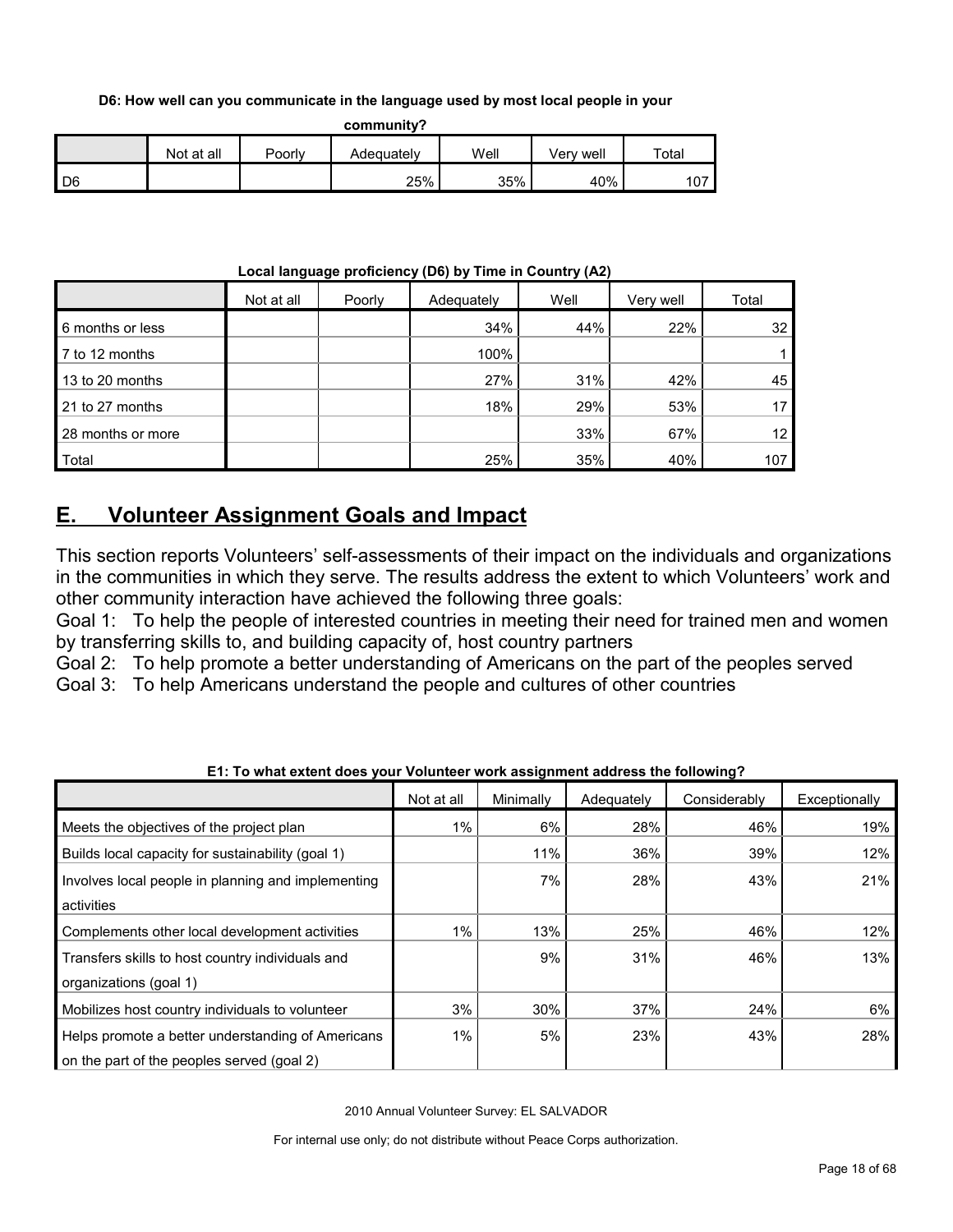|                                                    | Not at all | Minimally | Adequately | Considerably | Exceptionally |
|----------------------------------------------------|------------|-----------|------------|--------------|---------------|
| Meets the objectives of the project plan           | 1%         | 6%        | 28%        | 46%          | 19%           |
| Builds local capacity for sustainability (goal 1)  |            | 11%       | 36%        | 39%          | 12%           |
| Involves local people in planning and implementing |            | 7%        | 28%        | 43%          | 21%           |
| activities                                         |            |           |            |              |               |
| Complements other local development activities     | 1%         | 13%       | 25%        | 46%          | 12%           |
| Transfers skills to host country individuals and   |            | 9%        | 31%        | 46%          | 13%           |
| organizations (goal 1)                             |            |           |            |              |               |
| Mobilizes host country individuals to volunteer    | 3%         | 30%       | 37%        | 24%          | 6%            |
| Helps promote a better understanding of Americans  | 1%         | 5%        | 23%        | 43%          | 28%           |
| on the part of the peoples served (goal 2)         |            |           |            |              |               |
| Helps promote a better understanding of other      | 1%         | 7%        | 21%        | 42%          | 29%           |
| peoples on the part of Americans (goal 3)          |            |           |            |              |               |

**E1: To what extent does your Volunteer work assignment address the following?**

#### **E1: To what extent does your Volunteer work assignment address the following?**

|                                                       | NA    | Total |
|-------------------------------------------------------|-------|-------|
| Meets the objectives of the project plan              | 1%    | 107   |
| Builds local capacity for sustainability (goal 1)     | 1%    | 107   |
| Involves local people in planning and implementing    | $1\%$ | 106   |
| activities                                            |       |       |
| Complements other local development activities        | 3%    | 107   |
| Transfers skills to host country individuals and      | $1\%$ | 107   |
| organizations (goal 1)                                |       |       |
| Mobilizes host country individuals to volunteer       | $1\%$ | 105   |
| Helps promote a better understanding of Americans on  |       | 107   |
| the part of the peoples served (goal 2)               |       |       |
| Helps promote a better understanding of other peoples |       | 107   |
| on the part of Americans (goal 3)                     |       |       |

#### **E1: To what extent does your Volunteer work assignment address the following? (excluding "NA" responses)**

|                                                    | Not at all | Minimally | Adequately | Considerably |
|----------------------------------------------------|------------|-----------|------------|--------------|
| Meets the objectives of the project plan           | 1%         | 6%        | 28%        | 46%          |
| Builds local capacity for sustainability (goal 1)  |            | 11%       | 37%        | 40%          |
| Involves local people in planning and implementing |            | 7%        | 29%        | 44%          |
| activities                                         |            |           |            |              |
| Complements other local development activities     | 1%         | 13%       | 26%        | 47%          |

2010 Annual Volunteer Survey: EL SALVADOR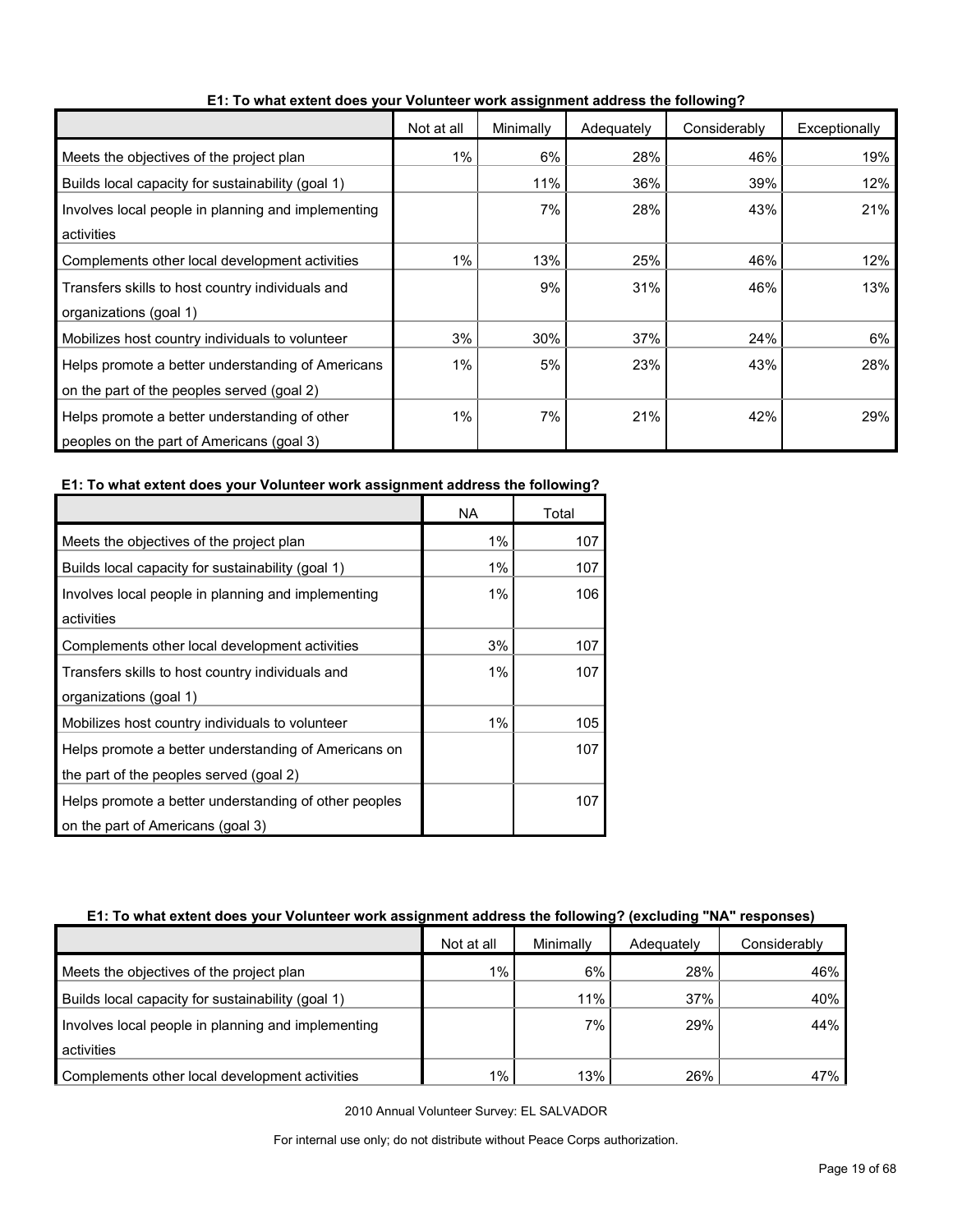| Transfers skills to host country individuals and      |    | 9%  | 31% | 46% |
|-------------------------------------------------------|----|-----|-----|-----|
| organizations (goal 1)                                |    |     |     |     |
| Mobilizes host country individuals to volunteer       | 3% | 30% | 38% | 24% |
| Helps promote a better understanding of Americans on  | 1% | 5%  | 23% | 43% |
| the part of the peoples served (goal 2)               |    |     |     |     |
| Helps promote a better understanding of other peoples | 1% | 7%  | 21% | 42% |
| on the part of Americans (goal 3)                     |    |     |     |     |

#### **E1: To what extent does your Volunteer work assignment address the following?**

| (excluding "NA" responses)                            |               |       |  |  |  |
|-------------------------------------------------------|---------------|-------|--|--|--|
|                                                       | Exceptionally | Total |  |  |  |
| Meets the objectives of the project plan              | 19%           | 106   |  |  |  |
| Builds local capacity for sustainability (goal 1)     | 12%           | 106   |  |  |  |
| Involves local people in planning and implementing    | 21%           | 105   |  |  |  |
| activities                                            |               |       |  |  |  |
| Complements other local development activities        | 13%           | 104   |  |  |  |
| Transfers skills to host country individuals and      | 13%           | 106   |  |  |  |
| organizations (goal 1)                                |               |       |  |  |  |
| Mobilizes host country individuals to volunteer       | 6%            | 104   |  |  |  |
| Helps promote a better understanding of Americans on  | 28%           | 107   |  |  |  |
| the part of the peoples served (goal 2)               |               |       |  |  |  |
| Helps promote a better understanding of other peoples | 29%           | 107   |  |  |  |
| on the part of Americans (goal 3)                     |               |       |  |  |  |

#### **E2: How effective have you been in transferring knowledge and skills to help the following persons or groups build their**

| capacities?                                      |            |           |            |              |               |  |  |
|--------------------------------------------------|------------|-----------|------------|--------------|---------------|--|--|
|                                                  | Not at all | Minimally | Adequately | Considerably | Exceptionally |  |  |
| Your counterpart/community partner               | 5%         | 17%       | 32%        | 35%          | 9%            |  |  |
| An organization other than your host institution | 6%         | 12%       | 35%        | 35%          | 6%            |  |  |
| Members of your host community                   | $1\%$      | 6%        | 35%        | 45%          | 13%           |  |  |
| <b>Other Peace Corps Volunteers</b>              | 2%         | 7%        | 28%        | 42%          | 18%           |  |  |

#### **E2: How effective have you been in transferring knowledge and skills to help the**

#### **following persons or groups build their capacities?**

|                                                  | ΝA | Total |
|--------------------------------------------------|----|-------|
| Your counterpart/community partner               | 3% |       |
| An organization other than your host institution | 7% |       |

2010 Annual Volunteer Survey: EL SALVADOR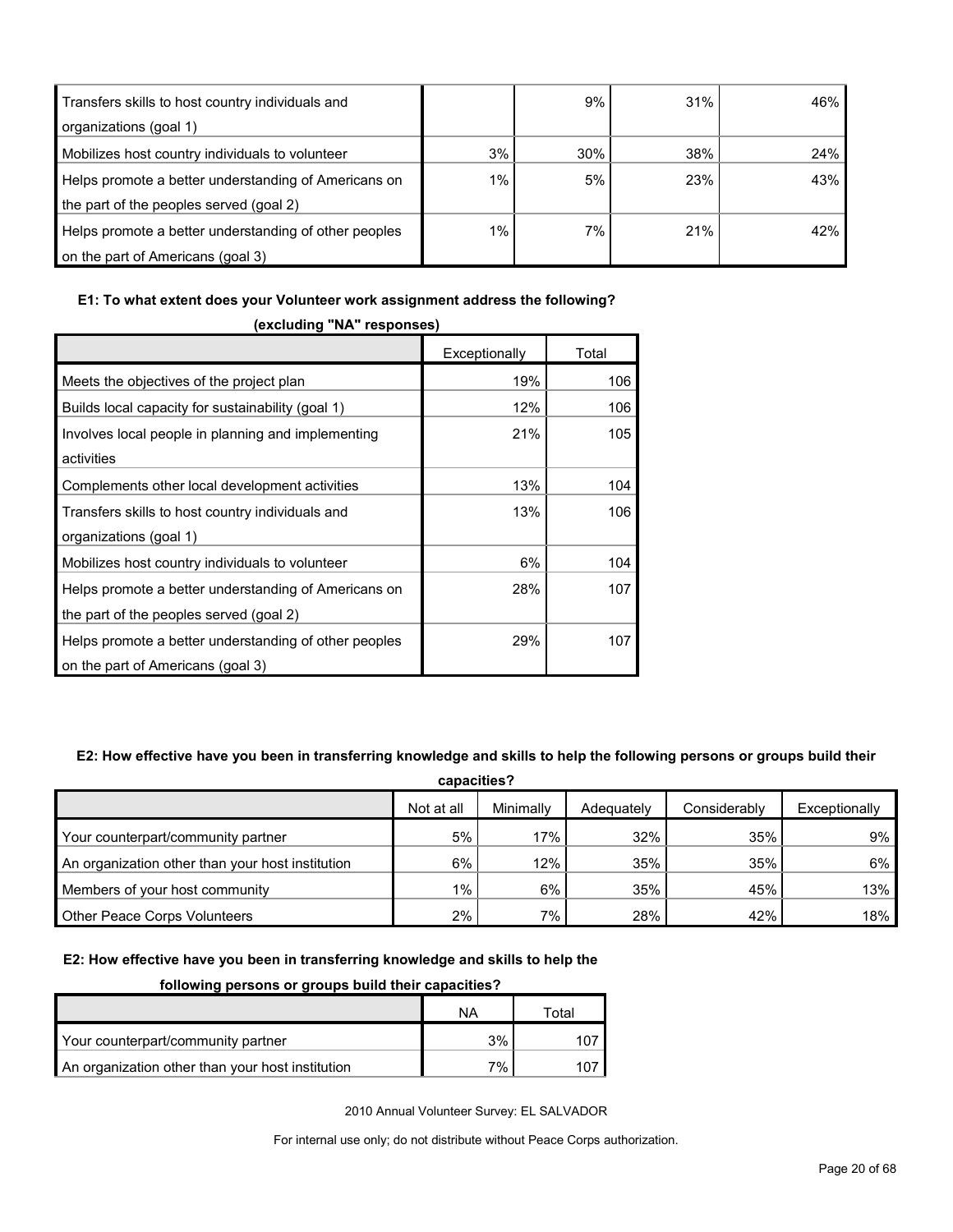| Members of your host community      | $1\%$ |     |
|-------------------------------------|-------|-----|
| <b>Other Peace Corps Volunteers</b> | 3%    | 106 |

## **E2: How effective have you been in transferring knowledge and skills to help the following persons or groups build**

| their capacities? (excluding "NA" responses) |  |
|----------------------------------------------|--|
|----------------------------------------------|--|

|                                                  | Not at all | Minimally | Adequately | Considerably |
|--------------------------------------------------|------------|-----------|------------|--------------|
| Your counterpart/community partner               | 5%         | 17%       | 33%        | 36%          |
| An organization other than your host institution | 6%         | 13%       | 37%        | 37%          |
| Members of your host community                   | 1%         | 6%        | 35%        | 45% l        |
| <b>Other Peace Corps Volunteers</b>              | 2%         | 7%        | 29%        | 44%          |

#### **E2: How effective have you been in transferring knowledge and skills to help the**

#### **following persons or groups build their capacities? (excluding "NA" responses)**

|                                                  | Exceptionally |      |
|--------------------------------------------------|---------------|------|
| Your counterpart/community partner               | 10%           | 104  |
| An organization other than your host institution | 6%            | 99   |
| Members of your host community                   | 13%           | 106  |
| Other Peace Corps Volunteers                     | 18%           | 103. |

#### **E2.TEXT: Description of others to whom you are transferring skills to help build their capacities**

|                                                | Column N % | Count |  |
|------------------------------------------------|------------|-------|--|
| Open-ended results. Not responsive to request. |            |       |  |
|                                                |            |       |  |
|                                                |            |       |  |
|                                                |            |       |  |
|                                                |            |       |  |
| Total                                          | 100%       | 107   |  |

#### **E3: Based on your contact with host country nationals, to what extent have they gained a better understanding of**

| Americans?     |            |           |            |              |               |                   |       |  |  |
|----------------|------------|-----------|------------|--------------|---------------|-------------------|-------|--|--|
|                | Not at all | Minimally | Adequatelv | Considerably | Exceptionally | Too early to tell | Total |  |  |
| E <sub>3</sub> | 1%         | 9%        | 22%        | 43%          | 19%           | 6%                | 107   |  |  |

2010 Annual Volunteer Survey: EL SALVADOR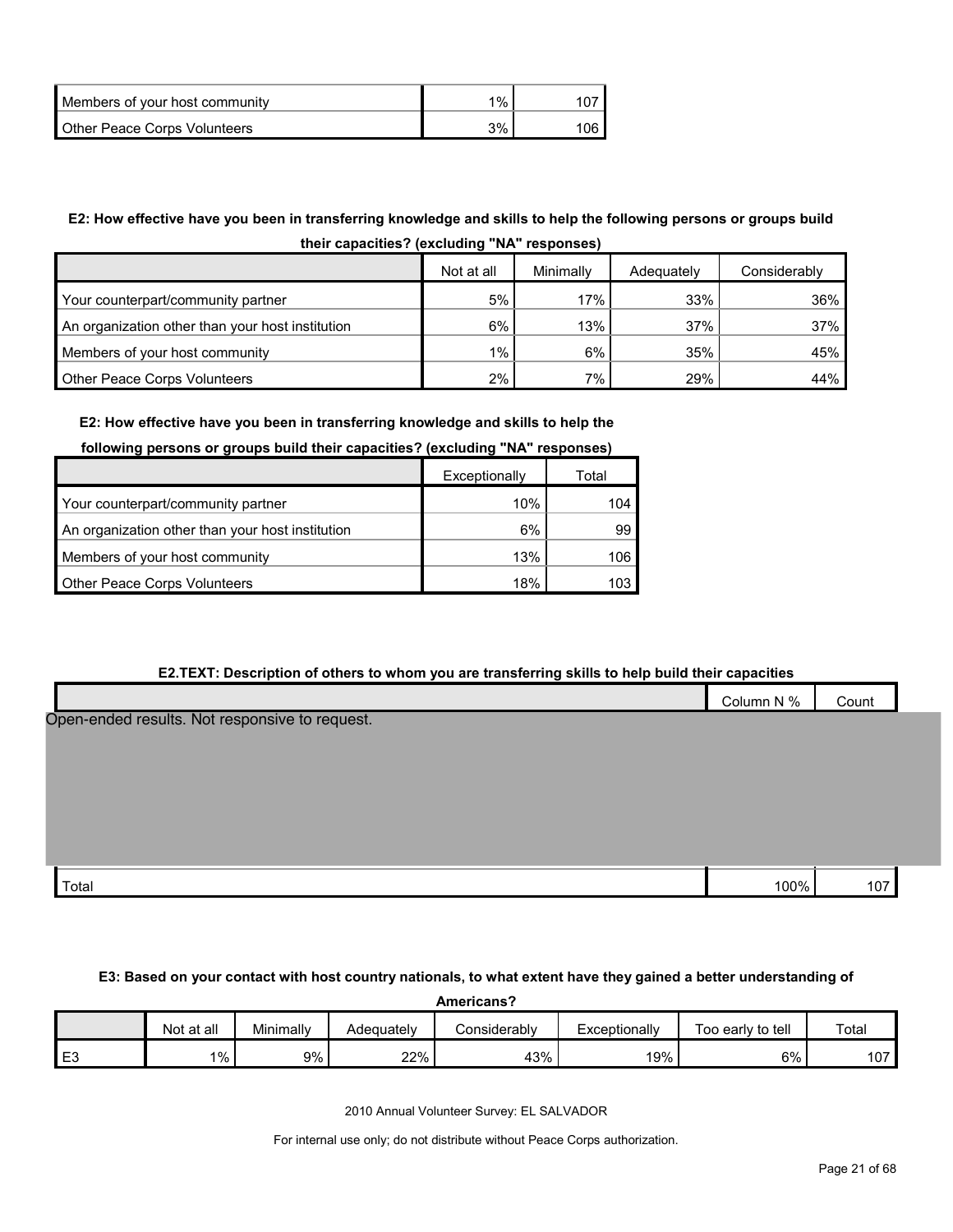#### **E3: Based on your contact with host country nationals, to what extent have they gained a better understanding of Americans? (excluding "Too early to tell" responses)**

|                | Not at all | Minimally | Adequatelv | Considerabl∨ | Exceptionally | Total |
|----------------|------------|-----------|------------|--------------|---------------|-------|
| <b>E</b><br>∟ບ | $1\%$      | 10%       | 24%        | 46%          | 20%           | 101   |

#### **E4: In which of the following third goal activities have you participated during your PC service? Mark all that**

|                                                       | apply.               |              |                                 |
|-------------------------------------------------------|----------------------|--------------|---------------------------------|
|                                                       | <b>PCV Responses</b> | % Doing This | <b>Total PCVs</b><br>Responding |
|                                                       |                      |              |                                 |
| Electronic updates                                    | 94                   | 90%          |                                 |
| Hosting American visitors                             | 76                   | 72%          |                                 |
| Personal website or blog                              | 59                   | 56%          |                                 |
| Hard copy/paper update                                | 44                   | 42%          |                                 |
| Enrollment in the CWWS/CMS program                    | 39                   | 37%          |                                 |
| While on home leave, spoke at a school or community   | 18                   | 17%          |                                 |
| group                                                 |                      |              |                                 |
| Pen pal program/letter exchange                       | 17                   | 16%          |                                 |
| Podcasted/created a slide show or video posted online | 8                    | 8%           |                                 |
| Peace Corps Week activities                           | 3                    | 3%           |                                 |
| Other please specify                                  | 3                    | 3%           |                                 |
| Posted to PC Digital Library                          |                      |              |                                 |
| Total                                                 |                      |              | 105                             |

Percents may total to more than 100% since Volunteers were asked to "Mark all that apply."

#### **E4.TEXT: Description of "others" third goal activities**

|                                                | Column N % | Count |
|------------------------------------------------|------------|-------|
| Open-ended results. Not responsive to request. |            |       |

2010 Annual Volunteer Survey: EL SALVADOR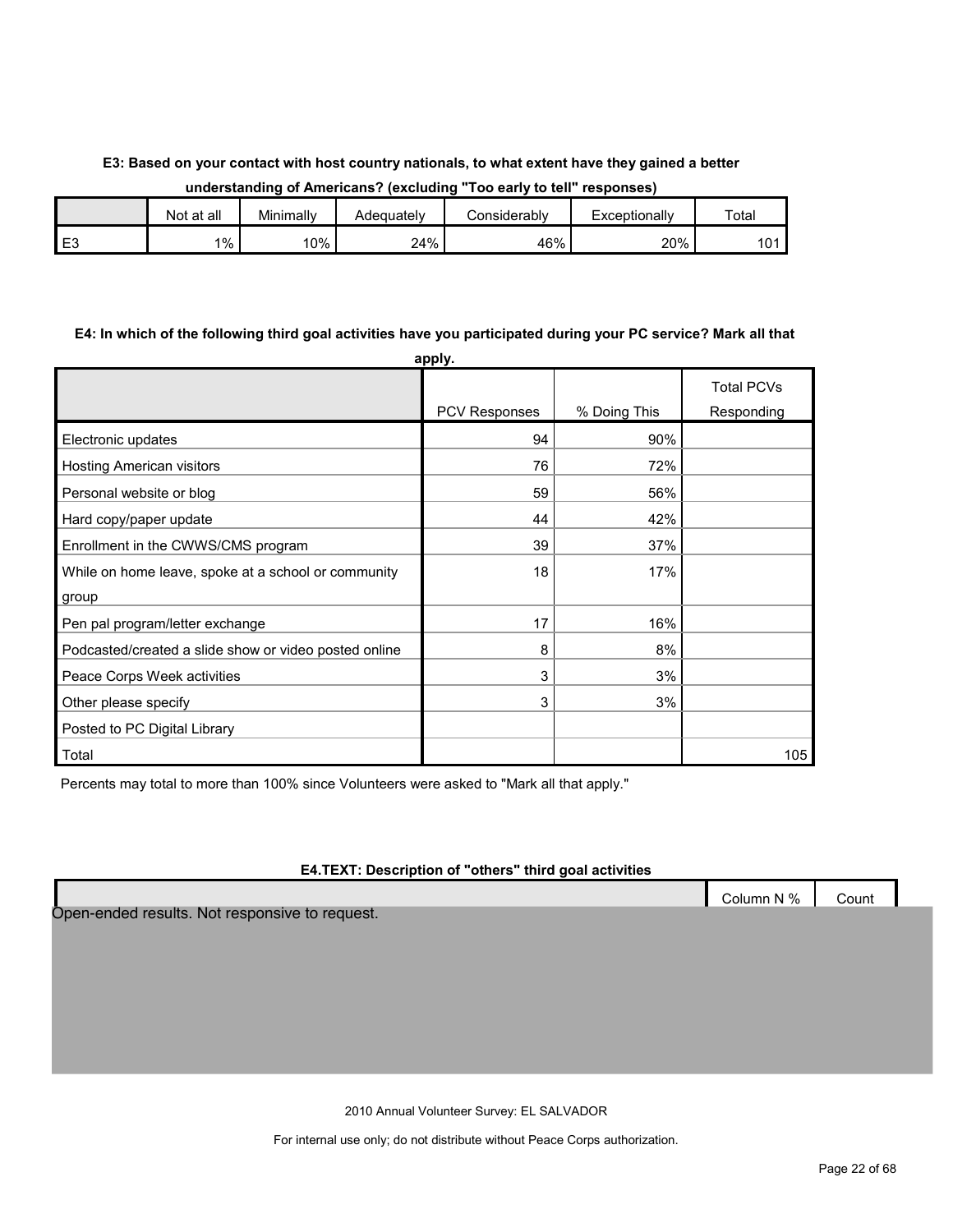#### **E4.TEXT: Description of "others" third goal activities**

|                                                | Column N % | Count |
|------------------------------------------------|------------|-------|
| Open-ended results. Not responsive to request. |            |       |
|                                                |            |       |
|                                                |            |       |
|                                                |            |       |
|                                                |            |       |
|                                                |            |       |

 $\Gamma$ otal 100%  $\vert$  107 $\vert$ 

#### **E4: When asked about third goal activities, Volunteer answered "No**

| involvement in third goal activities." |     |               |       |  |  |  |  |  |  |
|----------------------------------------|-----|---------------|-------|--|--|--|--|--|--|
|                                        |     | No third goal |       |  |  |  |  |  |  |
|                                        | NA  | activities    | Total |  |  |  |  |  |  |
| No Goal 3 activities                   | 98% | 2%            |       |  |  |  |  |  |  |

#### **E5: Based on your contact with Americans, to what extent have they gained a better understanding of host country**

**nationals?**

|                 | . at all<br>Not | Minimally | Adequately | Considerablv | Exceptionally | Too early to tell | Total       |
|-----------------|-----------------|-----------|------------|--------------|---------------|-------------------|-------------|
| $ -$<br>ᄂ<br>∽∟ |                 | 6%        | 33%        | 36%          | 23%           | $2\%$             | 107<br>ו טו |

**E5: Based on your contact with Americans, to what extent have they gained a better understanding of host** 

**country nationals? (excluding "Too early to tell" responses)**

|   | Not at all | Minimally | Adequately | ≿onsiderablv | Exceptionally | Total |
|---|------------|-----------|------------|--------------|---------------|-------|
| ∸ |            | 6%        | 33%        | 37%<br>، ں   | 24%           | 105   |

## <span id="page-22-0"></span>**F. Peace Corps Support**

This section reports Volunteers' satisfaction with in-country Peace Corps staff support and how the Volunteers communicate with the post.

**F1: How prepared for your arrival were the host people with whom you would be working?**

2010 Annual Volunteer Survey: EL SALVADOR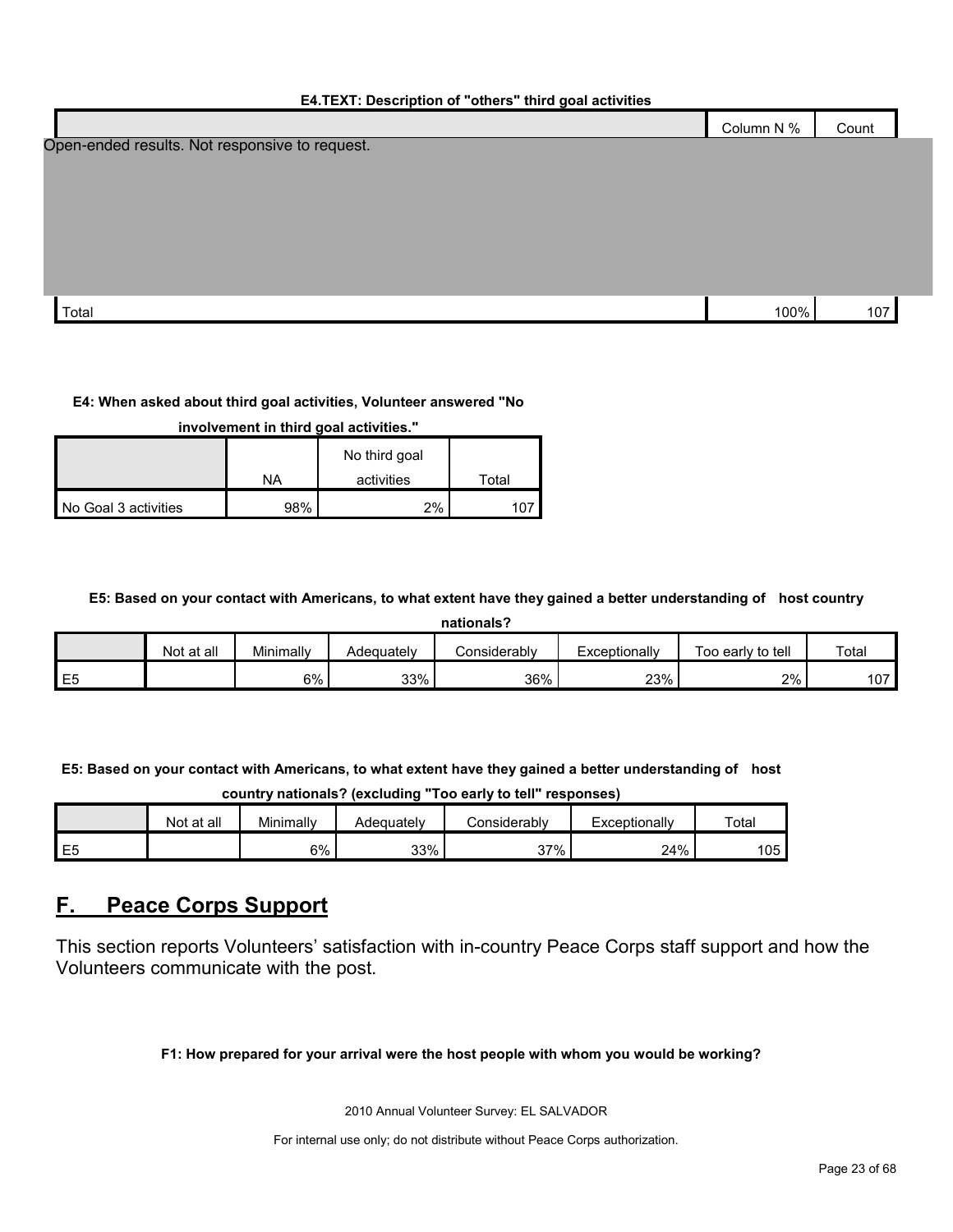|      | at all<br>Not | Minimally | Adequately | Considerabl∨ | Exceptionally | Total        |
|------|---------------|-----------|------------|--------------|---------------|--------------|
| l F1 | 6%            | 7%        | 36%        | 28%          | 14%           | $\sim$<br>טו |

**F2: To what extent is your CD aware of Volunteer issues and concerns through interactions with PCVs?**

|    | Not at all | Minimally | Adequately | こonsiderablv | Exceptionally | Total      |
|----|------------|-----------|------------|--------------|---------------|------------|
| 口り |            | $2\%$     | 29%        | 32%          | 37%           | 107<br>1 U |

#### **F3: How satisfied are you with the health care you received from your PCMO(s)?**

|                | Not<br>∶at all | Minimally | Adequatelv | Considerablv | Exceptionally | Used<br>Not | Total     |
|----------------|----------------|-----------|------------|--------------|---------------|-------------|-----------|
| <b>E3</b><br>ت |                | 2%        | 7%         | 37%          | 53%           |             | 107<br>טו |

#### **F3: How satisfied are you with the health care you received from your PCMO(s)?(excluding "Not used"**

| responses) |            |           |            |              |               |       |  |  |  |  |
|------------|------------|-----------|------------|--------------|---------------|-------|--|--|--|--|
|            | Not at all | Minimally | Adequately | Considerabl∨ | Exceptionally | Total |  |  |  |  |
| ∟E?        |            | 2%        | 7%         | 37%          | 53%           | 107   |  |  |  |  |

|                             | Not at all | Minimally | Adequately | Considerably | Exceptionally | NA.   | Total |
|-----------------------------|------------|-----------|------------|--------------|---------------|-------|-------|
| Administrative/logistical   |            | 5%        | 39%        | 39%          | 16%           | $1\%$ | 107   |
| Cross-cultural              | $1\%$      | 2%        | 36%        | 36%          | 24%           |       | 107   |
| Emotional                   | 2%         | 6%        | 36%        | 36%          | 20%           | 1%    | 107   |
| Feedback on my work reports | 7%         | 21%       | 27%        | 20%          | 17%           | 9%    | 107   |
| Job assignment              | $2\%$      | 19%       | 27%        | 30%          | 20%           | 2%    | 106   |
| Language learning           |            | 4%        | 24%        | 35%          | 36%           | 2%    | 107   |
| Medical                     |            |           | 7%         | 44%          | 49%           |       | 107   |
| Safety and security         |            | 3%        | 17%        | 47%          | 34%           |       | 107   |
| Site selection/preparation  | 5%         | 14%       | 23%        | 28%          | 29%           | $1\%$ | 107   |
| <b>Technical skills</b>     | $1\%$      | 11%       | 41%        | 31%          | 16%           |       | 107   |

#### **F4: How satisfied are you with the following support provided by in-country PC staff?**

**F4: How satisfied are you with the following support provided by in-country PC staff? (excluding "NA" responses)**

2010 Annual Volunteer Survey: EL SALVADOR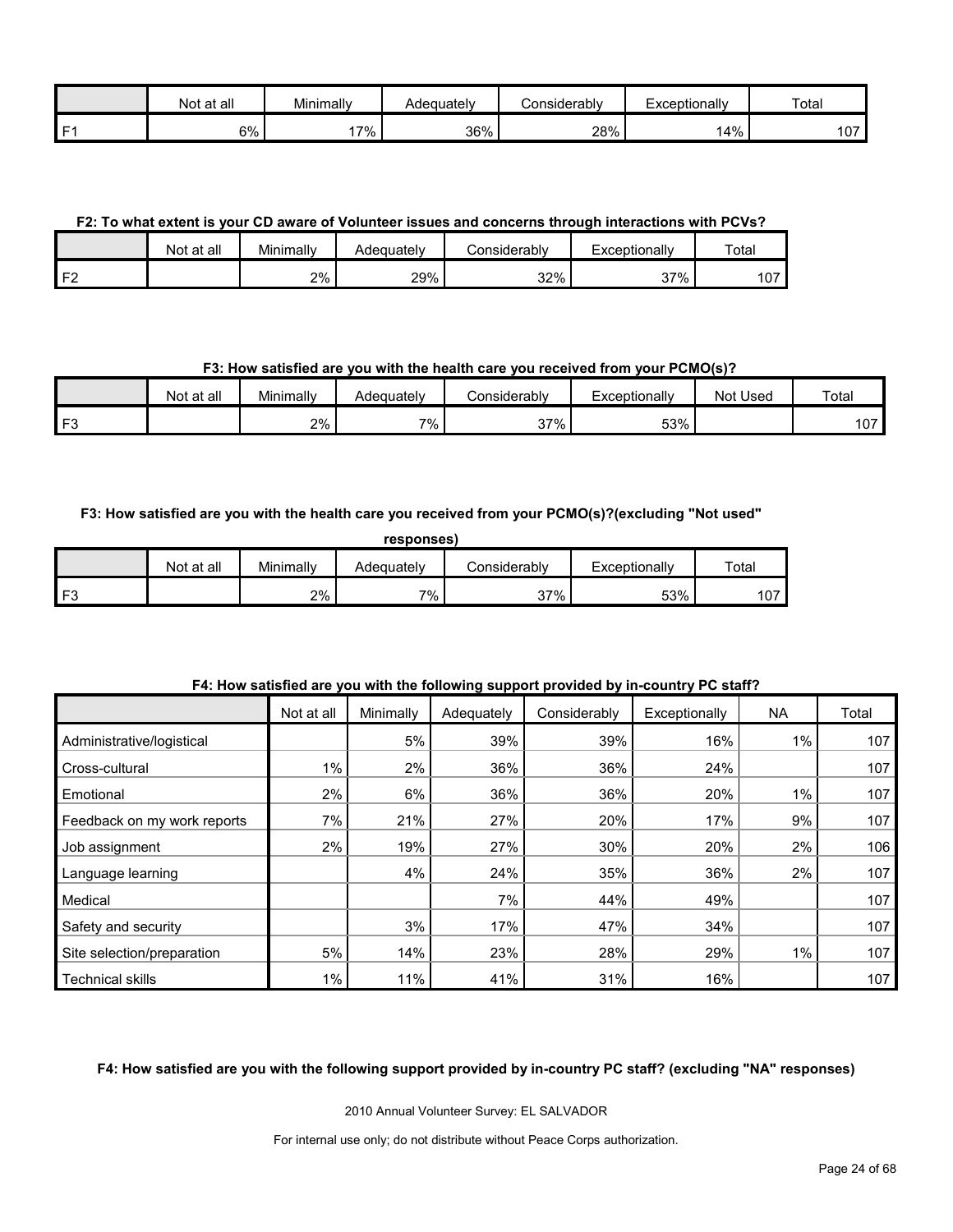|                             | Not at all | Minimally | Adequately | Considerably | Exceptionally | Total |
|-----------------------------|------------|-----------|------------|--------------|---------------|-------|
| Administrative/logistical   |            | 5%        | 40%        | 40%          | 16%           | 106   |
| Cross-cultural              | $1\%$      | 2%        | 36%        | 36%          | 24%           | 107   |
| Emotional                   | 2%         | 6%        | 37%        | 36%          | 20%           | 106   |
| Feedback on my work reports | 7%         | 23%       | 30%        | 22%          | 19%           | 97    |
| Job assignment              | 2%         | 19%       | 28%        | 31%          | 20%           | 104   |
| Language learning           |            | 4%        | 25%        | 35%          | 36%           | 105   |
| Medical                     |            |           | 7%         | 44%          | 49%           | 107   |
| Safety and security         |            | 3%        | 17%        | 47%          | 34%           | 107   |
| Site selection/preparation  | 5%         | 14%       | 24%        | 28%          | 29%           | 106   |
| <b>Technical skills</b>     | 1%         | 11%       | 41%        | 31%          | 16%           | 107   |

**F5: What level of PC support have you received to help cope with stress from issues such as HIV/AIDS, food insecurity, etc. in your community? (Including PCVs w/no need for support)**

|                |            |                 | Adeauate | Considerable | Exceptional | $NA / I$ have no |       |
|----------------|------------|-----------------|----------|--------------|-------------|------------------|-------|
|                | No support | Minimal support | support  | support      | support     | need for support | Total |
| F <sub>5</sub> |            | 9%              | 35%      | 19%          | 10%         | 27%              | 107   |

#### **F5: What level of PC support have you received to help cope with stress from issues such as HIV/AIDS, food insecurity, etc. in your community? (excluding "NA/No need for support" responses)**

|    |            |                 |                  | Considerable | Exceptional |       |
|----|------------|-----------------|------------------|--------------|-------------|-------|
|    | No support | Minimal support | Adequate support | support      | support     | Total |
| ᄃᄃ |            | 13%             | 47%              | 26%          | 14%         | 78    |

#### **F6a: How would you rate your interaction with the Country Director (CD)**

|  | in terms of the following? |  |
|--|----------------------------|--|
|  |                            |  |

|                          | Inadequate | Adequate | Total |
|--------------------------|------------|----------|-------|
| <b>CD Responsiveness</b> | 1%         | 99%      | 106   |
| CD Informative content   | 2%         | 98%      | 106   |
| CD Comfort level         | 3%         | 97%      | 107   |
| CD Site visits           | 37%        | 63%      | 101   |

2010 Annual Volunteer Survey: EL SALVADOR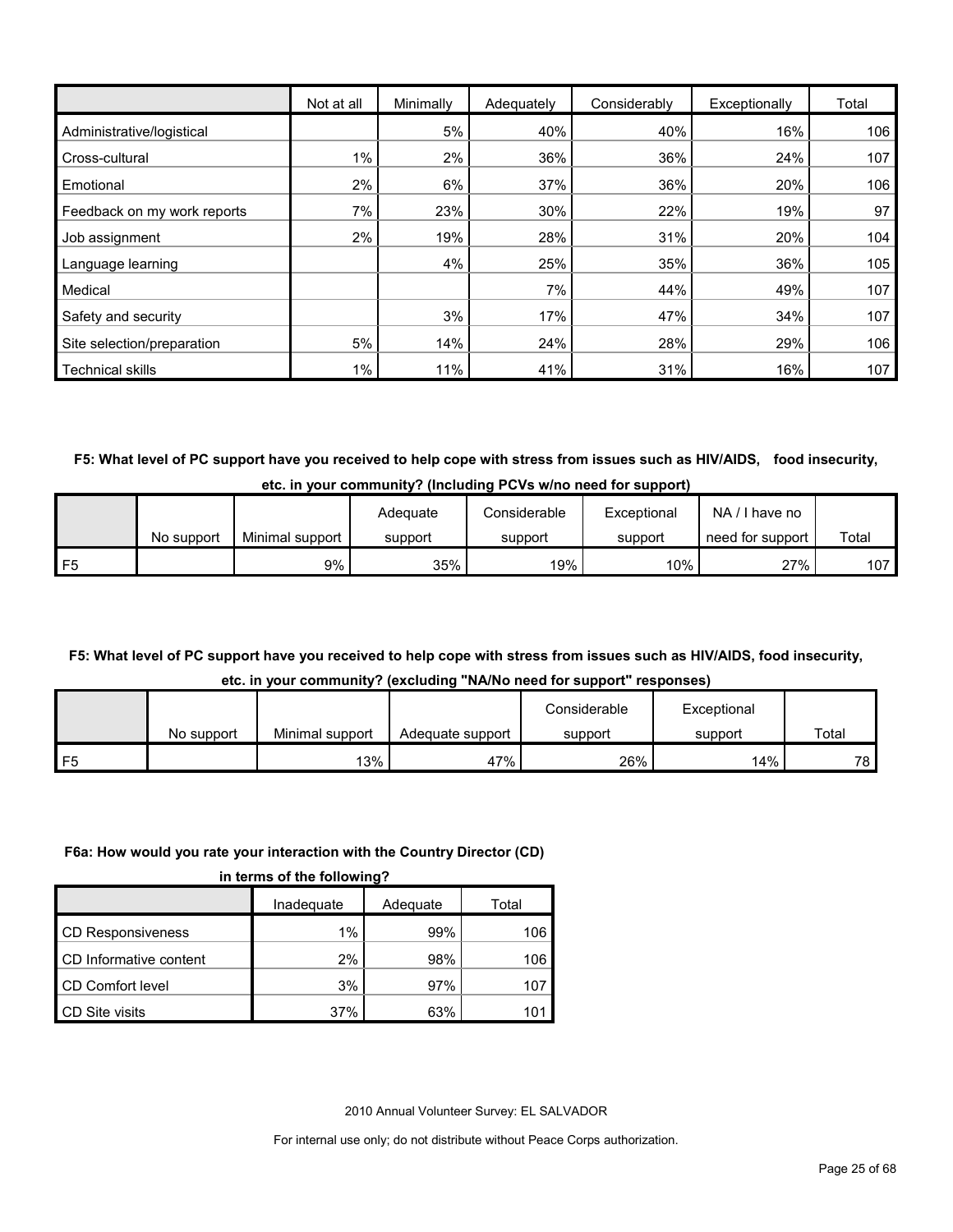**F6b: How would you rate your interaction with the PTO in terms of --?**

|                           | Inadequate | Adequate | Total |
|---------------------------|------------|----------|-------|
| <b>PTO Responsiveness</b> | 37%        | 63%      |       |
| PTO Informative content   | 39%        | 61%      |       |
| <b>PTO Comfort level</b>  | 41%        | 59%      |       |
| <b>PTO Site visits</b>    | 46%        | 54%      | 98    |

**F6c: How would you rate your interaction with the APCD/Program Manager in** 

| terms of $-2$                      |            |          |       |  |
|------------------------------------|------------|----------|-------|--|
|                                    | Inadequate | Adequate | Total |  |
| <b>APCD/PM Responsiveness</b>      | 7%         | 93%      | 106   |  |
| <b>APCD/PM Informative content</b> | 6%         | 94%      | 105   |  |
| APCD/PM Comfort level              | 9%         | 91%      | 107   |  |
| <b>APCD/PM Site visits</b>         | 10%        | 90%      | 106   |  |

**F6d: How would you rate your interaction with the PCMO in terms of --?**

|                                 | Inadeguate | Adequate | Total |
|---------------------------------|------------|----------|-------|
| <b>PCMO Responsiveness</b>      | 3%         | 97%      | 105   |
| <b>PCMO</b> Informative content | $1\%$      | 99%      | 103   |
| <b>PCMO Comfort level</b>       | $1\%$      | 99%      | 106   |
| <b>PCMO Site visits</b>         | 23%        | 77%      | 102   |

#### **F6e: How would you rate your interaction with the Safety and Security**

**Coordinator (SSC) in terms of --?**

|                           | Inadequate | Adequate | Total |
|---------------------------|------------|----------|-------|
| <b>SSC Responsiveness</b> | 4%         | 96%      | 104   |
| SSC Informative content   | 7%         | 93%      | 103   |
| <b>SSC Comfort level</b>  | 2%         | 98%      | 105   |
| <b>SSC Site visits</b>    | 17%        | 83%      |       |

#### **F6f: How would you rate your interaction with the Training Manager in terms**

**of --?**

2010 Annual Volunteer Survey: EL SALVADOR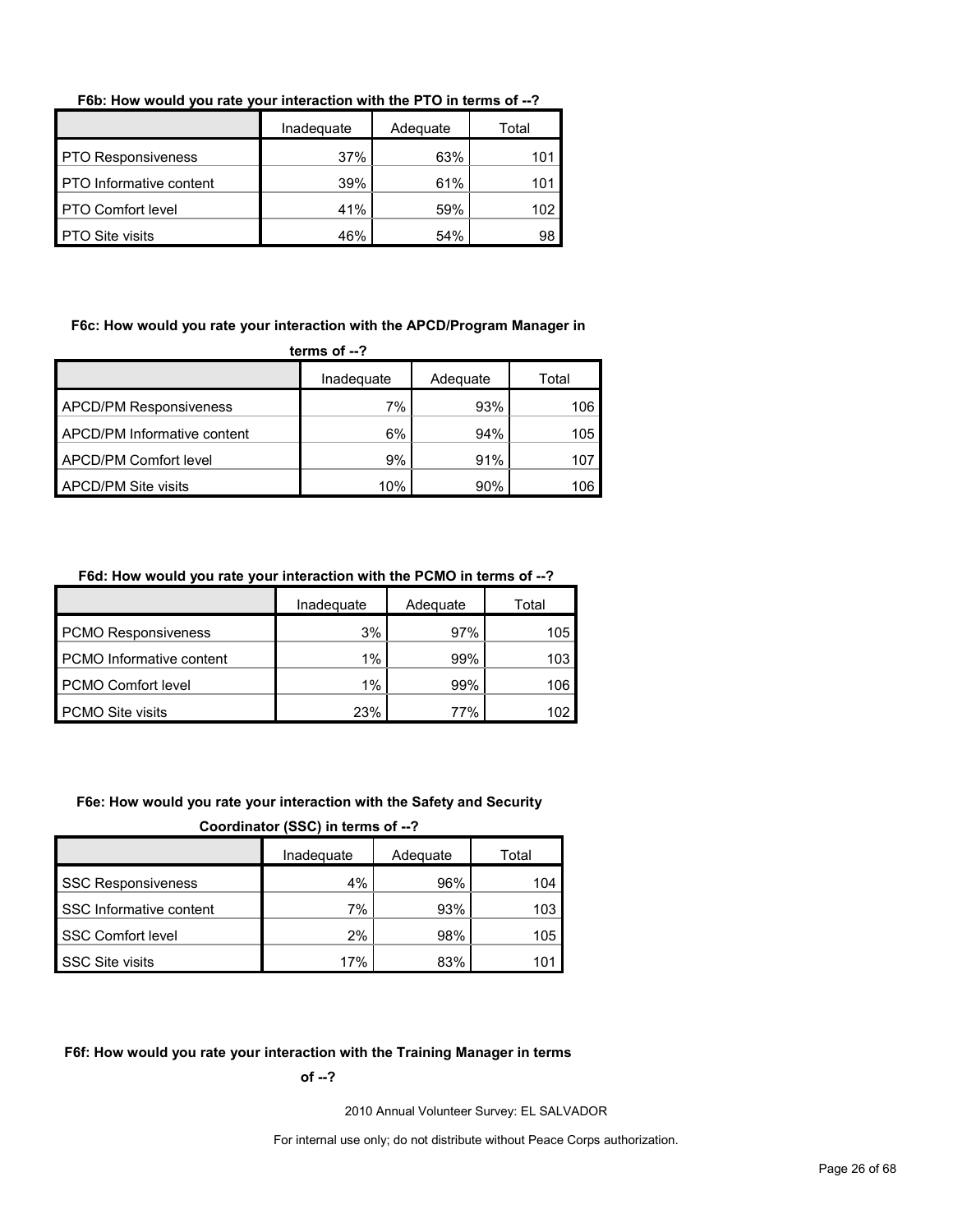|                              | Inadequate | Adequate | Total |
|------------------------------|------------|----------|-------|
| <b>TrMngr Responsiveness</b> | 38%        | 62%      | 98    |
| TrMngr Informative content   | 29%        | 71%      | 99    |
| <b>TrMngr Comfort level</b>  | 38%        | 62%      | 100   |
| <b>TrMngr Site visits</b>    | 48%        | 52%      | 97    |

#### **F6g: How would you rate your interaction with administrative staff in terms**

| of $-2$                     |            |          |       |  |
|-----------------------------|------------|----------|-------|--|
|                             | Inadequate | Adequate | Total |  |
| <b>Admin Responsiveness</b> | 2%         | 98%      | 102   |  |
| Admin Informative content   | 3%         | 97%      | 100   |  |
| Admin Comfort level         | 5%         | 95%      | 103   |  |
| Admin Site visits           | 26%        | 74%      | 97    |  |

#### **F7: What is the best method for you to communicate with your Peace**

| <b>Corps office?</b>               |         |        |
|------------------------------------|---------|--------|
|                                    | Percent | Number |
| Cell phone                         | 80%     | 86     |
| Email                              | 12%     | 13     |
| Text messaging (SMS)               | 4%      | 4      |
| Telephone at residence or work     | 2%      | 2      |
| Letters/postal service             | 1%      |        |
| In-person visits                   | 1%      |        |
| Other: Please specify below        |         |        |
| Telephone not at residence or work |         |        |
| Fax                                |         |        |
| Total                              | 100%    | 107    |

#### **F7.OTHER: Description of "other" best method to**

**communicate with post**

|                                                | PERCENT | <b>NUMBER</b> |  |
|------------------------------------------------|---------|---------------|--|
| Open-ended results. Not responsive to request. |         |               |  |

2010 Annual Volunteer Survey: EL SALVADOR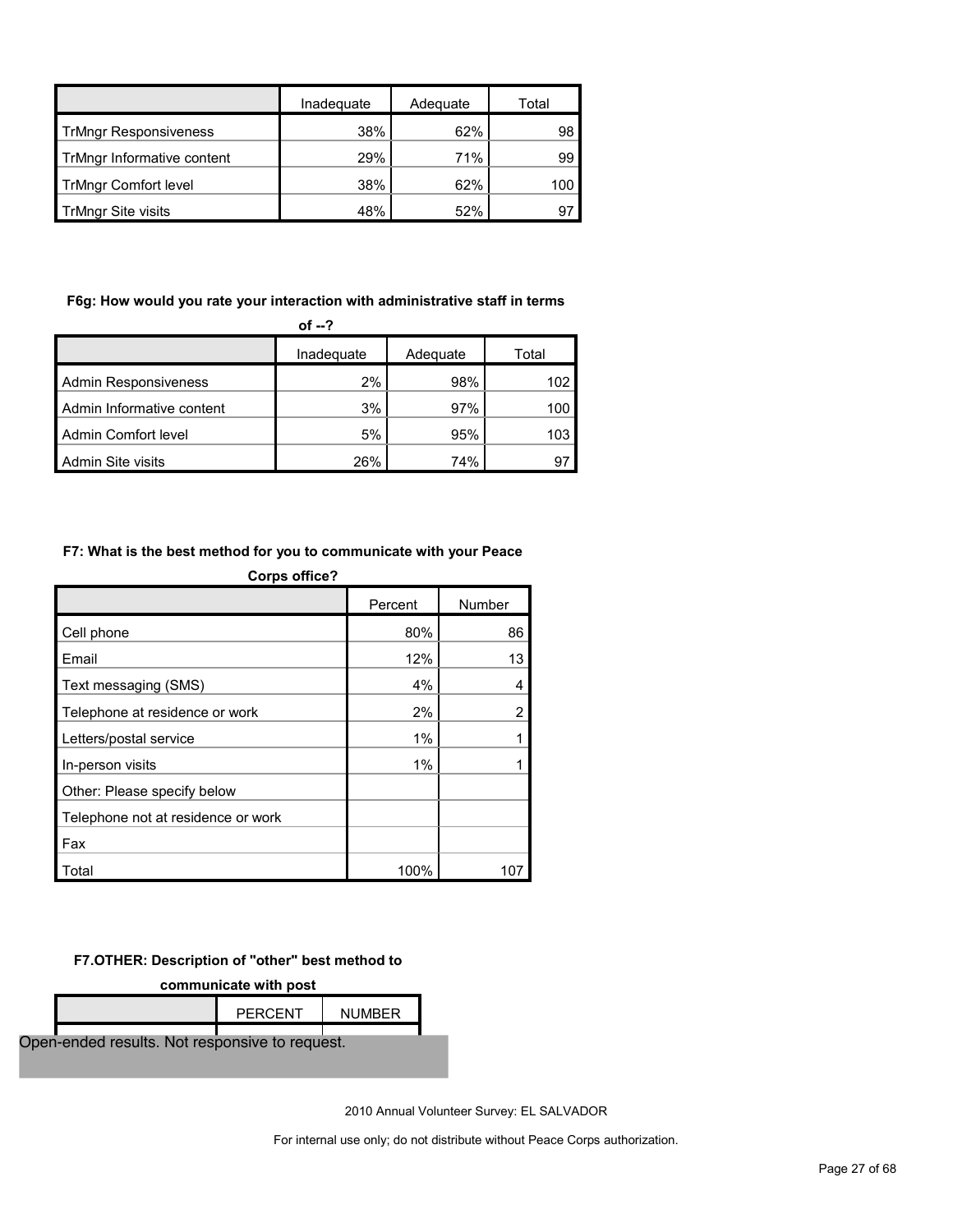#### **F7.OTHER: Description of "other" best method to**

| communicate with post                          |                |               |  |  |  |  |  |  |  |  |
|------------------------------------------------|----------------|---------------|--|--|--|--|--|--|--|--|
|                                                | <b>PERCENT</b> | <b>NUMBER</b> |  |  |  |  |  |  |  |  |
| Open-ended results. Not responsive to request. |                |               |  |  |  |  |  |  |  |  |
|                                                |                |               |  |  |  |  |  |  |  |  |
|                                                |                |               |  |  |  |  |  |  |  |  |
| Total                                          | 100%           | 107           |  |  |  |  |  |  |  |  |

**F8: In general, how do you rate the effectiveness of your communication resources for contacting your** 

| PC staff in-country?                                                      |  |       |     |     |     |     |  |  |  |  |  |  |  |
|---------------------------------------------------------------------------|--|-------|-----|-----|-----|-----|--|--|--|--|--|--|--|
| Effective<br>Total<br>Not effective<br>Verv effective<br>Poor<br>Adeɑuate |  |       |     |     |     |     |  |  |  |  |  |  |  |
| F <sub>8</sub>                                                            |  | $1\%$ | 11% | 50% | 37% | 107 |  |  |  |  |  |  |  |

## <span id="page-27-0"></span>**G. Your Safety and Security**

This section reports on how safe Volunteers feel. Volunteers' experiences with various types of insensitive remarks or behaviors, harassment or discrimination, and crime are summarized, as well as whether harassment and crime events were reported to Peace Corps.

#### **G1: How safe do you feel...?**

|                                    | Not at All Safe | Often Unsafe | Adequately Safe | Usually Safe | Verv Safe | Total |
|------------------------------------|-----------------|--------------|-----------------|--------------|-----------|-------|
| Where you live                     |                 | $1\%$        | 12%             | 28%          | 58%       | 106   |
| Where you work                     |                 |              | 11%             | 21%          | 68%       | 106   |
| When you travel in-country         | 6%              | 28%          | 39%             | 24%          | 4%        | 106   |
| City where main Peace Corps office | 4%              | 19%          | 46%             | 27%          | 4%        | 106   |
| is located                         |                 |              |                 |              |           |       |

**G2: Have you encountered insensitive comments or behavior toward you based on your race, ethnicity, age, gender, or sexual orientation from any of the following sources?**

|                         | Yes | No  | NA | Total |
|-------------------------|-----|-----|----|-------|
| Host/home stay family   | 10% | 84% | 6% | 106   |
| Community members       | 47% | 51% | 2% | 106   |
| <b>Other Volunteers</b> | 5%  | 92% | 4% | 106   |

2010 Annual Volunteer Survey: EL SALVADOR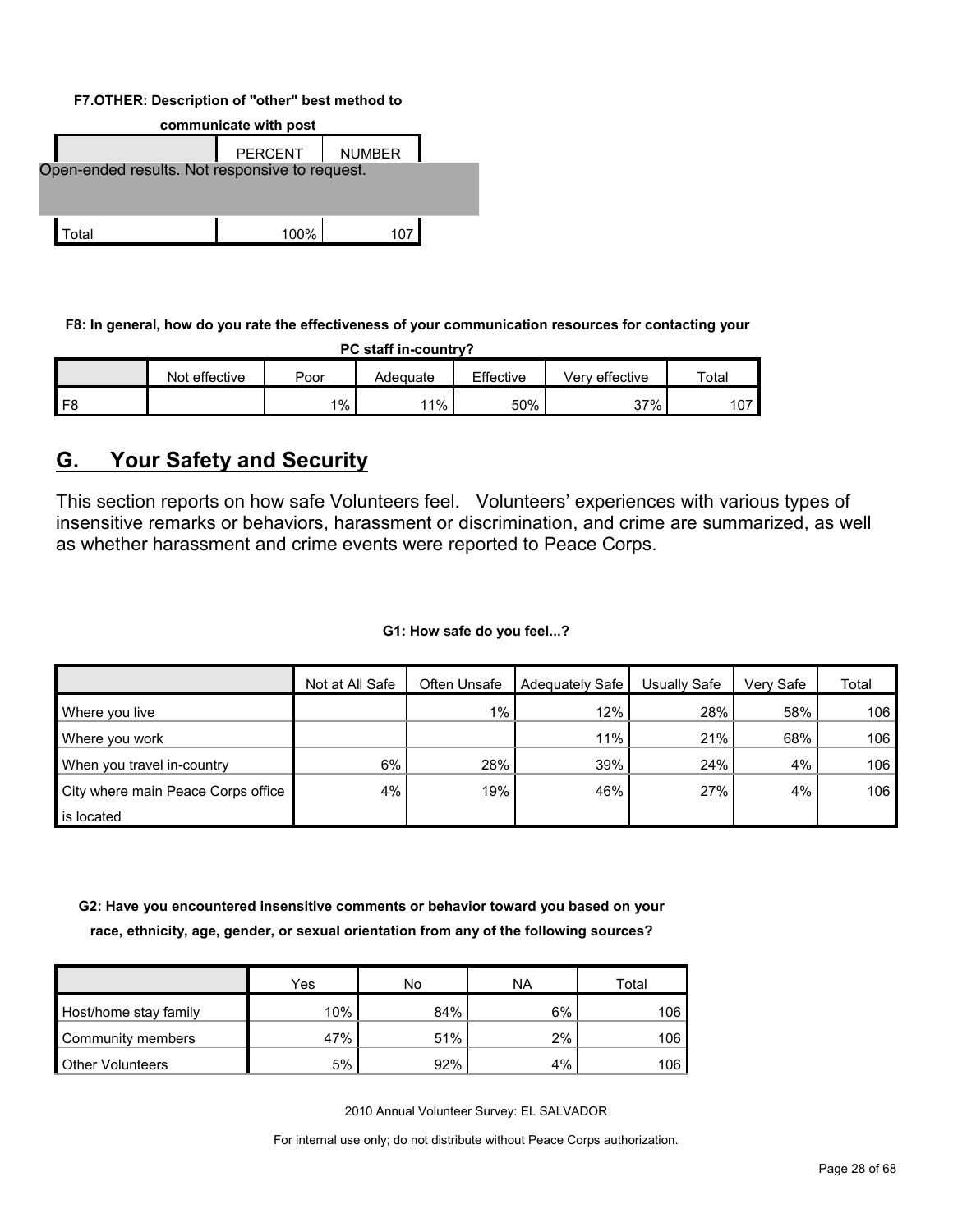| PC in-country staff | 3%  | 93% | 4%  | 06   |
|---------------------|-----|-----|-----|------|
| <b>Other</b>        | 10% | 26% | 64% | 58 I |

## **G2: Have you encountered insensitive comments or behavior toward you based on your race, ethnicity, age, gender, or sexual orientation from any of**

|                         | Yes | No  | Total |
|-------------------------|-----|-----|-------|
| Host/home stay family   | 11% | 89% | 100   |
| Community members       | 48% | 52% | 104   |
| <b>Other Volunteers</b> | 5%  | 95% | 102   |
| PC in-country staff     | 3%  | 97% | 102   |
| Other                   | 29% | 71% | 21    |

#### **the following sources? (excluding "NA" responses)**

#### **G2.OTHER: Description of "other" sources of insensitive comments/behavior**

|                                                | PERCENT | <b>NUMBER</b> |  |
|------------------------------------------------|---------|---------------|--|
| Open-ended results. Not responsive to request. |         |               |  |
|                                                |         |               |  |
|                                                |         |               |  |
|                                                |         |               |  |
|                                                |         |               |  |
|                                                |         |               |  |
|                                                |         |               |  |
| Total                                          | 100%    | 107           |  |

NOTE: See Open-Ended Responses Report for comments Volunteers wrote in response to Question G3 to explain their harassment/discrimination answers.

#### **G3: Please indicate the number of times you experienced the following types of discrimination/harassment: PERCENTAGES**

|                   | None | Once  | 2-5 times | 6-10 times | 11-25 times | $26+$ times | Total |
|-------------------|------|-------|-----------|------------|-------------|-------------|-------|
| Age H/D           | 94%  | $1\%$ | 4%        |            |             | $1\%$       | 95    |
| Anti-American H/D | 56%  | 9%    | 23%       | 6%         | $1\%$       | 4%          | 96    |
| Disability H/D    | 100% |       |           |            |             |             | 94    |
| Gender H/D        | 79%  | 3%    | 7%        | 5%         | 4%          | $1\%$       | 94    |
| Racial/color H/D  | 86%  | $1\%$ | 6%        | 2%         | 4%          |             | 93    |

2010 Annual Volunteer Survey: EL SALVADOR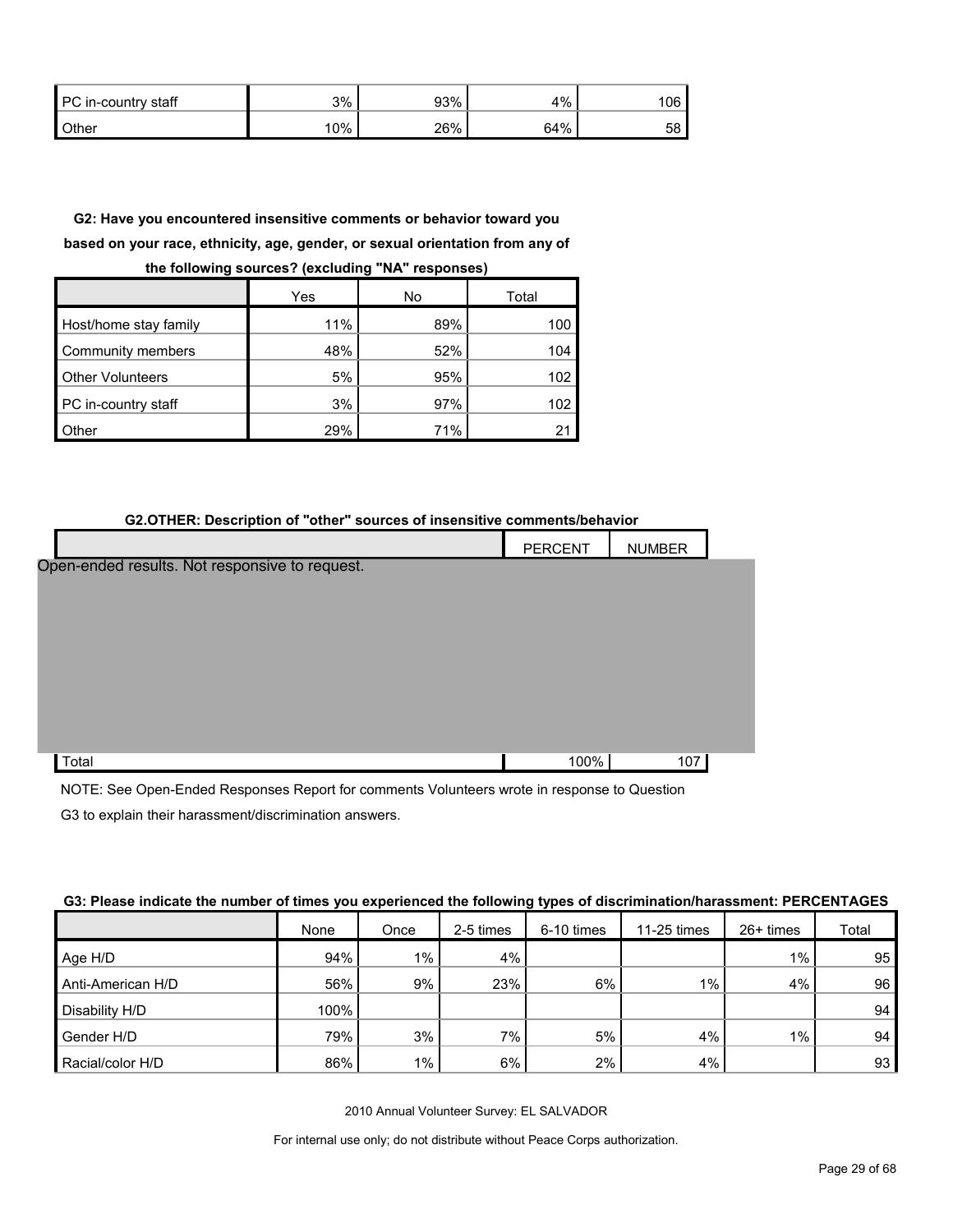| Religious H/D                | 88% | 3%  | 6% | $1\%$ . |       | $1\%$ | 93 |
|------------------------------|-----|-----|----|---------|-------|-------|----|
| Sexual orientation H/D       | 90% | 4%  | 4% |         | $1\%$ |       | 94 |
| Sexual harassment (physical) | 85% | 11% | 4% |         |       |       | 93 |
| Sexual harassment (verbal)   | 71% |     | 4% | $1\%$ . | 8%    | 16%   | 90 |

#### **G3: Please indicate the number of times you experienced the following types of discrimination/harassment: NUMBERS**

|                              | None | Once | 2-5 times | 6-10 times | 11-25 times | 26+ times | Total |
|------------------------------|------|------|-----------|------------|-------------|-----------|-------|
| Age H/D                      | 89   |      |           |            |             |           | 95    |
| Anti-American H/D            | 54   | 9    | 22        | 6          |             | 4         | 96    |
| Disability H/D               | 94   |      |           |            |             |           | 94    |
| Gender H/D                   | 74   | 3    |           |            | 4           |           | 94    |
| Racial/color H/D             | 80   |      | 6         |            | 4           |           | 93    |
| Religious H/D                | 82   |      | 6         |            |             |           | 93    |
| Sexual orientation H/D       | 85   |      |           |            |             |           | 94    |
| Sexual harassment (physical) | 79   | 10   |           |            |             |           | 93    |
| Sexual harassment (verbal)   | 64   |      |           |            |             | 14        | 90    |

#### **G3: Volunteers experiencing AGE discrimination/harassment: Events by Number of Reports to PC**

|         |             |       | Reported Age H/D |           |            |             |           |              |  |  |
|---------|-------------|-------|------------------|-----------|------------|-------------|-----------|--------------|--|--|
|         |             | Never | Once             | 2-5 times | 6-10 times | 11-25 times | 26+ times | Total        |  |  |
| Age H/D | Once        |       |                  |           |            |             |           |              |  |  |
|         | 2-5 times   | 3     |                  |           |            |             |           | $\mathbf{3}$ |  |  |
|         | 6-10 times  |       |                  |           |            |             |           |              |  |  |
|         | 11-25 times |       |                  |           |            |             |           |              |  |  |
|         | 26+ times   |       |                  |           |            |             |           |              |  |  |
|         | Total       | 5     |                  |           |            |             |           | 5            |  |  |

NOTE: Some PCVs provided the number of events without answering how many times they reported the event/s.

#### **G3: Volunteers experiencing AGE discrimination/harassment: Events by Person Responsible**

|             |             | Counterpart, |             |                   |
|-------------|-------------|--------------|-------------|-------------------|
|             | Someone you | supervisor,  | Peace Corps |                   |
| Stranger    | know        | co-worker    | Volunteer   | Peace Corps staff |
| Responsible | Responsible | Responsible  | Responsible | Responsible       |

2010 Annual Volunteer Survey: EL SALVADOR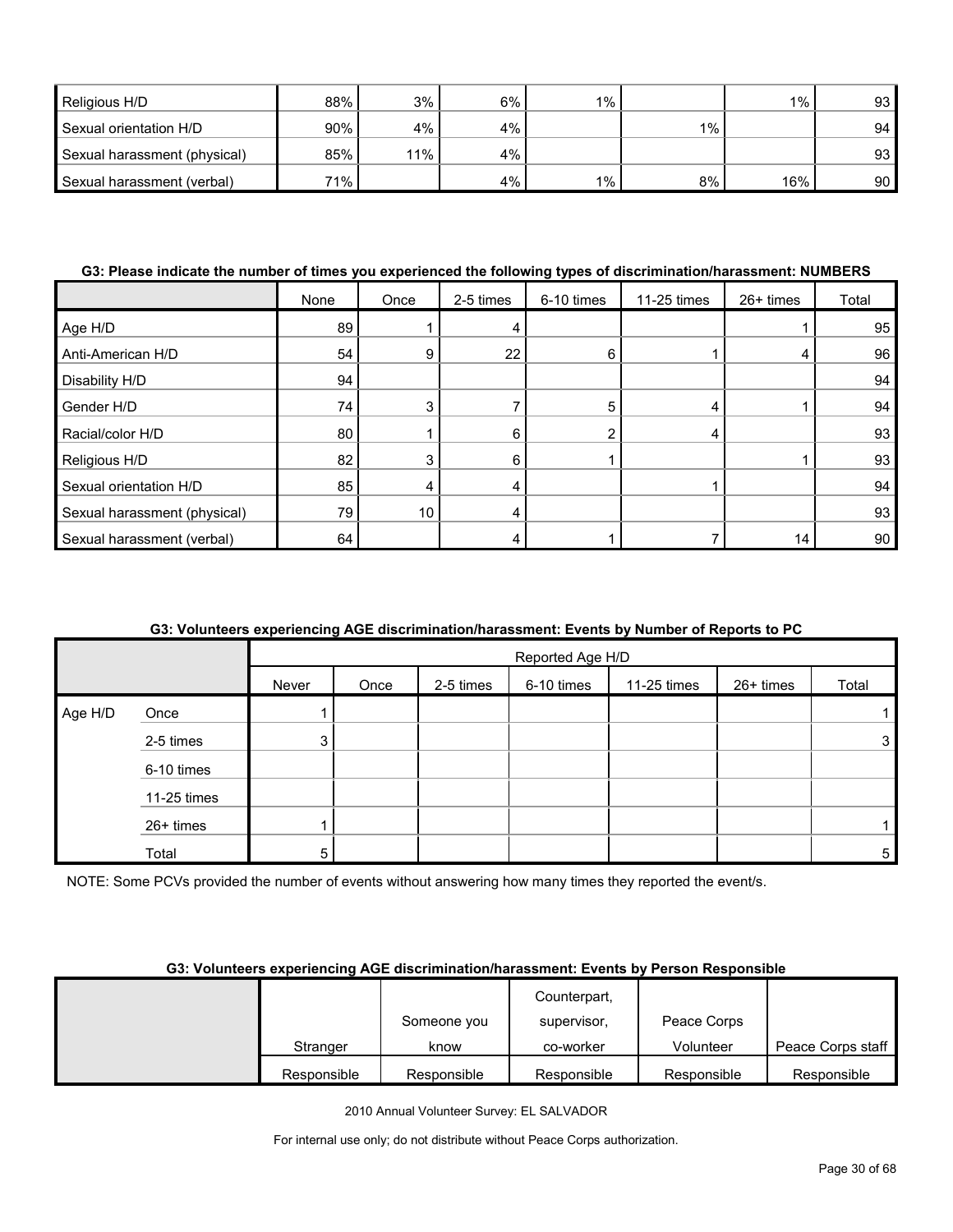| Age H/D | Once              |  |  |  |
|---------|-------------------|--|--|--|
|         | 2-5 times         |  |  |  |
|         | 6-10 times        |  |  |  |
|         | 11-25 times       |  |  |  |
|         | 26+ times         |  |  |  |
|         | <b>Total PCVs</b> |  |  |  |

#### **G3: Volunteers experiencing AGE discrimination/harassment:**

#### **Events by Person Responsible**

|         |                   | Host country family<br>member | Other       |
|---------|-------------------|-------------------------------|-------------|
|         |                   | Responsible                   | Responsible |
| Age H/D | Once              |                               |             |
|         | 2-5 times         |                               |             |
|         | 6-10 times        |                               |             |
|         | 11-25 times       |                               |             |
|         | 26+ times         |                               |             |
|         | <b>Total PCVs</b> |                               |             |

NOTE: Some PCVs provided the number of events without answering who was responsible.

#### **G3: Volunteers experiencing ANTI-AMERICAN discrimination/harassment: Events by Number of Reports to PC**

|                   |             |       | Reported Anti-American H/D |           |            |             |           |                 |
|-------------------|-------------|-------|----------------------------|-----------|------------|-------------|-----------|-----------------|
|                   |             | Never | Once                       | 2-5 times | 6-10 times | 11-25 times | 26+ times | Total           |
| Anti-American H/D | Once        | 8     |                            |           |            |             |           | 8               |
|                   | 2-5 times   | 17    |                            |           |            |             |           | 17              |
|                   | 6-10 times  | 5     |                            |           |            |             |           | $6\phantom{1}6$ |
|                   | 11-25 times |       |                            |           |            |             |           |                 |
|                   | 26+ times   | 3     |                            |           |            |             |           | 4               |
|                   | Total       | 34    |                            |           |            |             |           | 36              |

NOTE: Some PCVs provided the number of events without answering how many times they reported the event/s.

#### **G3: Volunteers experiencing ANTI-AMERICAN discrimination/harassment: Events by Person Responsible**

2010 Annual Volunteer Survey: EL SALVADOR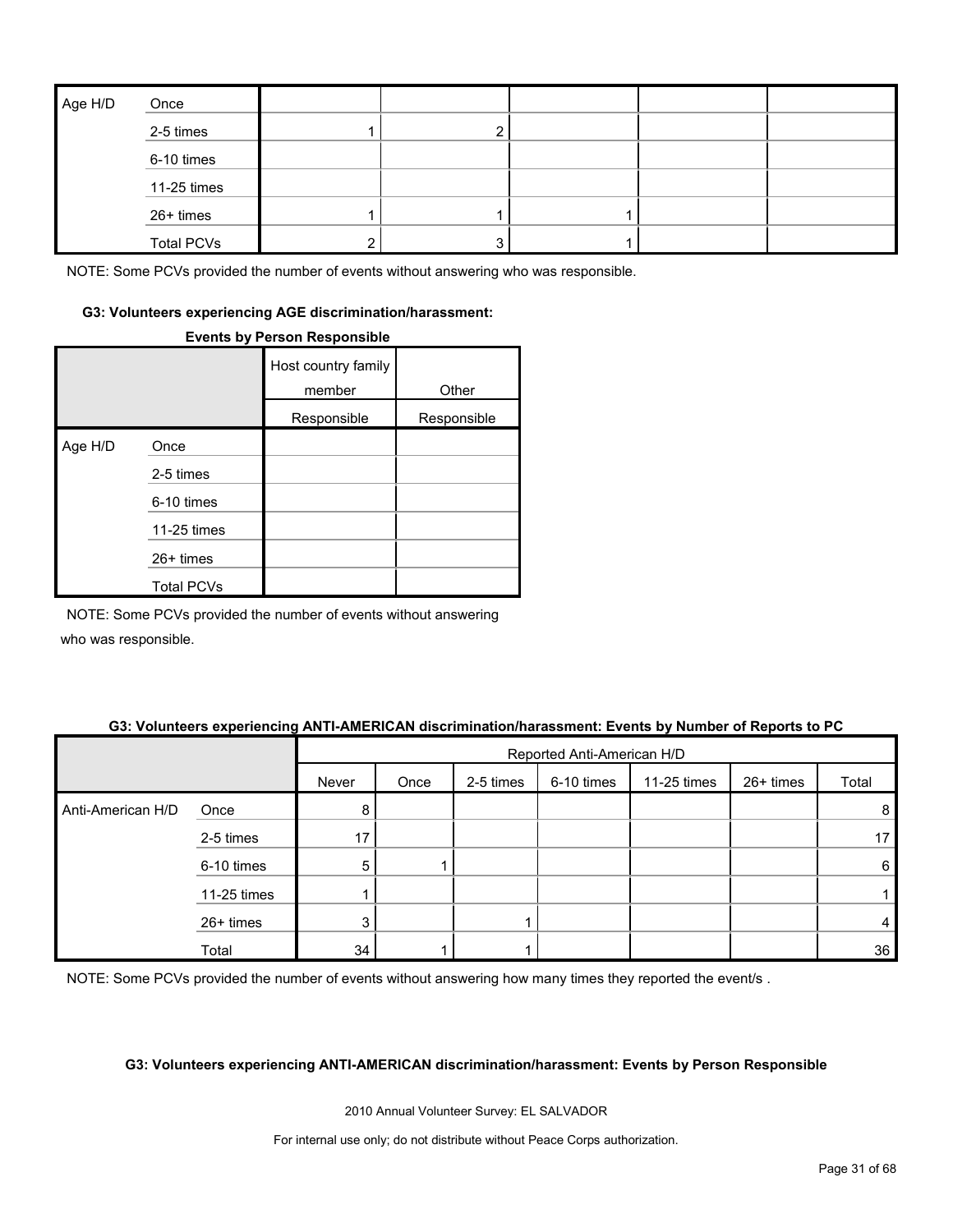|                   |                   | Stranger    | Someone you<br>know | Counterpart,<br>supervisor,<br>co-worker | Peace Corps<br>Volunteer | Peace Corps<br>staff |
|-------------------|-------------------|-------------|---------------------|------------------------------------------|--------------------------|----------------------|
|                   |                   | Responsible | Responsible         | Responsible                              | Responsible              | Responsible          |
| Anti-American H/D | Once              | 8           |                     |                                          |                          |                      |
|                   | 2-5 times         | 17          | 5                   |                                          |                          |                      |
|                   | 6-10 times        | 5           |                     |                                          |                          |                      |
|                   | 11-25 times       |             |                     |                                          |                          |                      |
|                   | 26+ times         | 3           | 3                   |                                          |                          |                      |
|                   | <b>Total PCVs</b> | 33          | 10 <sub>1</sub>     |                                          |                          |                      |

#### **G3: Volunteers experiencing ANTI-AMERICAN discrimination/harassment:**

|                   |                   | Host country family<br>member | Other       |
|-------------------|-------------------|-------------------------------|-------------|
|                   |                   | Responsible                   | Responsible |
| Anti-American H/D | Once              |                               |             |
|                   | 2-5 times         |                               |             |
|                   | 6-10 times        |                               |             |
|                   | 11-25 times       |                               |             |
|                   | 26+ times         |                               |             |
|                   | <b>Total PCVs</b> |                               |             |

#### **Events by Person Responsible**

NOTE: Some PCVs provided the number of events without answering who was responsible.

#### **G3: Volunteers experiencing DISABILITY discrimination/harassment: Events by Number of Reports to PC**

|                |             | Reported Disability H/D |      |           |            |             |           |       |
|----------------|-------------|-------------------------|------|-----------|------------|-------------|-----------|-------|
|                |             | Never                   | Once | 2-5 times | 6-10 times | 11-25 times | 26+ times | Total |
| Disability H/D | Once        |                         |      |           |            |             |           |       |
|                | 2-5 times   |                         |      |           |            |             |           |       |
|                | 6-10 times  |                         |      |           |            |             |           |       |
|                | 11-25 times |                         |      |           |            |             |           |       |
|                | 26+ times   |                         |      |           |            |             |           |       |
|                | Total       |                         |      |           |            |             |           |       |

2010 Annual Volunteer Survey: EL SALVADOR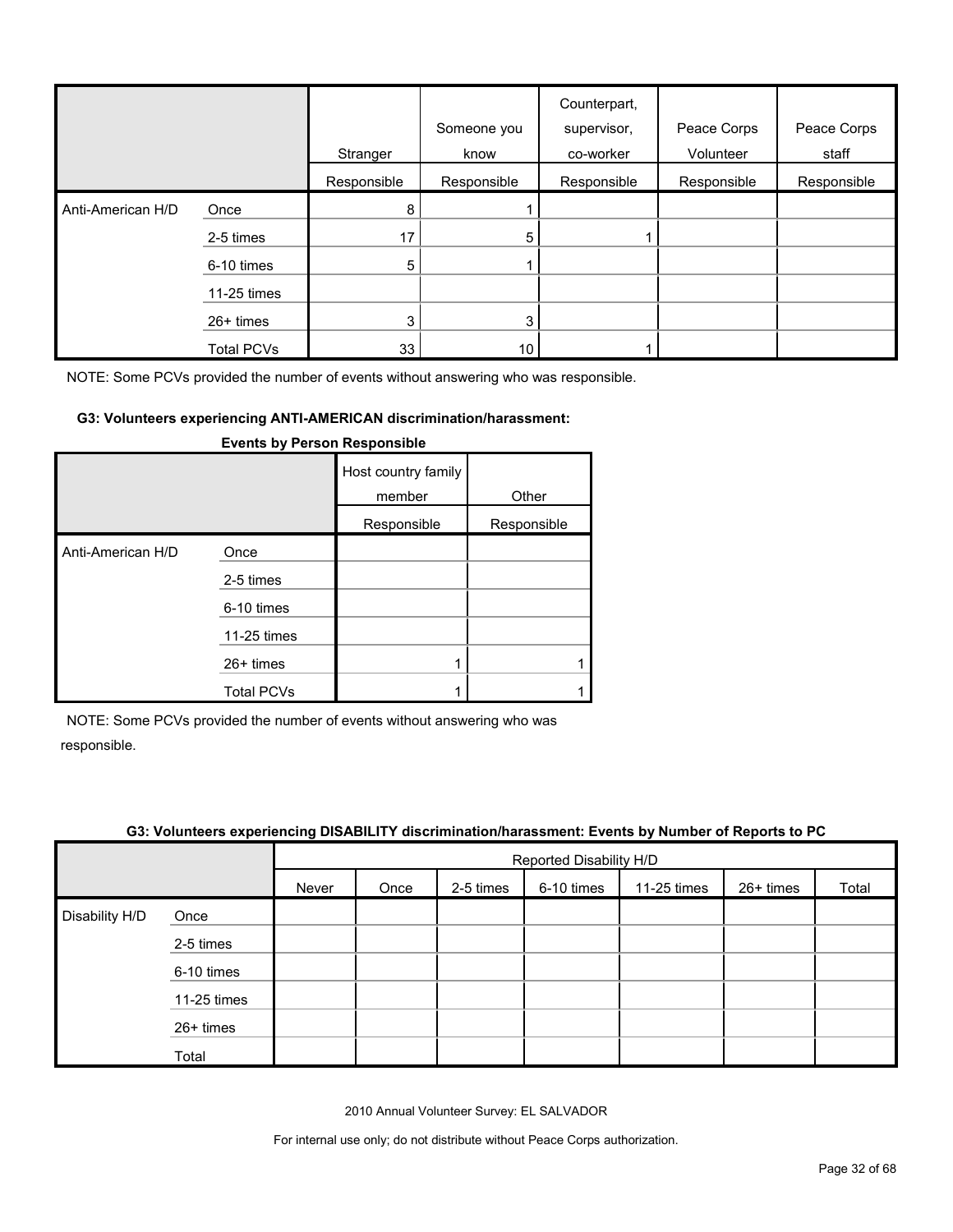|                |             | Reported Disability H/D |      |           |            |             |           |       |
|----------------|-------------|-------------------------|------|-----------|------------|-------------|-----------|-------|
|                |             | Never                   | Once | 2-5 times | 6-10 times | 11-25 times | 26+ times | Total |
| Disability H/D | Once        |                         |      |           |            |             |           |       |
|                | 2-5 times   |                         |      |           |            |             |           |       |
|                | 6-10 times  |                         |      |           |            |             |           |       |
|                | 11-25 times |                         |      |           |            |             |           |       |
|                | 26+ times   |                         |      |           |            |             |           |       |
|                | Total       |                         |      |           |            |             |           |       |

#### **G3: Volunteers experiencing DISABILITY discrimination/harassment: Events by Number of Reports to PC**

NOTE: Some PCVs provided the number of events without answering how many times they reported the event/s.

#### **G3: Volunteers experiencing DISABILITY discrimination/harassment: Events by Person Responsible**

|                |             |             | Someone you | Counterpart,<br>supervisor, | Peace Corps |                   |
|----------------|-------------|-------------|-------------|-----------------------------|-------------|-------------------|
|                |             | Stranger    | know        | co-worker                   | Volunteer   | Peace Corps staff |
|                |             | Responsible | Responsible | Responsible                 | Responsible | Responsible       |
| Disability H/D | Once        |             |             |                             |             |                   |
|                | 2-5 times   |             |             |                             |             |                   |
|                | 6-10 times  |             |             |                             |             |                   |
|                | 11-25 times |             |             |                             |             |                   |
|                | $26+$ times |             |             |                             |             |                   |
|                | Total PCVs  |             |             |                             |             |                   |

NOTE: Some PCVs provided the number of events without answering who was responsible.

#### **G3: Volunteers experiencing DISABILITY discrimination/harassment:**

#### **Events by Person Responsible**

|                |                   | Host country family<br>member | Other       |
|----------------|-------------------|-------------------------------|-------------|
|                |                   | Responsible                   | Responsible |
| Disability H/D | Once              |                               |             |
|                | 2-5 times         |                               |             |
|                | 6-10 times        |                               |             |
|                | 11-25 times       |                               |             |
|                | $26+$ times       |                               |             |
|                | <b>Total PCVs</b> |                               |             |

2010 Annual Volunteer Survey: EL SALVADOR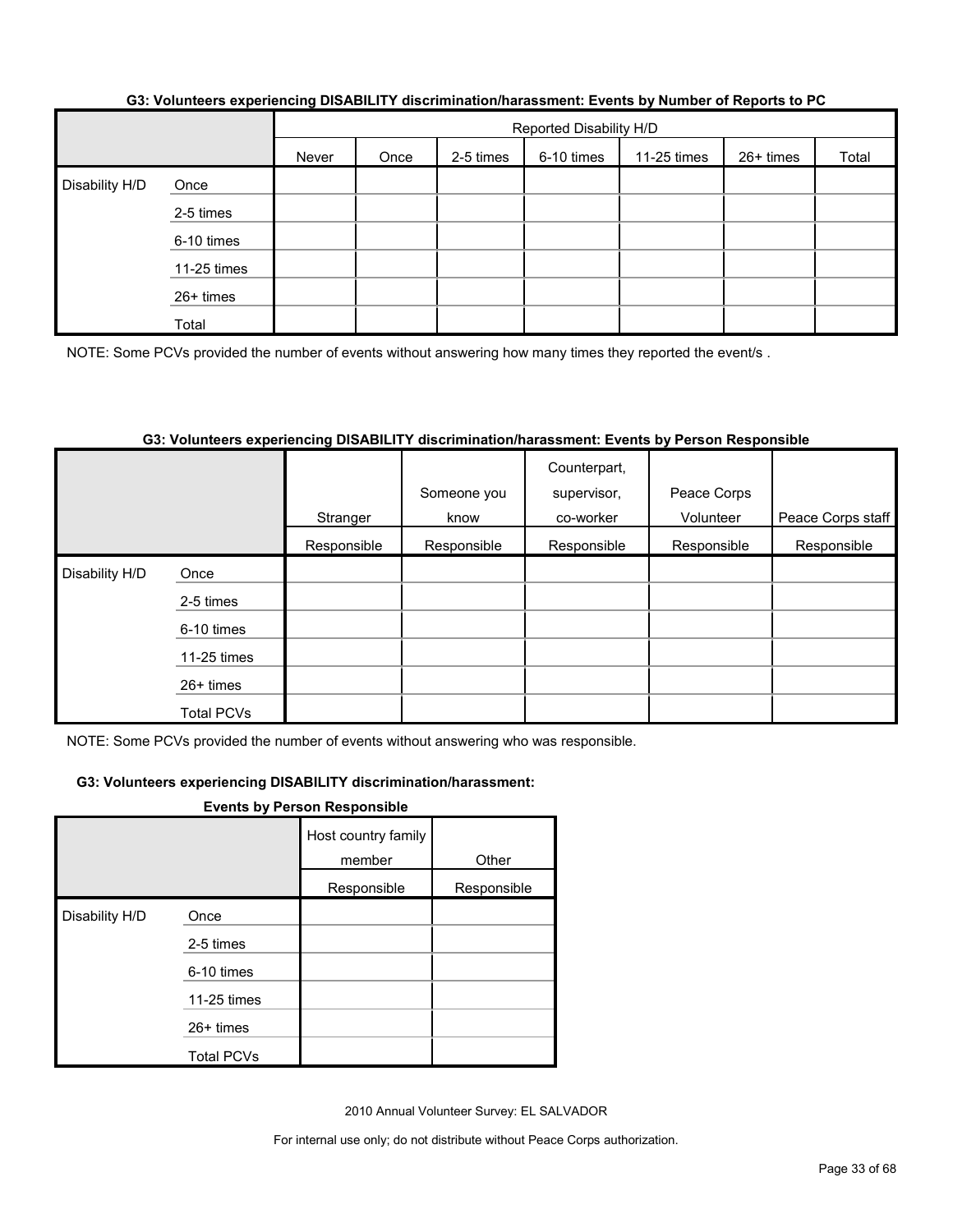#### **G3: Volunteers experiencing DISABILITY discrimination/harassment:**

|                |                   | Host country family<br>member | Other       |
|----------------|-------------------|-------------------------------|-------------|
|                |                   | Responsible                   | Responsible |
| Disability H/D | Once              |                               |             |
|                | 2-5 times         |                               |             |
|                | 6-10 times        |                               |             |
|                | 11-25 times       |                               |             |
|                | 26+ times         |                               |             |
|                | <b>Total PCVs</b> |                               |             |

#### **Events by Person Responsible**

NOTE: Some PCVs provided the number of events without answering who was responsible.

|            |             | Reported Gender H/D |      |           |            |             |           |                |
|------------|-------------|---------------------|------|-----------|------------|-------------|-----------|----------------|
|            |             | Never               | Once | 2-5 times | 6-10 times | 11-25 times | 26+ times | Total          |
| Gender H/D | Once        |                     |      |           |            |             |           | 2              |
|            | 2-5 times   | 5                   |      |           |            |             |           | 6              |
|            | 6-10 times  | 3                   |      |           |            |             |           | 4              |
|            | 11-25 times | 2                   |      |           |            |             |           | $\overline{2}$ |
|            | 26+ times   |                     |      |           |            |             |           |                |
|            | Total       | 12                  |      |           |            |             |           | 15             |

#### **G3: Volunteers experiencing GENDER discrimination/harassment: Events by Number of Reports to PC**

NOTE: Some PCVs provided the number of events without answering how many times they reported the event/s .

#### **G3: Volunteers experiencing GENDER discrimination/harassment: Events by Person Responsible**

|            |             |             | <u>aal talahtaala aykahahahala aarta artaaniiniikkianiikkaaaliikiin atalita kitti raakahahala a</u> |              |             |                   |
|------------|-------------|-------------|-----------------------------------------------------------------------------------------------------|--------------|-------------|-------------------|
|            |             |             |                                                                                                     | Counterpart, |             |                   |
|            |             |             | Someone you                                                                                         | supervisor,  | Peace Corps |                   |
|            |             | Stranger    | know                                                                                                | co-worker    | Volunteer   | Peace Corps staff |
|            |             | Responsible | Responsible                                                                                         | Responsible  | Responsible | Responsible       |
| Gender H/D | Once        |             |                                                                                                     |              |             |                   |
|            | 2-5 times   |             |                                                                                                     |              |             |                   |
|            | 6-10 times  |             | 3                                                                                                   |              |             |                   |
|            | 11-25 times |             | 3                                                                                                   |              |             |                   |

2010 Annual Volunteer Survey: EL SALVADOR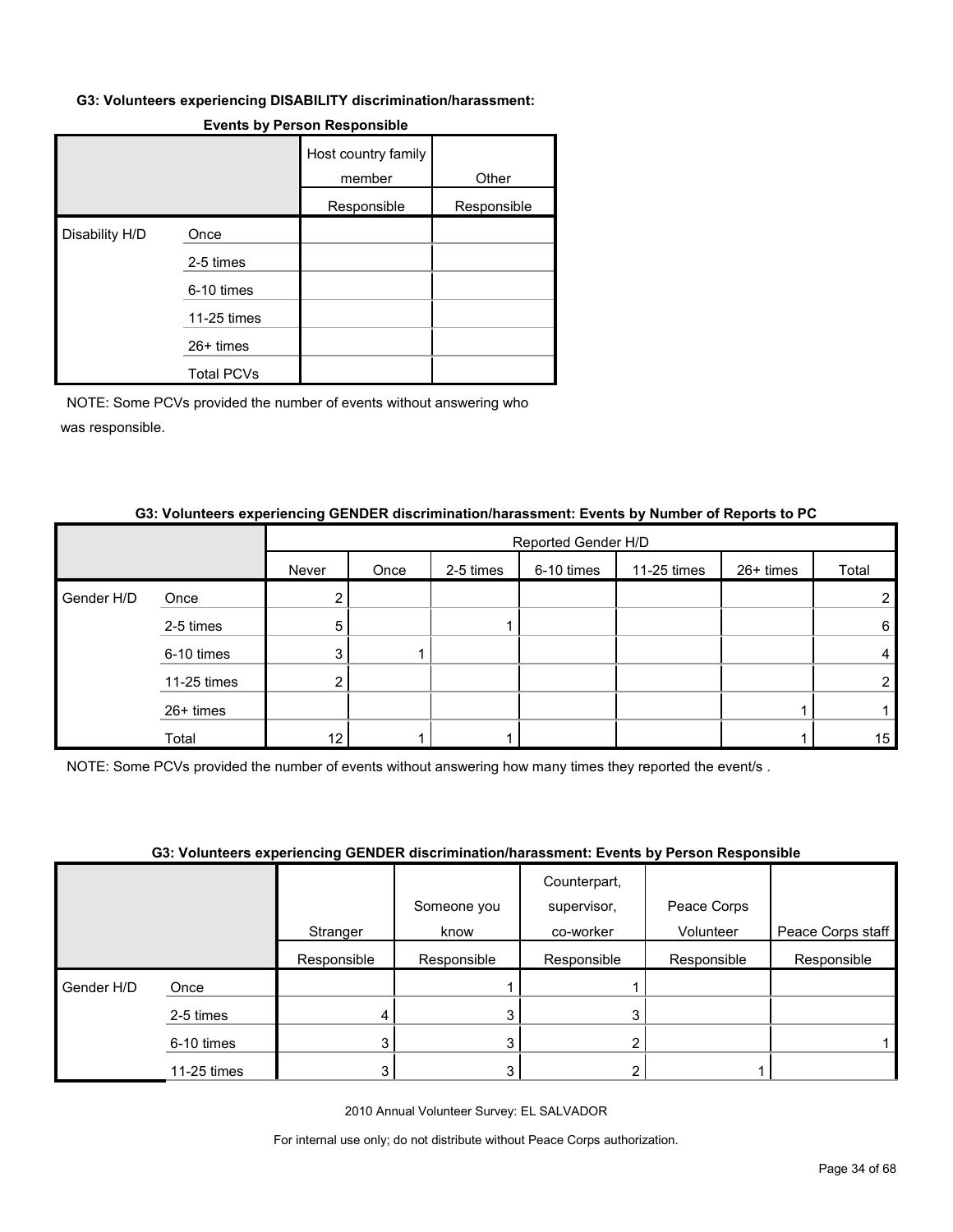| 26+ times         |  |  |  |
|-------------------|--|--|--|
| <b>Total PCVs</b> |  |  |  |

#### **G3: Volunteers experiencing GENDER discrimination/harassment:**

|            |                   | <b>Events by Person Responsible</b> |             |
|------------|-------------------|-------------------------------------|-------------|
|            |                   | Host country family<br>member       | Other       |
|            |                   | Responsible                         | Responsible |
| Gender H/D | Once              |                                     |             |
|            | 2-5 times         |                                     |             |
|            | 6-10 times        |                                     |             |
|            | 11-25 times       |                                     |             |
|            | $26+$ times       |                                     | 1           |
|            | <b>Total PCVs</b> |                                     |             |

NOTE: Some PCVs provided the number of events without answering who was responsible.

#### **G3: Volunteers experiencing RACIAL/COLOR discrimination/harassment: Events by Number of Reports to PC**

|                  |             |       |      |           | Reported Racial/color H/D |             |           |                 |
|------------------|-------------|-------|------|-----------|---------------------------|-------------|-----------|-----------------|
|                  |             | Never | Once | 2-5 times | 6-10 times                | 11-25 times | 26+ times | Total           |
| Racial/color H/D | Once        |       |      |           |                           |             |           |                 |
|                  | 2-5 times   | 4     |      |           |                           |             |           | 4               |
|                  | 6-10 times  |       |      |           |                           |             |           | $\overline{2}$  |
|                  | 11-25 times |       | ົ    |           |                           |             |           | 3               |
|                  | 26+ times   |       |      |           |                           |             |           |                 |
|                  | Total       | 8     |      |           |                           |             |           | 10 <sup>1</sup> |

NOTE: Some PCVs provided the number of events without answering how many times they reported the event/s.

#### **G3: Volunteers experiencing RACIAL/COLOR discrimination/harassment: Events by Person Responsible**

|             |             | Counterpart, |             |             |
|-------------|-------------|--------------|-------------|-------------|
|             | Someone you | supervisor,  | Peace Corps | Peace Corps |
| Stranger    | know        | co-worker    | Volunteer   | staff       |
| Responsible | Responsible | Responsible  | Responsible | Responsible |

2010 Annual Volunteer Survey: EL SALVADOR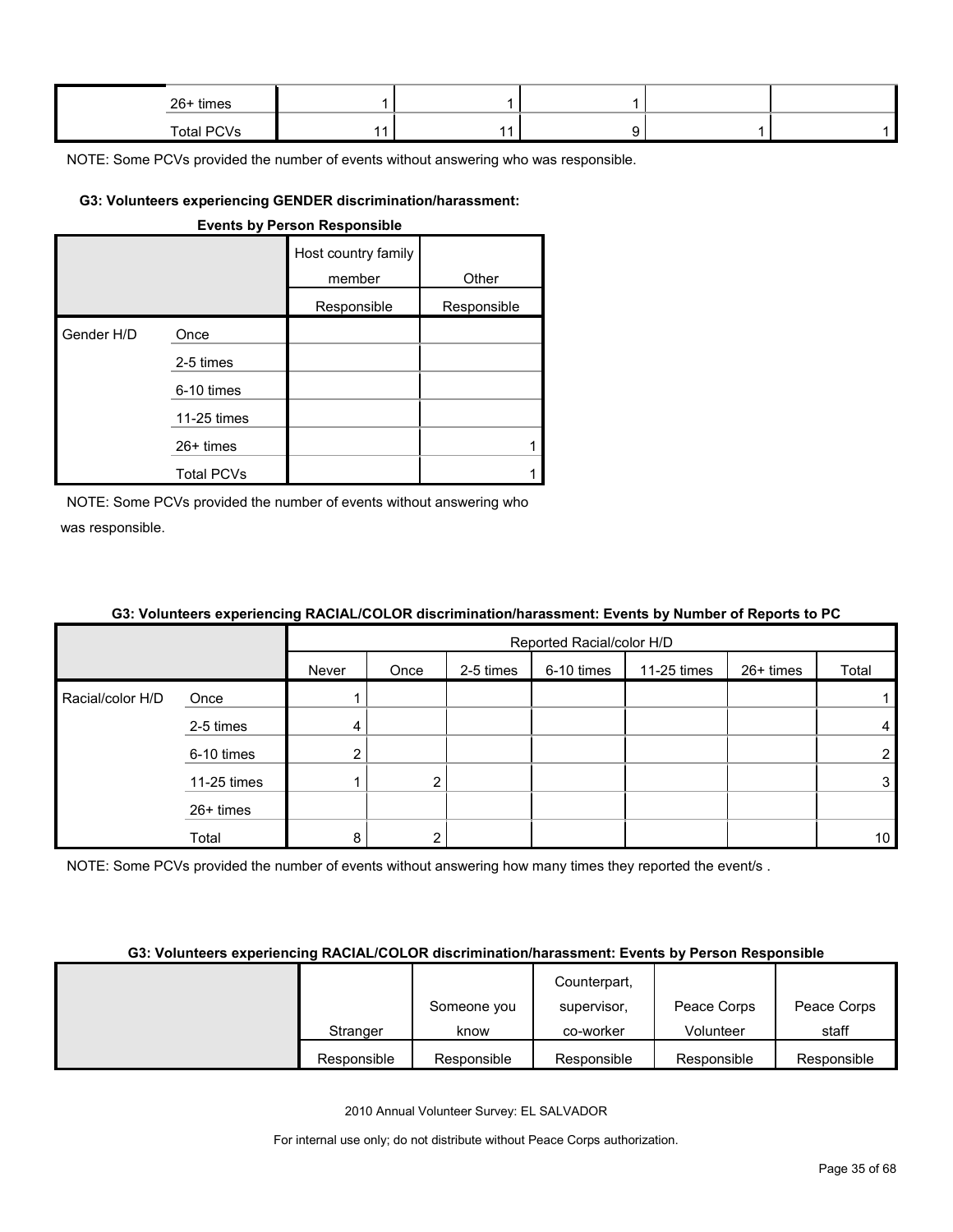| Racial/color H/D | Once              |  |  |  |
|------------------|-------------------|--|--|--|
|                  | 2-5 times         |  |  |  |
|                  | 6-10 times        |  |  |  |
|                  | 11-25 times       |  |  |  |
|                  | 26+ times         |  |  |  |
|                  | <b>Total PCVs</b> |  |  |  |

#### **G3: Volunteers experiencing RACIAL/COLOR discrimination/harassment:**

#### **Events by Person Responsible**

|                  |                   | Host country family<br>member | Other       |
|------------------|-------------------|-------------------------------|-------------|
|                  |                   | Responsible                   | Responsible |
| Racial/color H/D | Once              |                               |             |
|                  | 2-5 times         |                               |             |
|                  | 6-10 times        |                               |             |
|                  | 11-25 times       |                               |             |
|                  | $26+$ times       |                               |             |
|                  | <b>Total PCVs</b> |                               |             |

NOTE: Some PCVs provided the number of events without answering who was responsible.

#### **G3: Volunteers experiencing RELIGIOUS discrimination/harassment: Events by Number of Reports to PC**

|               |             |       | Reported Religious H/D |           |            |             |           |                 |  |
|---------------|-------------|-------|------------------------|-----------|------------|-------------|-----------|-----------------|--|
|               |             | Never | Once                   | 2-5 times | 6-10 times | 11-25 times | 26+ times | Total           |  |
| Religious H/D | Once        |       |                        |           |            |             |           | $\overline{2}$  |  |
|               | 2-5 times   | 6     |                        |           |            |             |           | 6               |  |
|               | 6-10 times  |       |                        |           |            |             |           |                 |  |
|               | 11-25 times |       |                        |           |            |             |           |                 |  |
|               | 26+ times   |       |                        |           |            |             |           |                 |  |
|               | Total       | 9     |                        |           |            |             |           | 10 <sup>°</sup> |  |

NOTE: Some PCVs provided the number of events without answering how many times they reported the event/s.

#### **G3: Volunteers experiencing RELIGIOUS discrimination/harassment: Events by Person Responsible**

2010 Annual Volunteer Survey: EL SALVADOR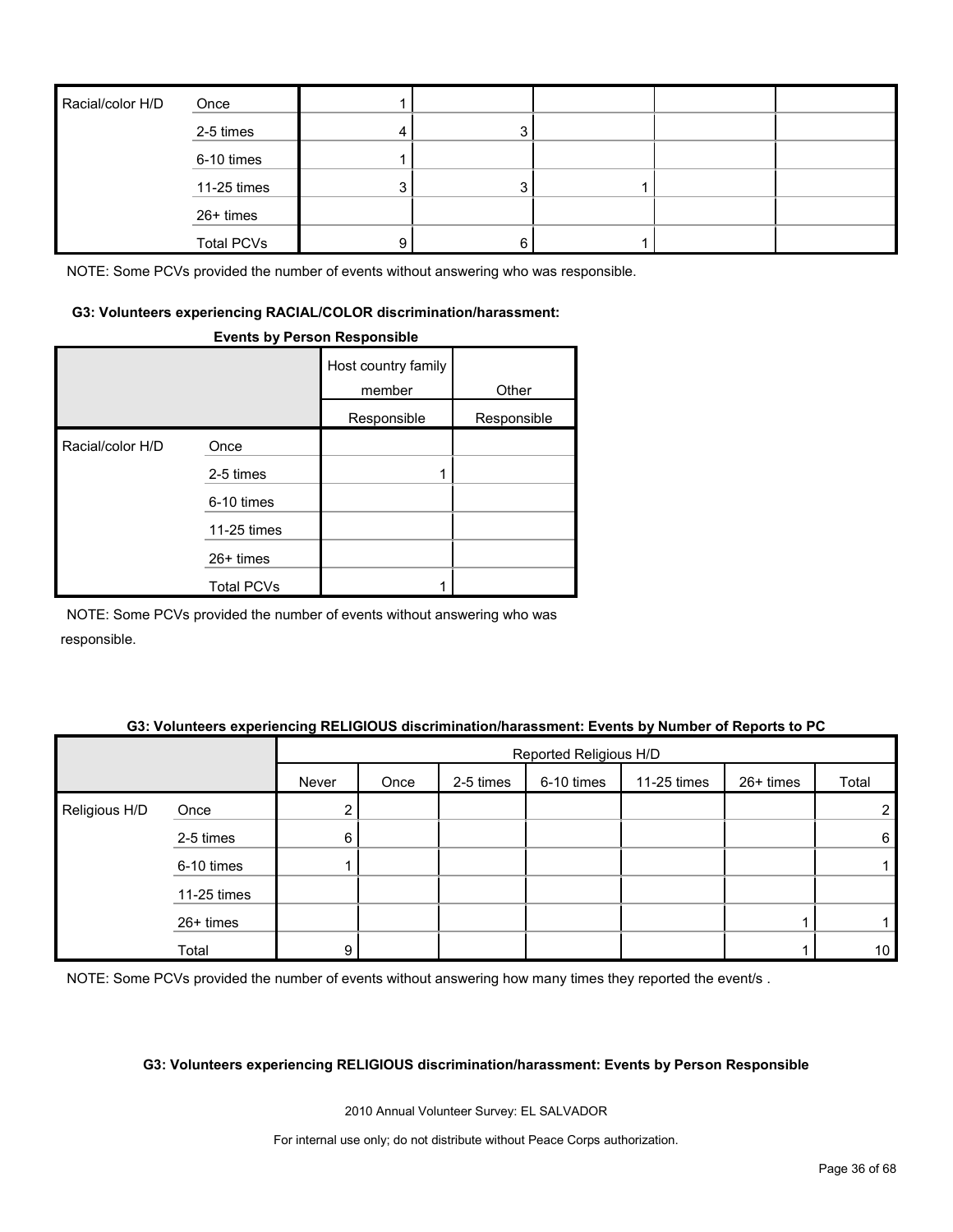|               |                   | Stranger    | Someone you<br>know | Counterpart,<br>supervisor,<br>co-worker | Peace Corps<br>Volunteer | Peace Corps staff |
|---------------|-------------------|-------------|---------------------|------------------------------------------|--------------------------|-------------------|
|               |                   | Responsible | Responsible         | Responsible                              | Responsible              | Responsible       |
| Religious H/D | Once              |             |                     |                                          |                          |                   |
|               | 2-5 times         | 2           | 4                   |                                          |                          |                   |
|               | 6-10 times        |             |                     |                                          |                          |                   |
|               | 11-25 times       |             |                     |                                          |                          |                   |
|               | 26+ times         |             |                     |                                          |                          |                   |
|               | <b>Total PCVs</b> | 4           | 5                   |                                          |                          |                   |

#### **G3: Volunteers experiencing RELIGIOUS discrimination/harassment:**

|               |                   | Host country family<br>member | Other       |
|---------------|-------------------|-------------------------------|-------------|
|               |                   | Responsible                   | Responsible |
| Religious H/D | Once              |                               |             |
|               | 2-5 times         |                               |             |
|               | 6-10 times        |                               |             |
|               | 11-25 times       |                               |             |
|               | $26+$ times       |                               |             |
|               | <b>Total PCVs</b> | 2                             |             |

#### **Events by Person Responsible**

NOTE: Some PCVs provided the number of events without answering who

was responsible.

#### **G3: Volunteers experiencing SEXUAL ORIENTATION discrimination/harassment: Events by Number of Reports to PC**

|                        |             |       | Reported Sexual orientation H/D |           |            |             |  |
|------------------------|-------------|-------|---------------------------------|-----------|------------|-------------|--|
|                        |             | Never | Once                            | 2-5 times | 6-10 times | 11-25 times |  |
| Sexual orientation H/D | Once        | 3     |                                 |           |            |             |  |
|                        | 2-5 times   |       |                                 |           |            |             |  |
|                        | 6-10 times  |       |                                 |           |            |             |  |
|                        | 11-25 times |       |                                 |           |            |             |  |
|                        | 26+ times   |       |                                 |           |            |             |  |
|                        | Total       |       |                                 |           |            |             |  |

2010 Annual Volunteer Survey: EL SALVADOR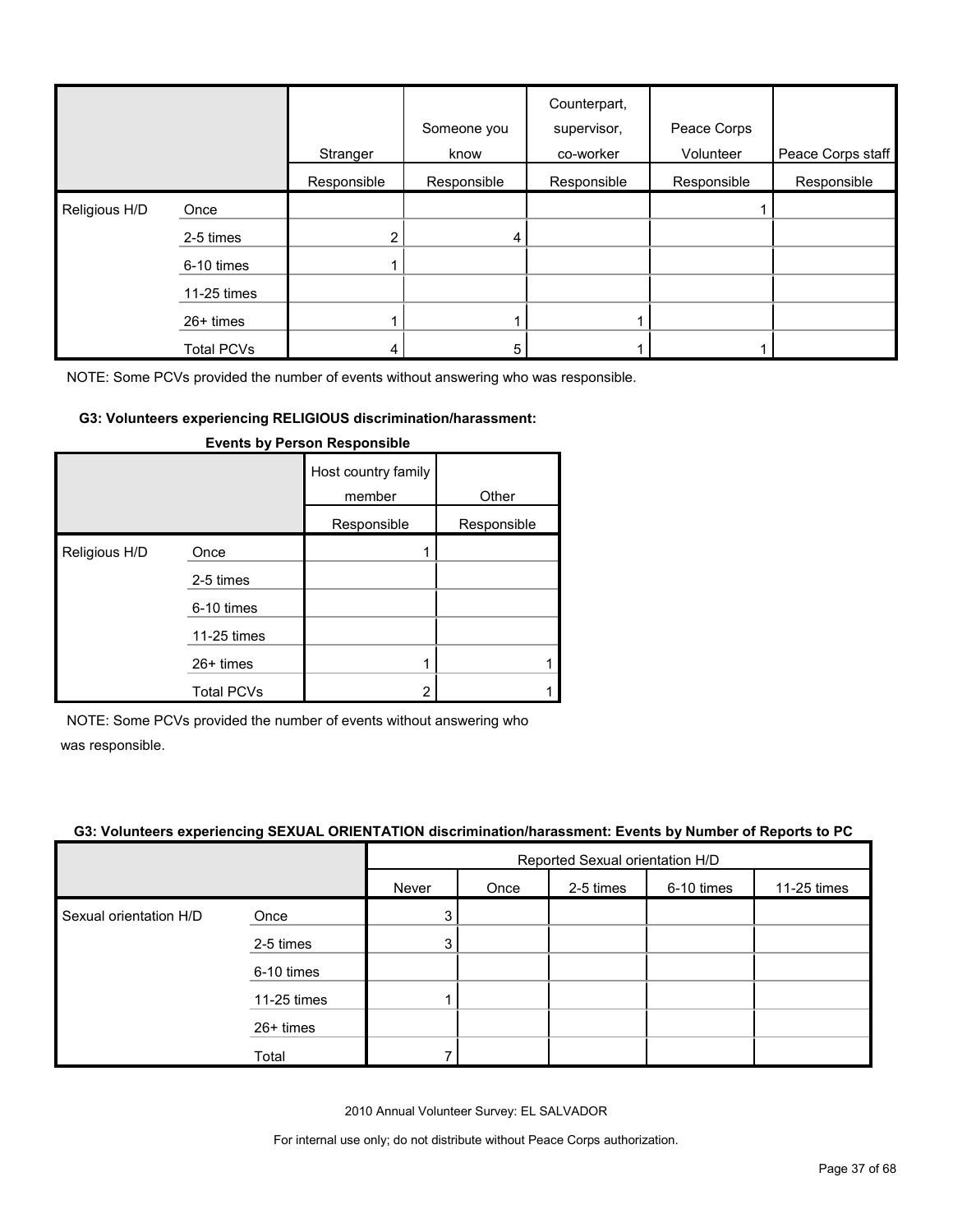#### **G3: Volunteers experiencing SEXUAL ORIENTATION discrimination/harassment: Events by Number of Reports to PC**

|                        |             | Reported Sexual orientation H/D |      |           |            |             |  |
|------------------------|-------------|---------------------------------|------|-----------|------------|-------------|--|
|                        |             | Never                           | Once | 2-5 times | 6-10 times | 11-25 times |  |
| Sexual orientation H/D | Once        | 3                               |      |           |            |             |  |
|                        | 2-5 times   | 3 <sub>l</sub>                  |      |           |            |             |  |
|                        | 6-10 times  |                                 |      |           |            |             |  |
|                        | 11-25 times |                                 |      |           |            |             |  |
|                        | 26+ times   |                                 |      |           |            |             |  |
|                        | Total       |                                 |      |           |            |             |  |

NOTE: Some PCVs provided the number of events without answering how many times they reported the event/s.

#### **G3: Volunteers experiencing SEXUAL ORIENTATION discrimination/harassment:**

|                        |             | Reported Sexual orientation H/D |       |
|------------------------|-------------|---------------------------------|-------|
|                        |             | $26+$ times                     | Total |
| Sexual orientation H/D | Once        |                                 | 3     |
|                        | 2-5 times   |                                 | 3     |
|                        | 6-10 times  |                                 |       |
|                        | 11-25 times |                                 |       |
|                        | 26+ times   |                                 |       |
|                        | Total       |                                 |       |

#### **Events by Number of Reports to PC**

NOTE: Some PCVs provided the number of events without answering how many times they reported the event/s .

#### **G3: Volunteers experiencing SEXUAL ORIENTATION discrimination/harassment: Events by Person Responsible**

|                        |                   | Stranger    | Someone you<br>know | Counterpart,<br>supervisor,<br>co-worker | Peace Corps<br>Volunteer | Peace Corps<br>staff |
|------------------------|-------------------|-------------|---------------------|------------------------------------------|--------------------------|----------------------|
|                        |                   | Responsible | Responsible         | Responsible                              | Responsible              | Responsible          |
| Sexual orientation H/D | Once              |             |                     |                                          |                          |                      |
|                        | 2-5 times         |             | 2                   |                                          |                          |                      |
|                        | 6-10 times        |             |                     |                                          |                          |                      |
|                        | 11-25 times       |             |                     |                                          |                          |                      |
|                        | 26+ times         |             |                     |                                          |                          |                      |
|                        | <b>Total PCVs</b> |             |                     |                                          |                          |                      |

2010 Annual Volunteer Survey: EL SALVADOR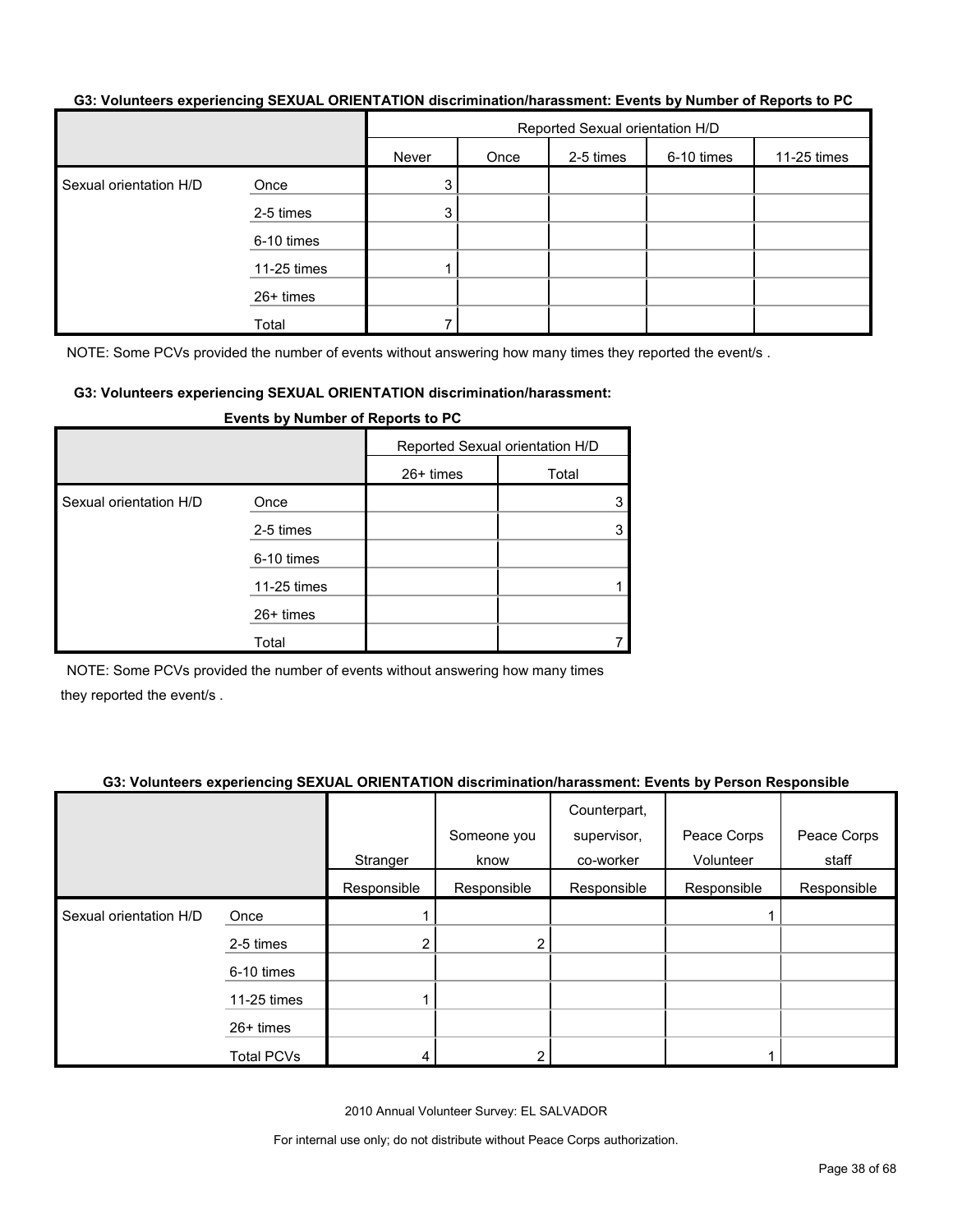#### **G3: Volunteers experiencing SEXUAL ORIENTATION discrimination/harassment: Events by Person Responsible**

|                        |                   |             |             | Counterpart, |             |             |
|------------------------|-------------------|-------------|-------------|--------------|-------------|-------------|
|                        |                   |             | Someone you | supervisor,  | Peace Corps | Peace Corps |
|                        |                   | Stranger    | know        | co-worker    | Volunteer   | staff       |
|                        |                   | Responsible | Responsible | Responsible  | Responsible | Responsible |
| Sexual orientation H/D | Once              |             |             |              |             |             |
|                        | 2-5 times         | ⌒           | 2           |              |             |             |
|                        | 6-10 times        |             |             |              |             |             |
|                        | 11-25 times       |             |             |              |             |             |
|                        | $26+$ times       |             |             |              |             |             |
|                        | <b>Total PCVs</b> | 4           | ⌒           |              |             |             |

NOTE: Some PCVs provided the number of events without answering who was responsible.

#### **G3: Volunteers experiencing SEXUAL ORIENTATION discrimination/harassment:**

|                        |                   | Host country family<br>member | Other       |
|------------------------|-------------------|-------------------------------|-------------|
|                        |                   | Responsible                   | Responsible |
| Sexual orientation H/D | Once              |                               |             |
|                        | 2-5 times         |                               |             |
|                        | 6-10 times        |                               |             |
|                        | 11-25 times       |                               |             |
|                        | $26+$ times       |                               |             |
|                        | <b>Total PCVs</b> |                               |             |

#### **Events by Person Responsible**

NOTE: Some PCVs provided the number of events without answering who was responsible.

#### **G3: Volunteers experiencing PHYSICAL SEXUAL harassment: Events by Number of Reports to PC**

|                              |             | Reported Sexual harassment (physical) |      |           |            |             |
|------------------------------|-------------|---------------------------------------|------|-----------|------------|-------------|
|                              |             | Never                                 | Once | 2-5 times | 6-10 times | 11-25 times |
| Sexual harassment (physical) | Once        |                                       | 2    |           |            |             |
|                              | 2-5 times   | 2                                     |      |           |            |             |
|                              | 6-10 times  |                                       |      |           |            |             |
|                              | 11-25 times |                                       |      |           |            |             |
|                              | $26+$ times |                                       |      |           |            |             |

2010 Annual Volunteer Survey: EL SALVADOR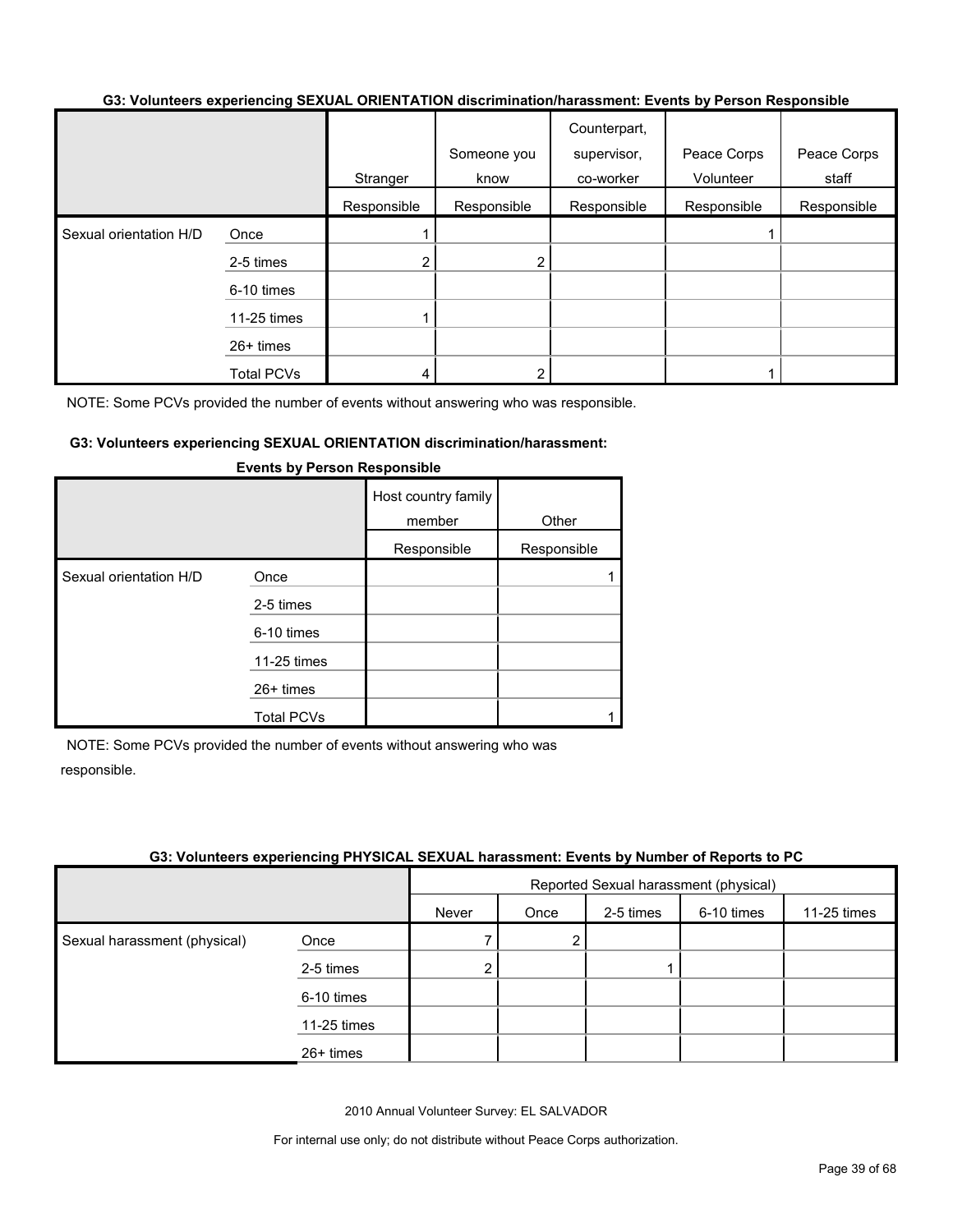| <sup>⊤</sup> otai |  |  |  |
|-------------------|--|--|--|
|                   |  |  |  |

NOTE: Some PCVs provided the number of events without answering how many times they reported the event/s.

#### **G3: Volunteers experiencing PHYSICAL SEXUAL harassment: Events by Number of Reports**

|                              | to PC       |           |                                       |
|------------------------------|-------------|-----------|---------------------------------------|
|                              |             |           | Reported Sexual harassment (physical) |
|                              |             | 26+ times | Total                                 |
| Sexual harassment (physical) | Once        |           | 9                                     |
|                              | 2-5 times   |           | 3                                     |
|                              | 6-10 times  |           |                                       |
|                              | 11-25 times |           |                                       |
|                              | $26+$ times |           |                                       |
|                              | Total       |           | 12                                    |

NOTE: Some PCVs provided the number of events without answering how many times they reported the event/s .

#### **G3: Volunteers experiencing PHYSICAL SEXUAL harassment: Events by Person Responsible**

|                              |                   | Stranger    | Someone you<br>know | Counterpart,<br>supervisor,<br>co-worker | Peace Corps<br>Volunteer |
|------------------------------|-------------------|-------------|---------------------|------------------------------------------|--------------------------|
|                              |                   | Responsible | Responsible         | Responsible                              | Responsible              |
| Sexual harassment (physical) | Once              |             | $\overline{2}$      |                                          |                          |
|                              | 2-5 times         | 3           | 2                   |                                          |                          |
|                              | 6-10 times        |             |                     |                                          |                          |
|                              | 11-25 times       |             |                     |                                          |                          |
|                              | $26+$ times       |             |                     |                                          |                          |
|                              | <b>Total PCVs</b> | 10          | 4                   |                                          |                          |

NOTE: Some PCVs provided the number of events without answering who was responsible.

#### **G3: Volunteers experiencing PHYSICAL SEXUAL harassment: Events by Person Responsible**

|                              |            | Peace Corps staff | Host country family<br>member | Other       |
|------------------------------|------------|-------------------|-------------------------------|-------------|
|                              |            | Responsible       | Responsible                   | Responsible |
| Sexual harassment (physical) | Once       |                   |                               |             |
|                              | 2-5 times  |                   |                               |             |
|                              | 6-10 times |                   |                               |             |

2010 Annual Volunteer Survey: EL SALVADOR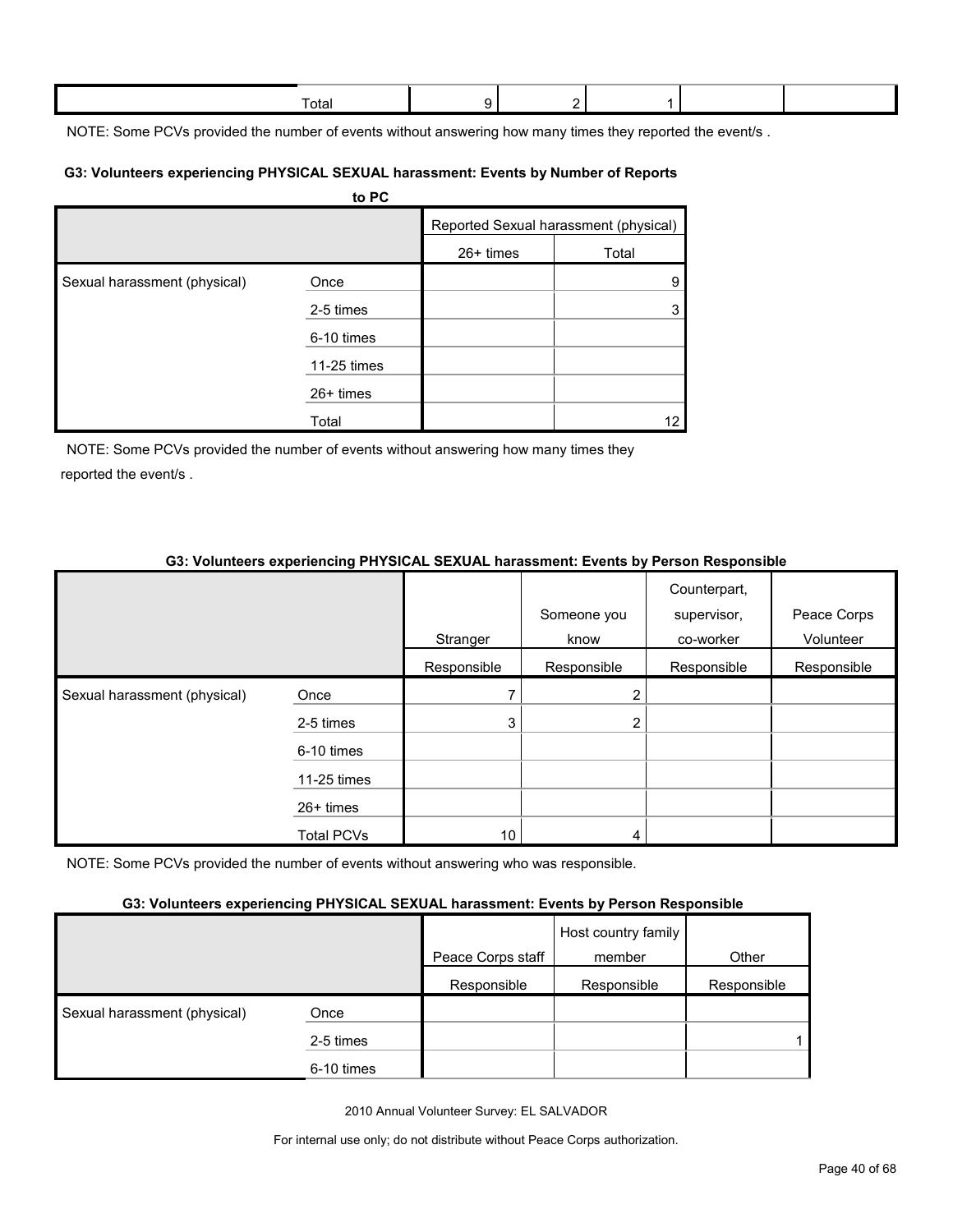| 11-25 times       |  |  |
|-------------------|--|--|
| 26+ times         |  |  |
| <b>Total PCVs</b> |  |  |

#### **G3: Volunteers experiencing VERBAL SEXUAL harassment: Events by Number of Reports to PC**

|                            |             | Reported Sexual harassment (verbal) |      |           |            |             |
|----------------------------|-------------|-------------------------------------|------|-----------|------------|-------------|
|                            |             | Never                               | Once | 2-5 times | 6-10 times | 11-25 times |
| Sexual harassment (verbal) | Once        |                                     |      |           |            |             |
|                            | 2-5 times   |                                     |      |           |            |             |
|                            | 6-10 times  |                                     |      |           |            |             |
|                            | 11-25 times | 5                                   |      |           |            |             |
|                            | 26+ times   |                                     |      |           |            |             |
|                            | Total       | 17                                  |      |           |            |             |

NOTE: Some PCVs provided the number of events without answering how many times they reported the event/s.

#### **G3: Volunteers experiencing VERBAL SEXUAL harassment: Events by Number of Reports**

|                            | to PC       |           |                                     |
|----------------------------|-------------|-----------|-------------------------------------|
|                            |             |           | Reported Sexual harassment (verbal) |
|                            |             | 26+ times | Total                               |
| Sexual harassment (verbal) | Once        |           |                                     |
|                            | 2-5 times   |           |                                     |
|                            | 6-10 times  |           |                                     |
|                            | 11-25 times |           |                                     |
|                            | $26+$ times | າ         |                                     |
|                            | Total       | n         | 23                                  |

NOTE: Some PCVs provided the number of events without answering how many times they reported the event/s .

#### **G3: Volunteers experiencing VERBAL SEXUAL harassment: Events by Person Responsible**

|             |             | Counterpart, |             |
|-------------|-------------|--------------|-------------|
|             | Someone you | supervisor,  | Peace Corps |
| Stranger    | know        | co-worker    | Volunteer   |
| Responsible | Responsible | Responsible  | Responsible |

2010 Annual Volunteer Survey: EL SALVADOR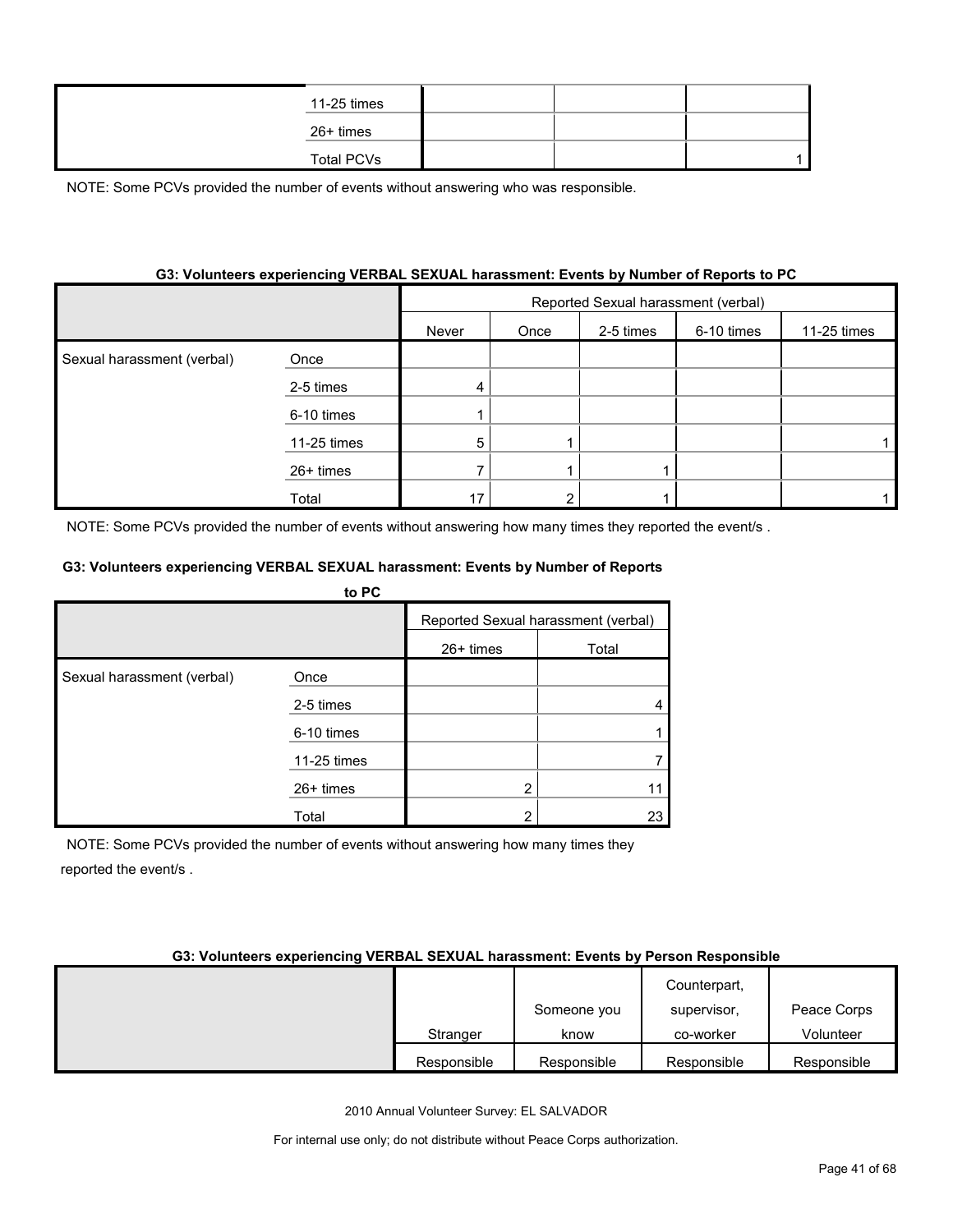| Sexual harassment (verbal) | Once              |    |  |  |
|----------------------------|-------------------|----|--|--|
|                            | 2-5 times         |    |  |  |
|                            | 6-10 times        |    |  |  |
|                            | 11-25 times       | 5. |  |  |
|                            | 26+ times         | 10 |  |  |
|                            | <b>Total PCVs</b> | 20 |  |  |

#### **G3: Volunteers experiencing VERBAL SEXUAL harassment: Events by Person Responsible**

|                            |             | Peace Corps staff | Host country family<br>member | Other       |
|----------------------------|-------------|-------------------|-------------------------------|-------------|
|                            |             | Responsible       | Responsible                   | Responsible |
| Sexual harassment (verbal) | Once        |                   |                               |             |
|                            | 2-5 times   |                   |                               |             |
|                            | 6-10 times  |                   |                               |             |
|                            | 11-25 times |                   |                               |             |
|                            | $26+$ times |                   |                               |             |
|                            | Total PCVs  |                   |                               |             |

NOTE: Some PCVs provided the number of events without answering who was responsible.

|                    | None | Once | 2-5 times | 6-10 times | 11-25 times | 26+ times | Total |
|--------------------|------|------|-----------|------------|-------------|-----------|-------|
| <b>Buglary</b>     | 84%  | 13%  | 2%        | $1\%$      |             |           | 92    |
| Theft              | 68%  | 20%  | 12%       |            |             |           | 93    |
| Robbery            | 84%  | 14%  | 2%        |            |             |           | 94    |
| Physical assault   | 96%  | 4%   |           |            |             |           | 91    |
| Aggravated assault | 100% |      |           |            |             |           | 90    |
| Sexual assault     | 95%  | 4%   | $1\%$     |            |             |           | 91    |
| Rape               | 100% |      |           |            |             |           | 91    |

#### **G4: Please indicate the number of times you experienced the following types of crimes: PERCENTAGES**

#### **G4: Please indicate the number of times you experienced the following types of crimes: NUMBERS**

|                | None | Once            | 2-5 times | 6-10 times | 11-25 times | 26+ times | Total           |
|----------------|------|-----------------|-----------|------------|-------------|-----------|-----------------|
| <b>Buglary</b> | --   | ៱<br>$\sim$     |           |            |             |           | 92 <sub>1</sub> |
| Theft          | 63   | 19 <sub>1</sub> |           |            |             |           | 93              |

2010 Annual Volunteer Survey: EL SALVADOR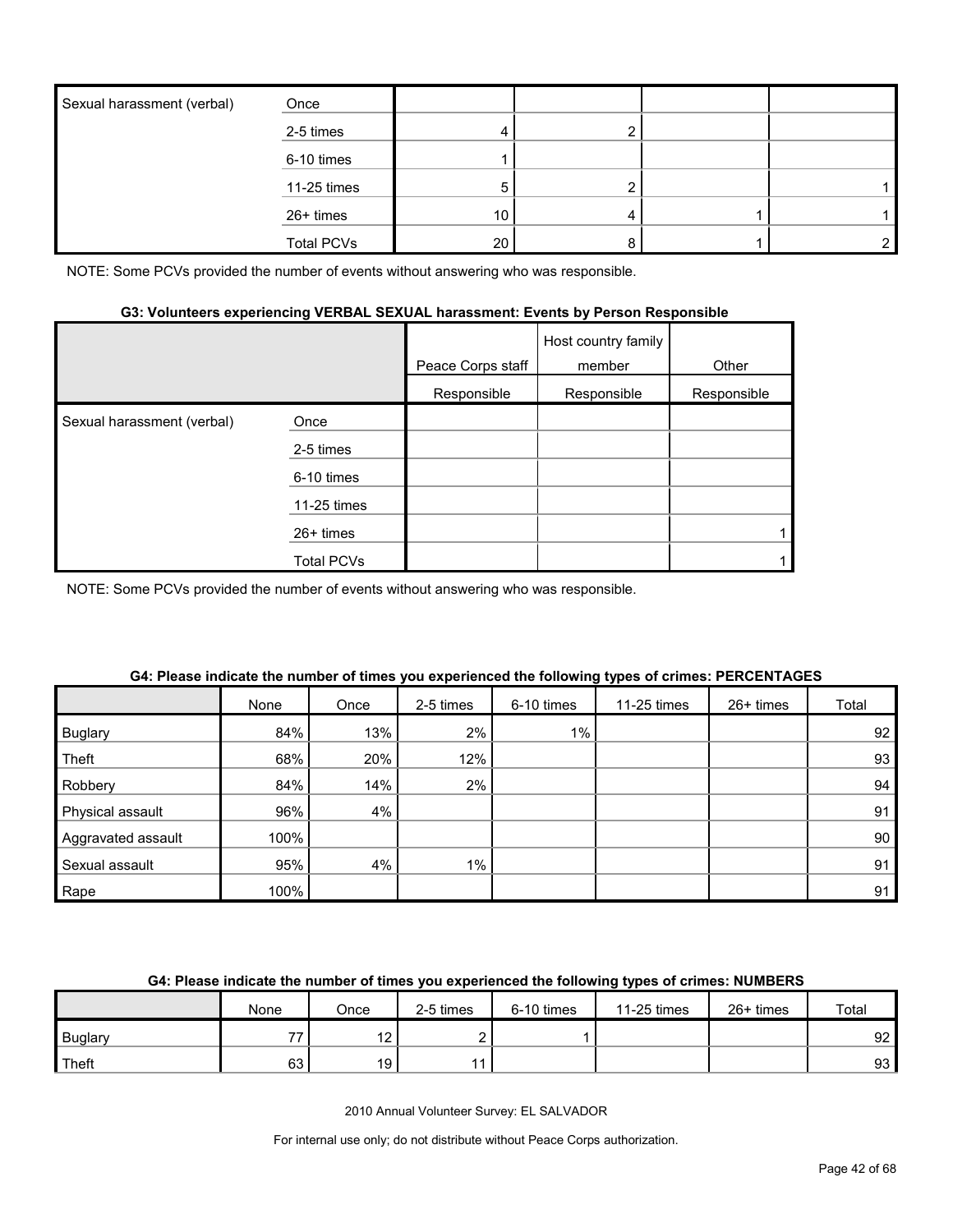| Robbery            | 79 | 13 |  |  | 94 |
|--------------------|----|----|--|--|----|
| Physical assault   | 87 |    |  |  | 91 |
| Aggravated assault | 90 |    |  |  | 90 |
| Sexual assault     | 86 |    |  |  | 91 |
| Rape               | 91 |    |  |  | 91 |
| Attempted rape     | 90 |    |  |  | 90 |

#### **G4: Volunteers experiencing BURGLARY: Events by Number of Reports to PC**

|                |             |       | <b>Buglary Reported</b> |           |            |             |           |       |
|----------------|-------------|-------|-------------------------|-----------|------------|-------------|-----------|-------|
|                |             | Never | Once                    | 2-5 times | 6-10 times | 11-25 times | 26+ times | Total |
| <b>Buglary</b> | Once        | ے     | 9                       |           |            |             |           | 11    |
|                | 2-5 times   |       |                         |           |            |             |           |       |
|                | 6-10 times  |       |                         |           |            |             |           |       |
|                | 11-25 times |       |                         |           |            |             |           |       |
|                | 26+ times   |       |                         |           |            |             |           |       |
|                | Total       | 3     | 10                      |           |            |             |           | 14    |

NOTE: Some PCVs provided the number of events without answering how many times they reported the event/s .

#### **G4: Volunteers experiencing BURGLARY: Events by Person Responsible**

|                |                   | Stranger    | Someone you<br>know | Counterpart,<br>supervisor,<br>co-worker | Peace Corps<br>Volunteer | Peace Corps staff |
|----------------|-------------------|-------------|---------------------|------------------------------------------|--------------------------|-------------------|
|                |                   | Responsible | Responsible         | Responsible                              | Responsible              | Responsible       |
| <b>Buglary</b> | Once              | 4           | 4                   |                                          |                          |                   |
|                | 2-5 times         |             | 2                   |                                          |                          |                   |
|                | 6-10 times        |             |                     |                                          |                          |                   |
|                | 11-25 times       |             |                     |                                          |                          |                   |
|                | 26+ times         |             |                     |                                          |                          |                   |
|                | <b>Total PCVs</b> | 5           |                     |                                          |                          |                   |

NOTE: Some PCVs provided the number of events without answering who was responsible.

#### **G4: Volunteers experiencing BURGLARY: Events by Person**

#### **Responsible**

2010 Annual Volunteer Survey: EL SALVADOR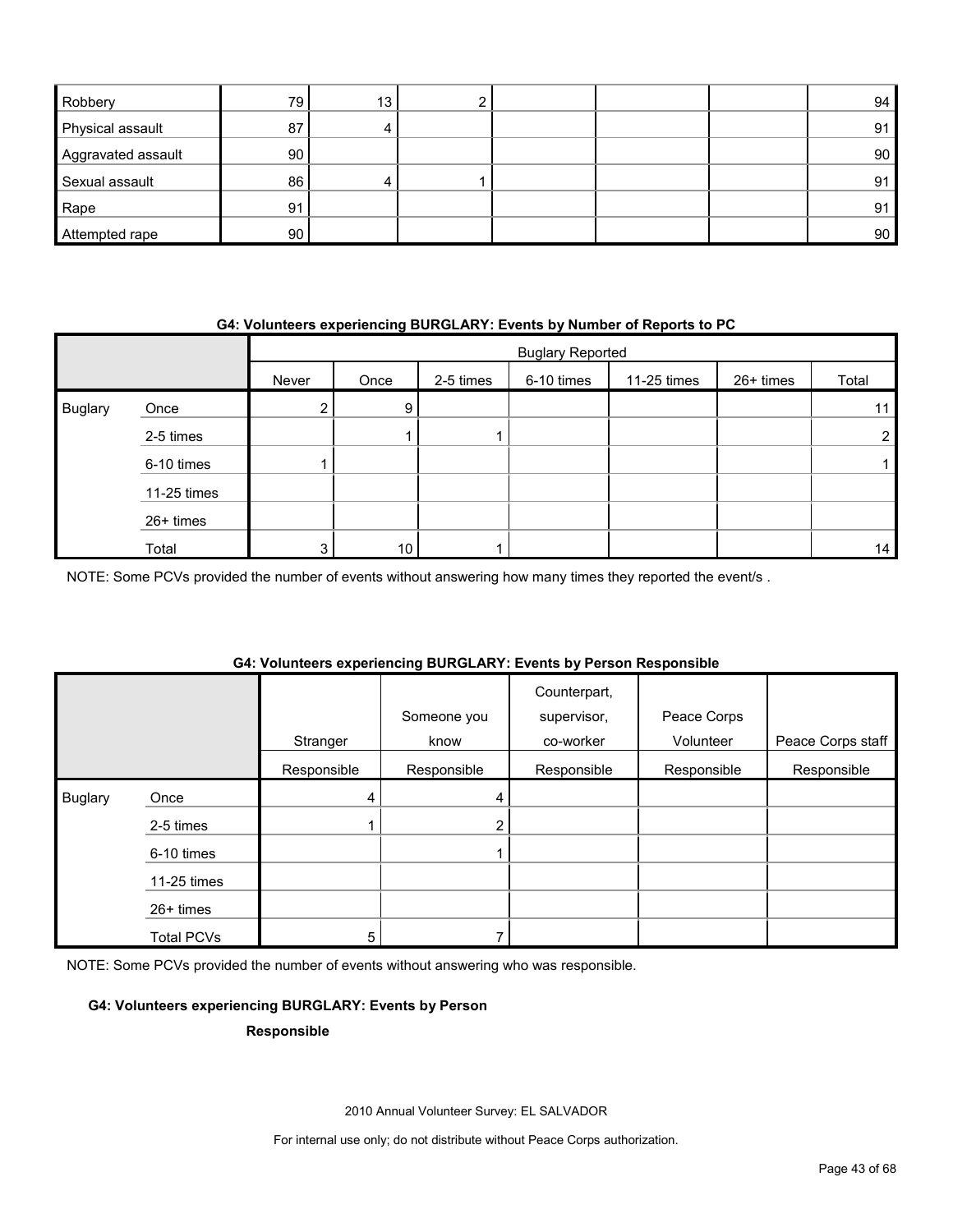|                |                   | Host country family<br>member | Other       |
|----------------|-------------------|-------------------------------|-------------|
|                |                   | Responsible                   | Responsible |
| <b>Buglary</b> | Once              |                               |             |
|                | 2-5 times         |                               |             |
|                | 6-10 times        |                               |             |
|                | 11-25 times       |                               |             |
|                | $26+$ times       |                               |             |
|                | <b>Total PCVs</b> | າ                             |             |

|       |             |                 | Theft Reported |           |            |             |           |       |  |
|-------|-------------|-----------------|----------------|-----------|------------|-------------|-----------|-------|--|
|       |             | Never           | Once           | 2-5 times | 6-10 times | 11-25 times | 26+ times | Total |  |
| Theft | Once        | 10              |                |           |            |             |           | 18    |  |
|       | 2-5 times   | 8               |                | ົ         |            |             |           | 11    |  |
|       | 6-10 times  |                 |                |           |            |             |           |       |  |
|       | 11-25 times |                 |                |           |            |             |           |       |  |
|       | 26+ times   |                 |                |           |            |             |           |       |  |
|       | Total       | 18 <sub>1</sub> | 8              | 3         |            |             |           | 29    |  |

#### **G4: Volunteers experiencing THEFT: Events by Number of Reports to PC**

NOTE: Some PCVs provided the number of events without answering how many times they reported the event/s.

#### **G4: Volunteers experiencing THEFT: Events by Person Responsible**

|       |                   |                |             | Counterpart, |             |                   |
|-------|-------------------|----------------|-------------|--------------|-------------|-------------------|
|       |                   |                | Someone you | supervisor,  | Peace Corps |                   |
|       |                   | Stranger       | know        | co-worker    | Volunteer   | Peace Corps staff |
|       |                   | Responsible    | Responsible | Responsible  | Responsible | Responsible       |
| Theft | Once              |                | 6           |              |             |                   |
|       | 2-5 times         | $\overline{2}$ | 5           |              |             |                   |
|       | 6-10 times        |                |             |              |             |                   |
|       | 11-25 times       |                |             |              |             |                   |
|       | $26+$ times       |                |             |              |             |                   |
|       | <b>Total PCVs</b> | 9              | 11          |              |             |                   |

2010 Annual Volunteer Survey: EL SALVADOR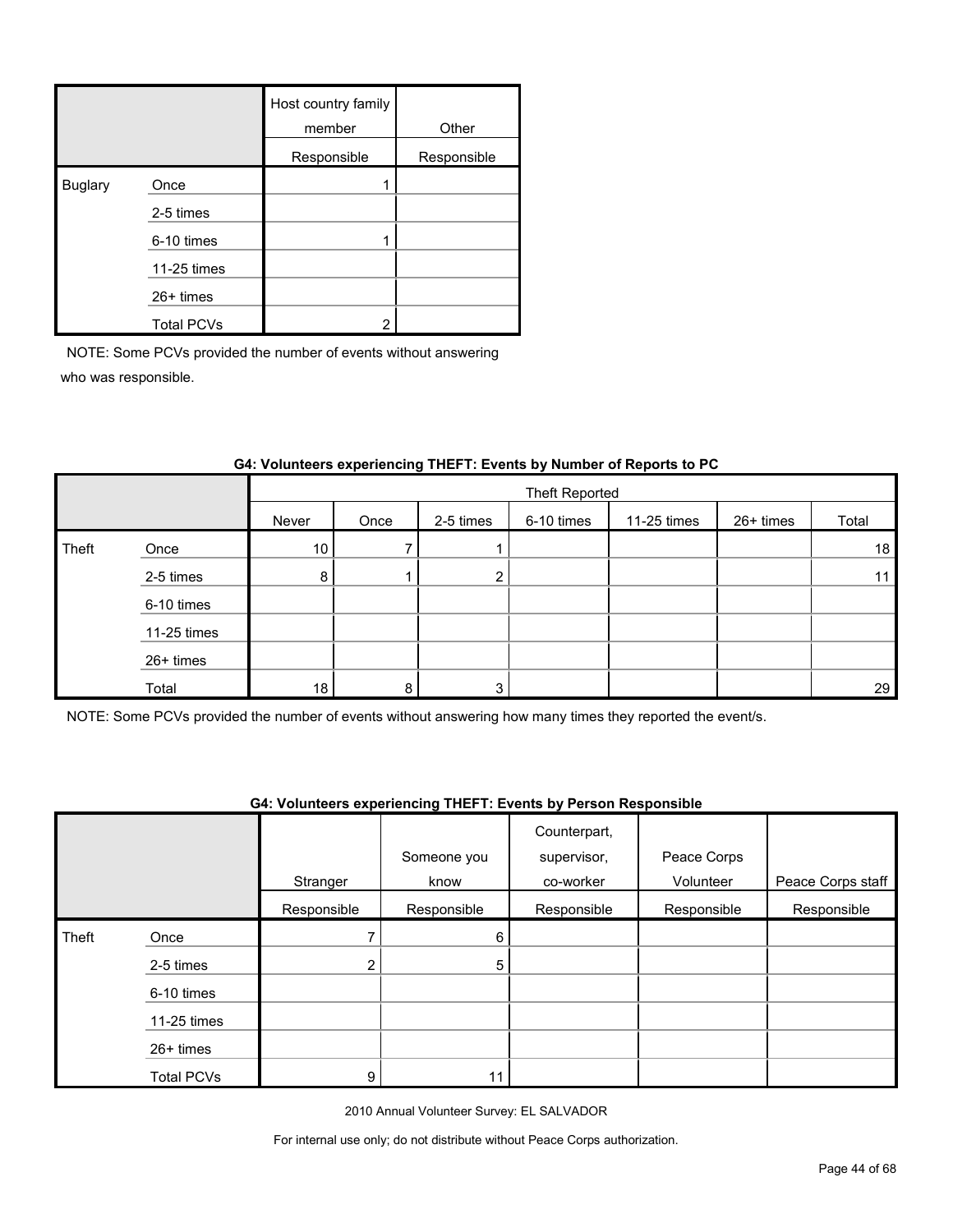#### **G4: Volunteers experiencing THEFT: Events by Person Responsible**

|       |                   | .           | $\sim$              | .                                        |                          |                   |
|-------|-------------------|-------------|---------------------|------------------------------------------|--------------------------|-------------------|
|       |                   | Stranger    | Someone you<br>know | Counterpart,<br>supervisor,<br>co-worker | Peace Corps<br>Volunteer | Peace Corps staff |
|       |                   | Responsible | Responsible         | Responsible                              | Responsible              | Responsible       |
| Theft | Once              |             | 6                   |                                          |                          |                   |
|       | 2-5 times         | 2           | 5                   |                                          |                          |                   |
|       | 6-10 times        |             |                     |                                          |                          |                   |
|       | 11-25 times       |             |                     |                                          |                          |                   |
|       | 26+ times         |             |                     |                                          |                          |                   |
|       | <b>Total PCVs</b> | 9           |                     |                                          |                          |                   |

NOTE: Some PCVs provided the number of events without answering who was responsible.

#### **G4: Volunteers experiencing THEFT: Events by Person Responsible**

|       |                   | Host country family<br>member | Other       |
|-------|-------------------|-------------------------------|-------------|
|       |                   | Responsible                   | Responsible |
| Theft | Once              |                               |             |
|       | 2-5 times         |                               |             |
|       | 6-10 times        |                               |             |
|       | 11-25 times       |                               |             |
|       | $26+$ times       |                               |             |
|       | <b>Total PCVs</b> |                               |             |

NOTE: Some PCVs provided the number of events without answering

who was responsible.

|         | G4: Volunteers experiencing ROBBERY: Events by Number of Reports to PC |       |                  |           |            |             |             |       |  |  |  |  |
|---------|------------------------------------------------------------------------|-------|------------------|-----------|------------|-------------|-------------|-------|--|--|--|--|
|         |                                                                        |       | Robbery Reported |           |            |             |             |       |  |  |  |  |
|         |                                                                        | Never | Once             | 2-5 times | 6-10 times | 11-25 times | $26+$ times | Total |  |  |  |  |
| Robbery | Once                                                                   |       | 11               |           |            |             |             | 13    |  |  |  |  |
|         | 2-5 times                                                              |       |                  |           |            |             |             |       |  |  |  |  |
|         | 6-10 times                                                             |       |                  |           |            |             |             |       |  |  |  |  |
|         | 11-25 times                                                            |       |                  |           |            |             |             |       |  |  |  |  |
|         | 26+ times                                                              |       |                  |           |            |             |             |       |  |  |  |  |
|         | Total                                                                  |       | $12 \,$          |           |            |             |             | 15    |  |  |  |  |

2010 Annual Volunteer Survey: EL SALVADOR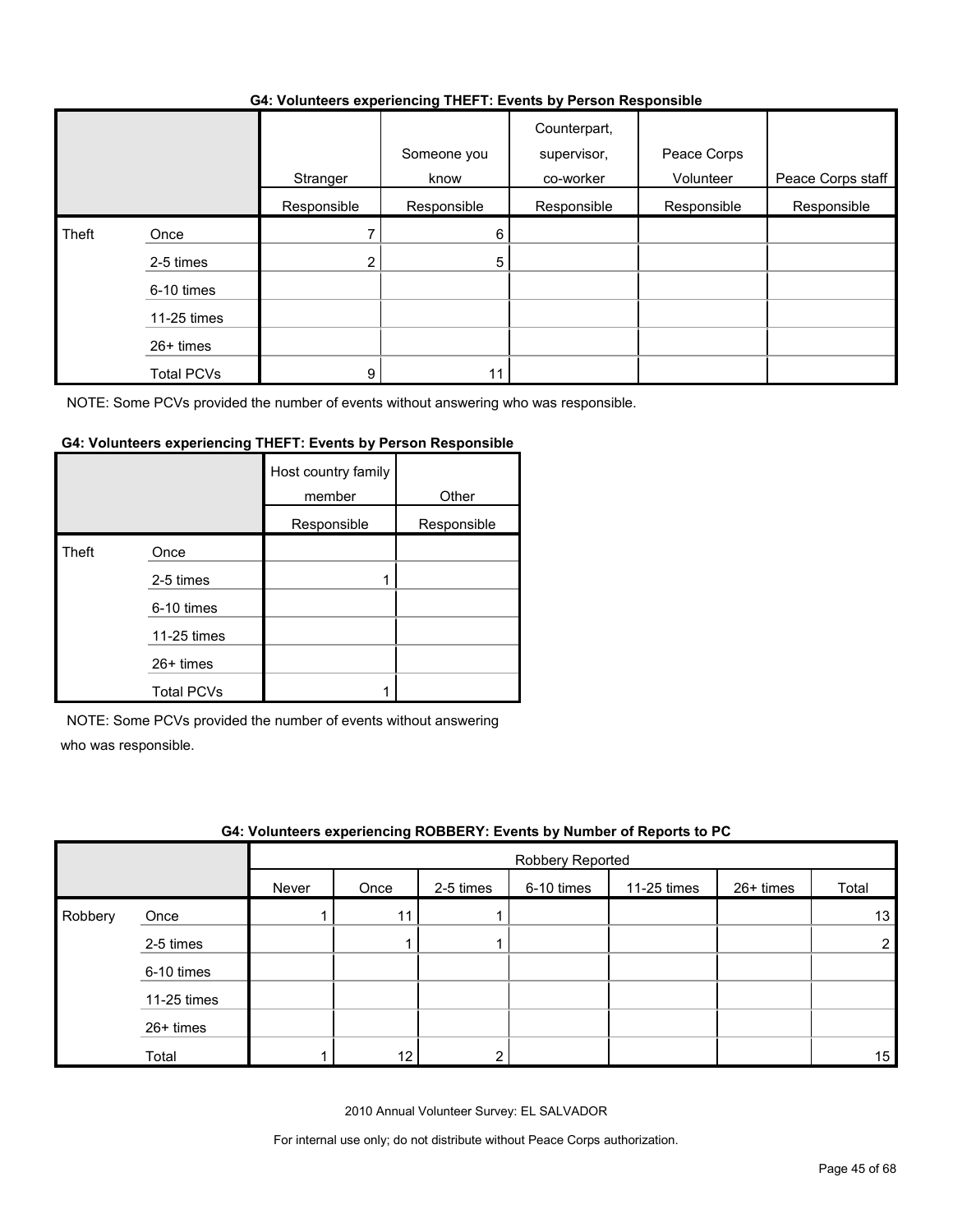|         |             |       |      | Robbery Reported |            |             |           |                |
|---------|-------------|-------|------|------------------|------------|-------------|-----------|----------------|
|         |             | Never | Once | 2-5 times        | 6-10 times | 11-25 times | 26+ times | Total          |
| Robbery | Once        |       | 11   |                  |            |             |           | 13             |
|         | 2-5 times   |       |      |                  |            |             |           | $\overline{2}$ |
|         | 6-10 times  |       |      |                  |            |             |           |                |
|         | 11-25 times |       |      |                  |            |             |           |                |
|         | 26+ times   |       |      |                  |            |             |           |                |
|         | Total       |       | 12   |                  |            |             |           | 15             |

#### **G4: Volunteers experiencing ROBBERY: Events by Number of Reports to PC**

NOTE: Some PCVs provided the number of events without answering how many times they reported the event/s.

#### **G4: Volunteers experiencing ROBBERY: Events by Person Responsible**

|         |             |                | Someone you | Counterpart,<br>supervisor, | Peace Corps |                   |
|---------|-------------|----------------|-------------|-----------------------------|-------------|-------------------|
|         |             | Stranger       | know        | co-worker                   | Volunteer   | Peace Corps staff |
|         |             | Responsible    | Responsible | Responsible                 | Responsible | Responsible       |
| Robbery | Once        | 8              |             |                             |             |                   |
|         | 2-5 times   | 2 <sub>1</sub> |             |                             |             |                   |
|         | 6-10 times  |                |             |                             |             |                   |
|         | 11-25 times |                |             |                             |             |                   |
|         | $26+$ times |                |             |                             |             |                   |
|         | Total PCVs  | 10             |             |                             |             |                   |

NOTE: Some PCVs provided the number of events without answering who was responsible.

#### **G4: Volunteers experiencing ROBBERY: Events by Person**

|         |                   | Responsible                   |             |
|---------|-------------------|-------------------------------|-------------|
|         |                   | Host country family<br>member | Other       |
|         |                   | Responsible                   | Responsible |
| Robbery | Once              |                               |             |
|         | 2-5 times         |                               |             |
|         | 6-10 times        |                               |             |
|         | 11-25 times       |                               |             |
|         | 26+ times         |                               |             |
|         | <b>Total PCVs</b> |                               |             |

2010 Annual Volunteer Survey: EL SALVADOR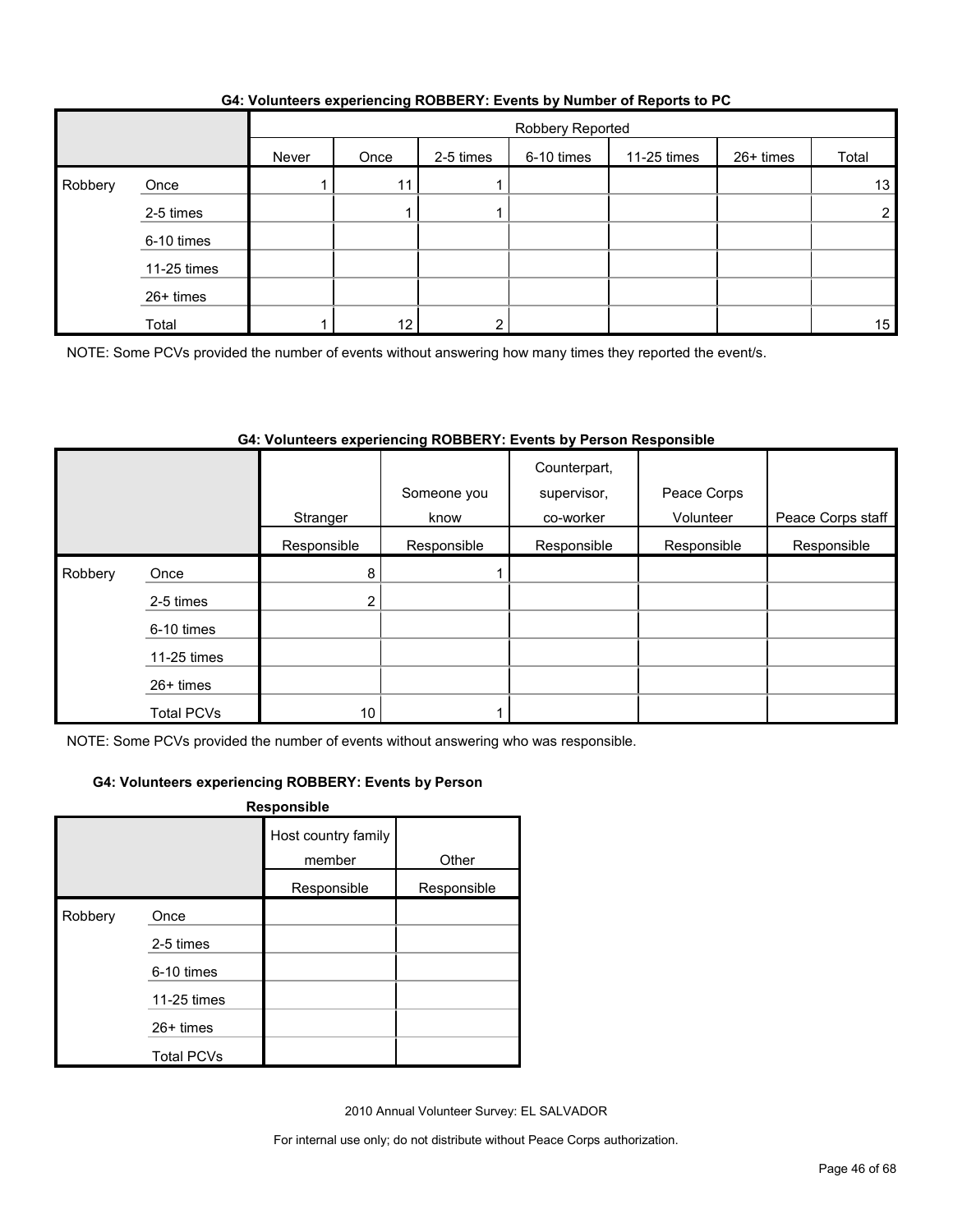#### **G4: Volunteers experiencing ROBBERY: Events by Person**

| <b>Responsible</b> |                   |                               |             |  |  |  |  |  |
|--------------------|-------------------|-------------------------------|-------------|--|--|--|--|--|
|                    |                   | Host country family<br>member | Other       |  |  |  |  |  |
|                    |                   | Responsible                   | Responsible |  |  |  |  |  |
| Robbery            | Once              |                               |             |  |  |  |  |  |
|                    | 2-5 times         |                               |             |  |  |  |  |  |
|                    | 6-10 times        |                               |             |  |  |  |  |  |
|                    | 11-25 times       |                               |             |  |  |  |  |  |
|                    | 26+ times         |                               |             |  |  |  |  |  |
|                    | <b>Total PCVs</b> |                               |             |  |  |  |  |  |

NOTE: Some PCVs provided the number of events without answering who was responsible.

#### **G4: Volunteers experiencing PHYSICAL ASSAULT: Events by Number of Reports to PC**

|                  |             | Physical assault Reported |      |           |            |             |           |       |
|------------------|-------------|---------------------------|------|-----------|------------|-------------|-----------|-------|
|                  |             | Never                     | Once | 2-5 times | 6-10 times | 11-25 times | 26+ times | Total |
| Physical assault | Once        |                           | 2    |           |            |             |           | 3.    |
|                  | 2-5 times   |                           |      |           |            |             |           |       |
|                  | 6-10 times  |                           |      |           |            |             |           |       |
|                  | 11-25 times |                           |      |           |            |             |           |       |
|                  | 26+ times   |                           |      |           |            |             |           |       |
|                  | Total       |                           |      |           |            |             |           | 3     |

NOTE: Some PCVs provided the number of events without answering how many times they reported the event/s.

#### **G4: Volunteers experiencing PHYSICAL ASSAULT: Events by Person Responsible**

|                  |             | . . <b>.</b> |             | .<br>Counterpart, |             |             |
|------------------|-------------|--------------|-------------|-------------------|-------------|-------------|
|                  |             |              | Someone you | supervisor,       | Peace Corps | Peace Corps |
|                  |             | Stranger     | know        | co-worker         | Volunteer   | staff       |
|                  |             | Responsible  | Responsible | Responsible       | Responsible | Responsible |
| Physical assault | Once        | ◠            |             |                   |             |             |
|                  | 2-5 times   |              |             |                   |             |             |
|                  | 6-10 times  |              |             |                   |             |             |
|                  | 11-25 times |              |             |                   |             |             |

2010 Annual Volunteer Survey: EL SALVADOR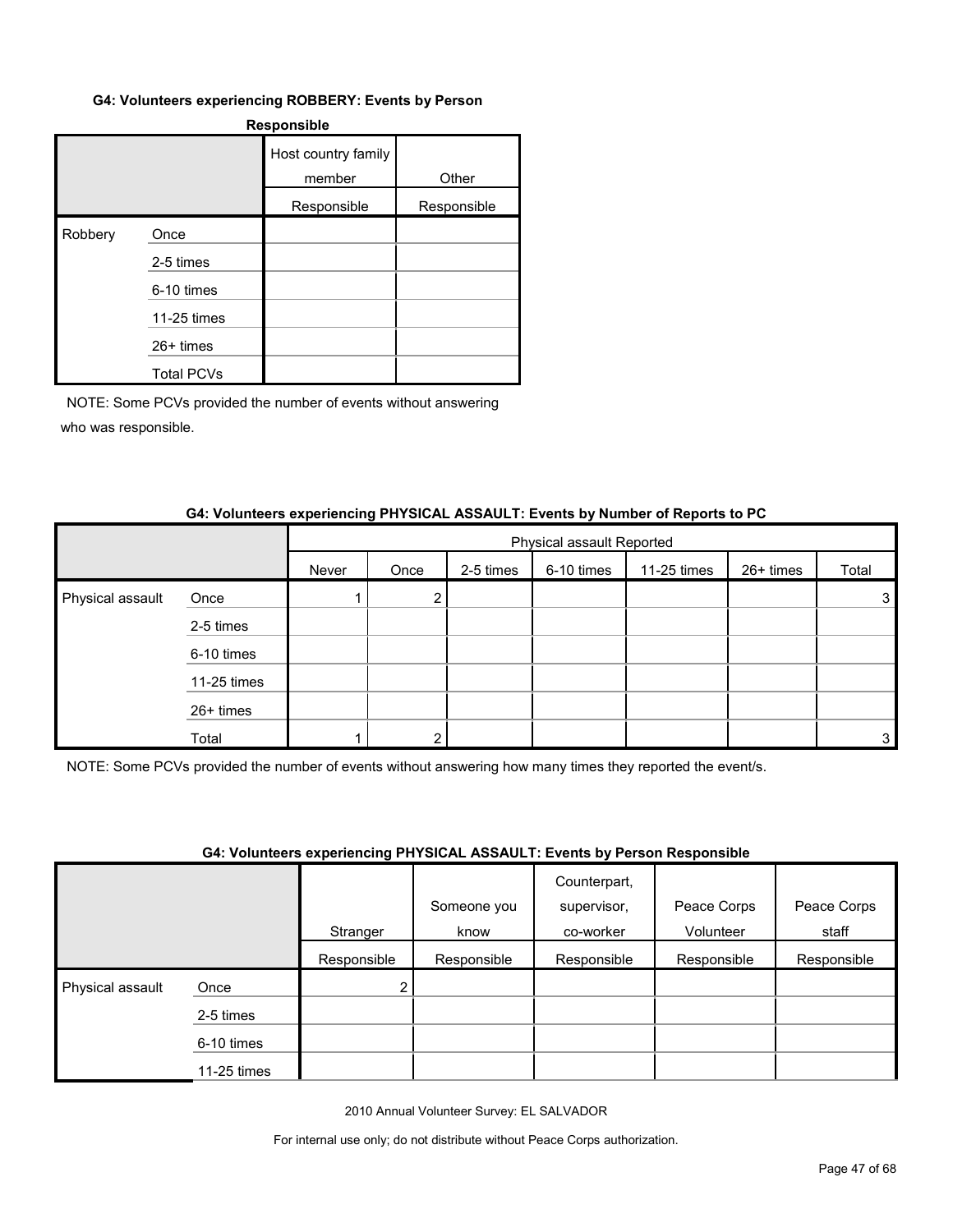| 26+ times         |  |  |  |
|-------------------|--|--|--|
| <b>Total PCVs</b> |  |  |  |

#### **G4: Volunteers experiencing PHYSICAL ASSAULT: Events by Person**

| <b>Responsible</b> |
|--------------------|
|--------------------|

|                  |                   | Host country family<br>member | Other       |
|------------------|-------------------|-------------------------------|-------------|
|                  |                   | Responsible                   | Responsible |
| Physical assault | Once              |                               |             |
|                  | 2-5 times         |                               |             |
|                  | 6-10 times        |                               |             |
|                  | 11-25 times       |                               |             |
|                  | $26+$ times       |                               |             |
|                  | <b>Total PCVs</b> |                               |             |

NOTE: Some PCVs provided the number of events without answering who was responsible.

|                    |             | Aggravated assault Reported |      |           |            |             |  |
|--------------------|-------------|-----------------------------|------|-----------|------------|-------------|--|
|                    |             | Never                       | Once | 2-5 times | 6-10 times | 11-25 times |  |
| Aggravated assault | Once        |                             |      |           |            |             |  |
|                    | 2-5 times   |                             |      |           |            |             |  |
|                    | 6-10 times  |                             |      |           |            |             |  |
|                    | 11-25 times |                             |      |           |            |             |  |
|                    | 26+ times   |                             |      |           |            |             |  |
|                    | Total       |                             |      |           |            |             |  |

#### **G4: Volunteers experiencing AGGRAVATED ASSAULT: Events by Number of Reports to PC**

NOTE: Some PCVs provided the number of events without answering how many times they reported the event/s.

#### **G4: Volunteers experiencing AGGRAVATED ASSAULT: Events by Number of**

| <b>Reports to PC</b> |  |
|----------------------|--|
|                      |  |

|                    |            | Aggravated assault Reported |       |  |  |
|--------------------|------------|-----------------------------|-------|--|--|
|                    |            | 26+ times                   | Total |  |  |
| Aggravated assault | Once       |                             |       |  |  |
|                    | 2-5 times  |                             |       |  |  |
|                    | 6-10 times |                             |       |  |  |

2010 Annual Volunteer Survey: EL SALVADOR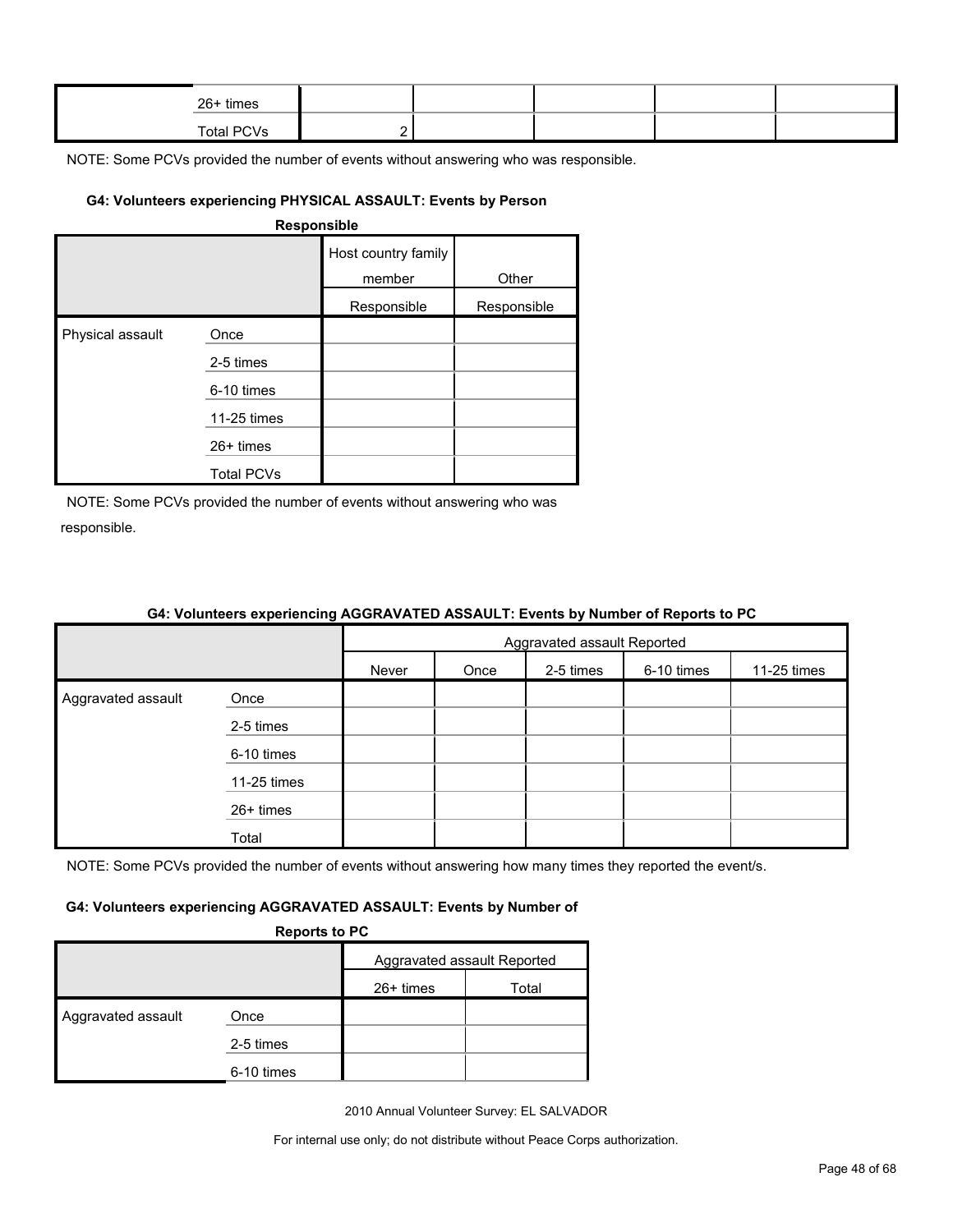| 11-25 times |  |
|-------------|--|
| 26+ times   |  |
| Total       |  |

NOTE: Some PCVs provided the number of events without answering how many times they reported the event/s.

#### **G4: Volunteers experiencing AGGRAVATED ASSAULT: Events by Person Responsible**

|                    |                   | Stranger    | Someone you<br>know | Counterpart,<br>supervisor,<br>co-worker | Peace Corps<br>Volunteer | Peace Corps<br>staff |
|--------------------|-------------------|-------------|---------------------|------------------------------------------|--------------------------|----------------------|
|                    |                   | Responsible | Responsible         | Responsible                              | Responsible              | Responsible          |
| Aggravated assault | Once              |             |                     |                                          |                          |                      |
|                    | 2-5 times         |             |                     |                                          |                          |                      |
|                    | 6-10 times        |             |                     |                                          |                          |                      |
|                    | 11-25 times       |             |                     |                                          |                          |                      |
|                    | $26+$ times       |             |                     |                                          |                          |                      |
|                    | <b>Total PCVs</b> |             |                     |                                          |                          |                      |

NOTE: Some PCVs provided the number of events without answering who was responsible.

#### **G4: Volunteers experiencing AGGRAVATED ASSAULT: Events by Person**

| Host country family<br>member<br>Other<br>Responsible<br>Responsible<br>Aggravated assault<br>Once | Responsible |  |  |  |  |  |  |  |  |
|----------------------------------------------------------------------------------------------------|-------------|--|--|--|--|--|--|--|--|
|                                                                                                    |             |  |  |  |  |  |  |  |  |
|                                                                                                    |             |  |  |  |  |  |  |  |  |
|                                                                                                    |             |  |  |  |  |  |  |  |  |
| 2-5 times                                                                                          |             |  |  |  |  |  |  |  |  |
| 6-10 times                                                                                         |             |  |  |  |  |  |  |  |  |
| 11-25 times                                                                                        |             |  |  |  |  |  |  |  |  |
| 26+ times                                                                                          |             |  |  |  |  |  |  |  |  |
| <b>Total PCVs</b>                                                                                  |             |  |  |  |  |  |  |  |  |

NOTE: Some PCVs provided the number of events without answering who was responsible.

#### **G4: Volunteers experiencing SEXUAL ASSAULT: Events by Number of Reports to PC**

2010 Annual Volunteer Survey: EL SALVADOR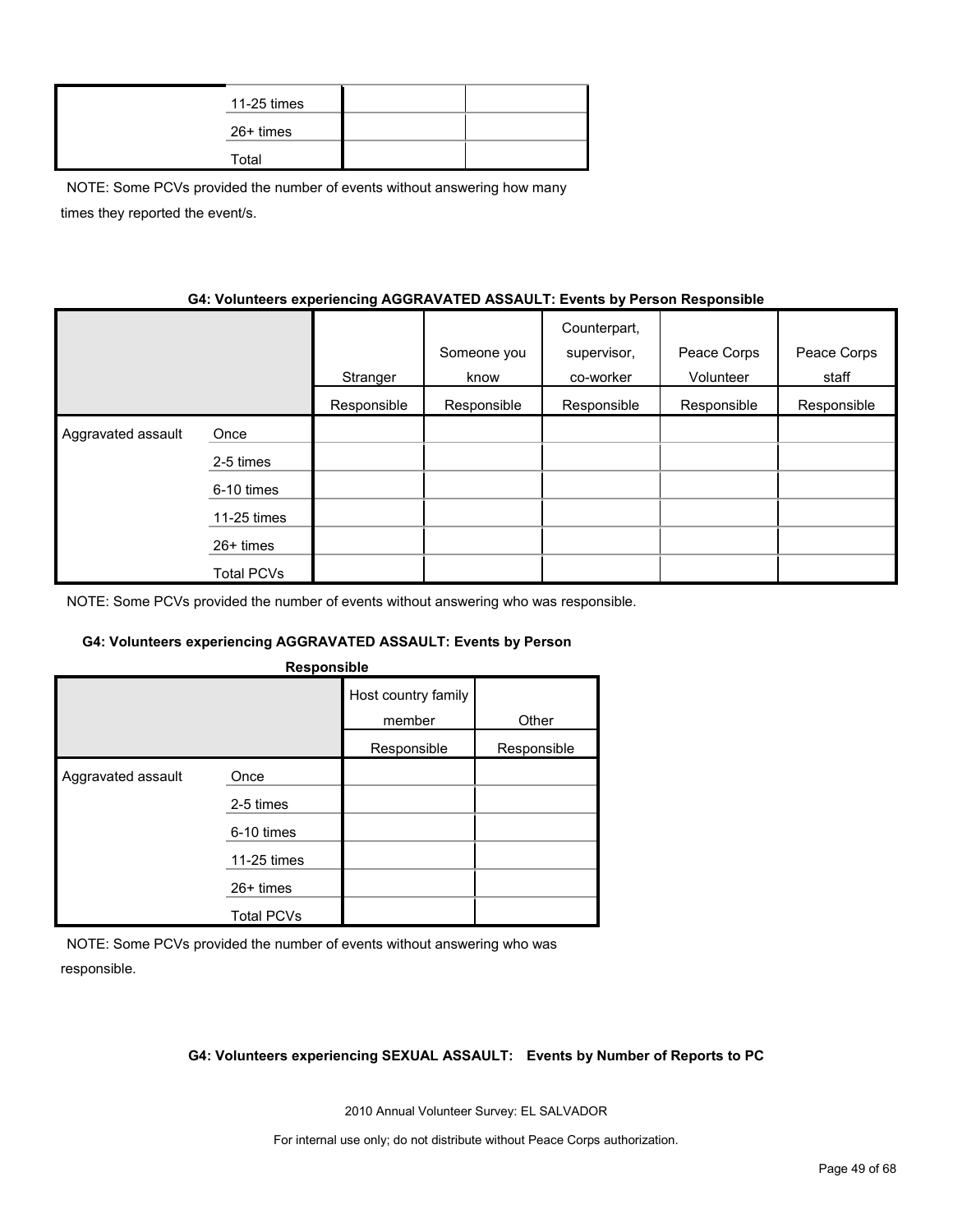|                |             |                | Sexual assault Reported |           |            |             |           |       |
|----------------|-------------|----------------|-------------------------|-----------|------------|-------------|-----------|-------|
|                |             | Never          | Once                    | 2-5 times | 6-10 times | 11-25 times | 26+ times | Total |
| Sexual assault | Once        | $\overline{2}$ | ົ                       |           |            |             |           | 4     |
|                | 2-5 times   |                |                         |           |            |             |           |       |
|                | 6-10 times  |                |                         |           |            |             |           |       |
|                | 11-25 times |                |                         |           |            |             |           |       |
|                | 26+ times   |                |                         |           |            |             |           |       |
|                | Total       | 3              | ົ                       |           |            |             |           | 5     |

NOTE: Some PCVs provided the number of events without answering how many times they reported the event/s.

#### **G4: Volunteers experiencing SEXUAL ASSAULT: Events by Person Responsible**

|                |                   | Stranger    | Someone you<br>know | Counterpart,<br>supervisor,<br>co-worker | Peace Corps<br>Volunteer | Peace Corps<br>staff |
|----------------|-------------------|-------------|---------------------|------------------------------------------|--------------------------|----------------------|
|                |                   | Responsible | Responsible         | Responsible                              | Responsible              | Responsible          |
| Sexual assault | Once              |             |                     |                                          |                          |                      |
|                | 2-5 times         |             |                     |                                          |                          |                      |
|                | 6-10 times        |             |                     |                                          |                          |                      |
|                | $11-25$ times     |             |                     |                                          |                          |                      |
|                | $26+$ times       |             |                     |                                          |                          |                      |
|                | <b>Total PCVs</b> |             |                     |                                          |                          |                      |

NOTE: Some PCVs provided the number of events without answering who was responsible.

#### **G4: Volunteers experiencing SEXUAL ASSAULT: Events by Person**

#### **Responsible**

|                |                   | Host country family<br>member | Other       |
|----------------|-------------------|-------------------------------|-------------|
|                |                   | Responsible                   | Responsible |
| Sexual assault | Once              |                               |             |
|                | 2-5 times         |                               |             |
|                | 6-10 times        |                               |             |
|                | 11-25 times       |                               |             |
|                | 26+ times         |                               |             |
|                | <b>Total PCVs</b> |                               |             |

2010 Annual Volunteer Survey: EL SALVADOR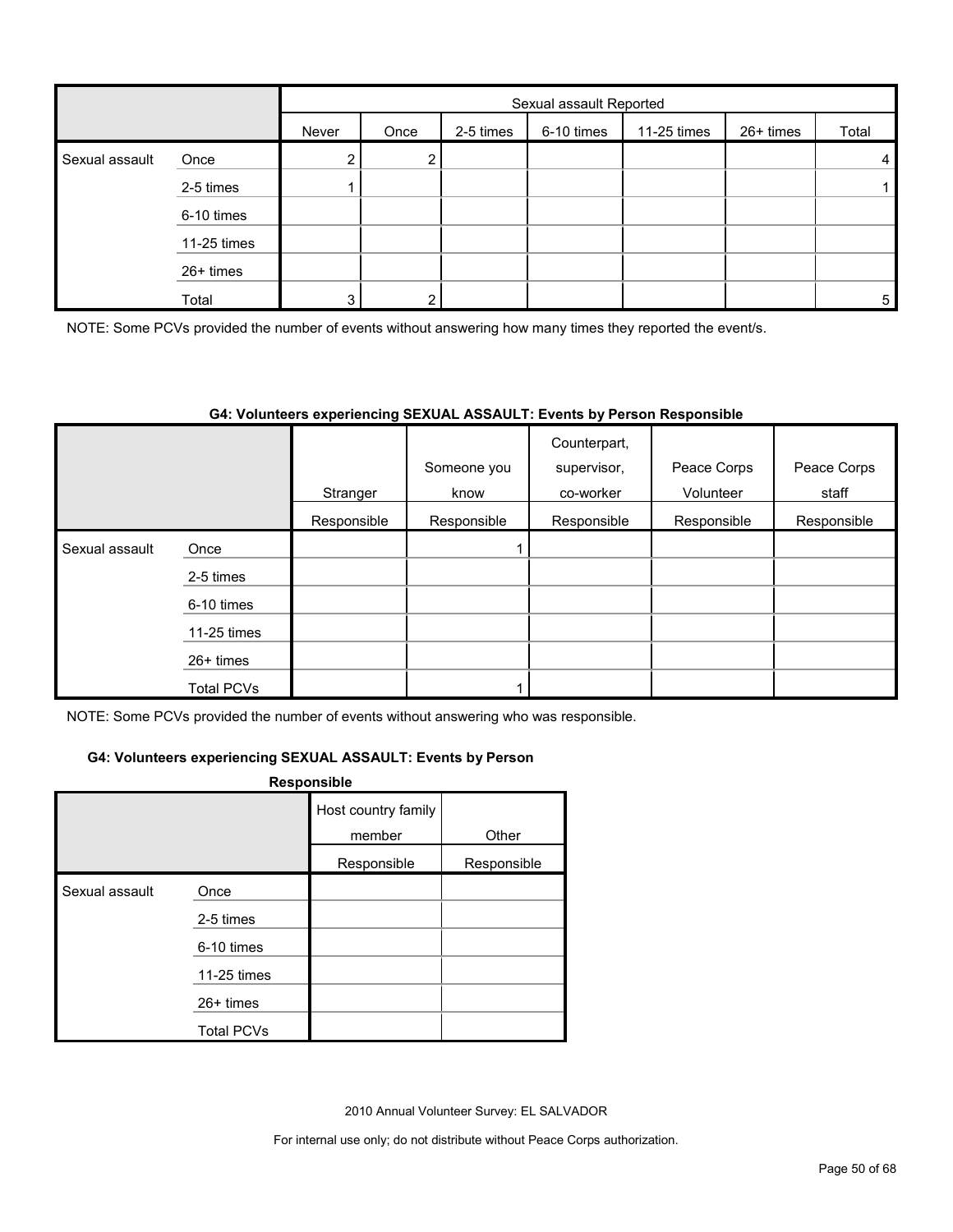#### **G4: Volunteers experiencing SEXUAL ASSAULT: Events by Person**

#### **Responsible**

|                |                   | Host country family<br>member | Other       |
|----------------|-------------------|-------------------------------|-------------|
|                |                   | Responsible                   | Responsible |
| Sexual assault | Once              |                               |             |
|                | 2-5 times         |                               |             |
|                | 6-10 times        |                               |             |
|                | 11-25 times       |                               |             |
|                | $26+$ times       |                               |             |
|                | <b>Total PCVs</b> |                               |             |

NOTE: Some PCVs provided the number of events without answering who was responsible.

#### **G4: Volunteers experiencing RAPE: Events by Number of Reports to PC**

|      |             |       | Rape Reported |           |            |             |           |       |
|------|-------------|-------|---------------|-----------|------------|-------------|-----------|-------|
|      |             | Never | Once          | 2-5 times | 6-10 times | 11-25 times | 26+ times | Total |
| Rape | Once        |       |               |           |            |             |           |       |
|      | 2-5 times   |       |               |           |            |             |           |       |
|      | 6-10 times  |       |               |           |            |             |           |       |
|      | 11-25 times |       |               |           |            |             |           |       |
|      | 26+ times   |       |               |           |            |             |           |       |
|      | Total       |       |               |           |            |             |           |       |

NOTE: Some PCVs provided the number of events without answering how many times they reported the event/s .

#### **G4: Volunteers experiencing RAPE: Events by Person Responsible**

|      |             | Stranger    | Someone you<br>know | Counterpart,<br>supervisor,<br>co-worker | Peace Corps<br>Volunteer | Peace Corps staff |
|------|-------------|-------------|---------------------|------------------------------------------|--------------------------|-------------------|
|      |             | Responsible | Responsible         | Responsible                              | Responsible              | Responsible       |
| Rape | Once        |             |                     |                                          |                          |                   |
|      | 2-5 times   |             |                     |                                          |                          |                   |
|      | 6-10 times  |             |                     |                                          |                          |                   |
|      | 11-25 times |             |                     |                                          |                          |                   |

2010 Annual Volunteer Survey: EL SALVADOR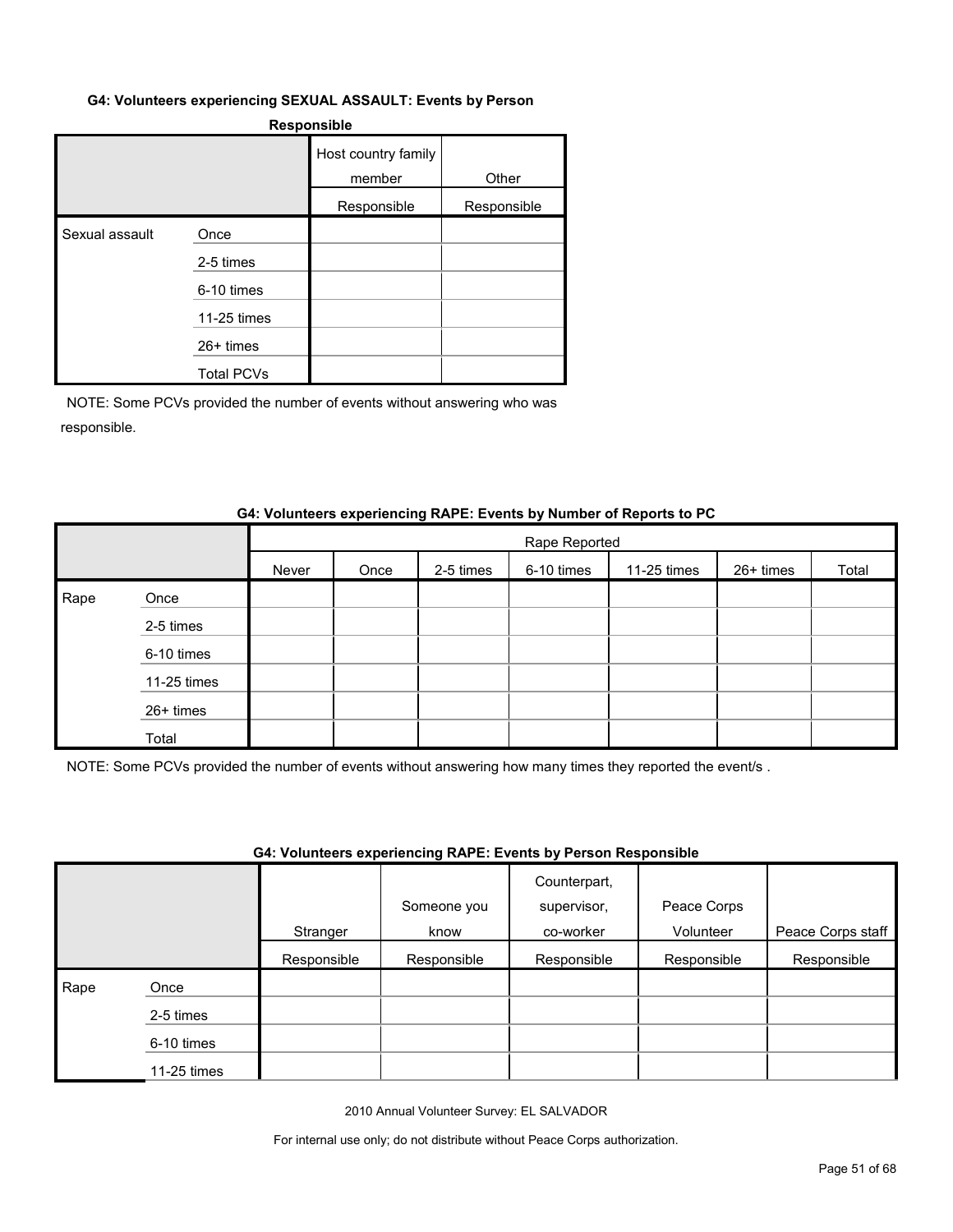| 26+ times  |  |  |  |
|------------|--|--|--|
| Total PCVs |  |  |  |

#### **G4: Volunteers experiencing RAPE: Events by Person Responsible**

|      |                   | Host country family<br>member | Other       |
|------|-------------------|-------------------------------|-------------|
|      |                   | Responsible                   | Responsible |
| Rape | Once              |                               |             |
|      | 2-5 times         |                               |             |
|      | 6-10 times        |                               |             |
|      | 11-25 times       |                               |             |
|      | $26+$ times       |                               |             |
|      | <b>Total PCVs</b> |                               |             |

NOTE: Some PCVs provided the number of events without answering who was responsible.

#### **G4: Volunteers experiencing ATTEMPTED RAPE: Events by Number of Reports to PC**

|                |             | Attempted rape Reported |      |           |            |             |           |       |
|----------------|-------------|-------------------------|------|-----------|------------|-------------|-----------|-------|
|                |             | Never                   | Once | 2-5 times | 6-10 times | 11-25 times | 26+ times | Total |
| Attempted rape | Once        |                         |      |           |            |             |           |       |
|                | 2-5 times   |                         |      |           |            |             |           |       |
|                | 6-10 times  |                         |      |           |            |             |           |       |
|                | 11-25 times |                         |      |           |            |             |           |       |
|                | 26+ times   |                         |      |           |            |             |           |       |
|                | Total       |                         |      |           |            |             |           |       |

NOTE: Some PCVs provided the number of events without answering how many times they reported the event/s.

#### **G4: Volunteers experiencing ATTEMPTED RAPE: Events by Person Responsible**

|                        |             |             | Counterpart, |             |             |
|------------------------|-------------|-------------|--------------|-------------|-------------|
|                        |             | Someone you | supervisor.  | Peace Corps | Peace Corps |
|                        | Stranger    | know        | co-worker    | Volunteer   | staff       |
|                        | Responsible | Responsible | Responsible  | Responsible | Responsible |
| Attempted rape<br>Once |             |             |              |             |             |

2010 Annual Volunteer Survey: EL SALVADOR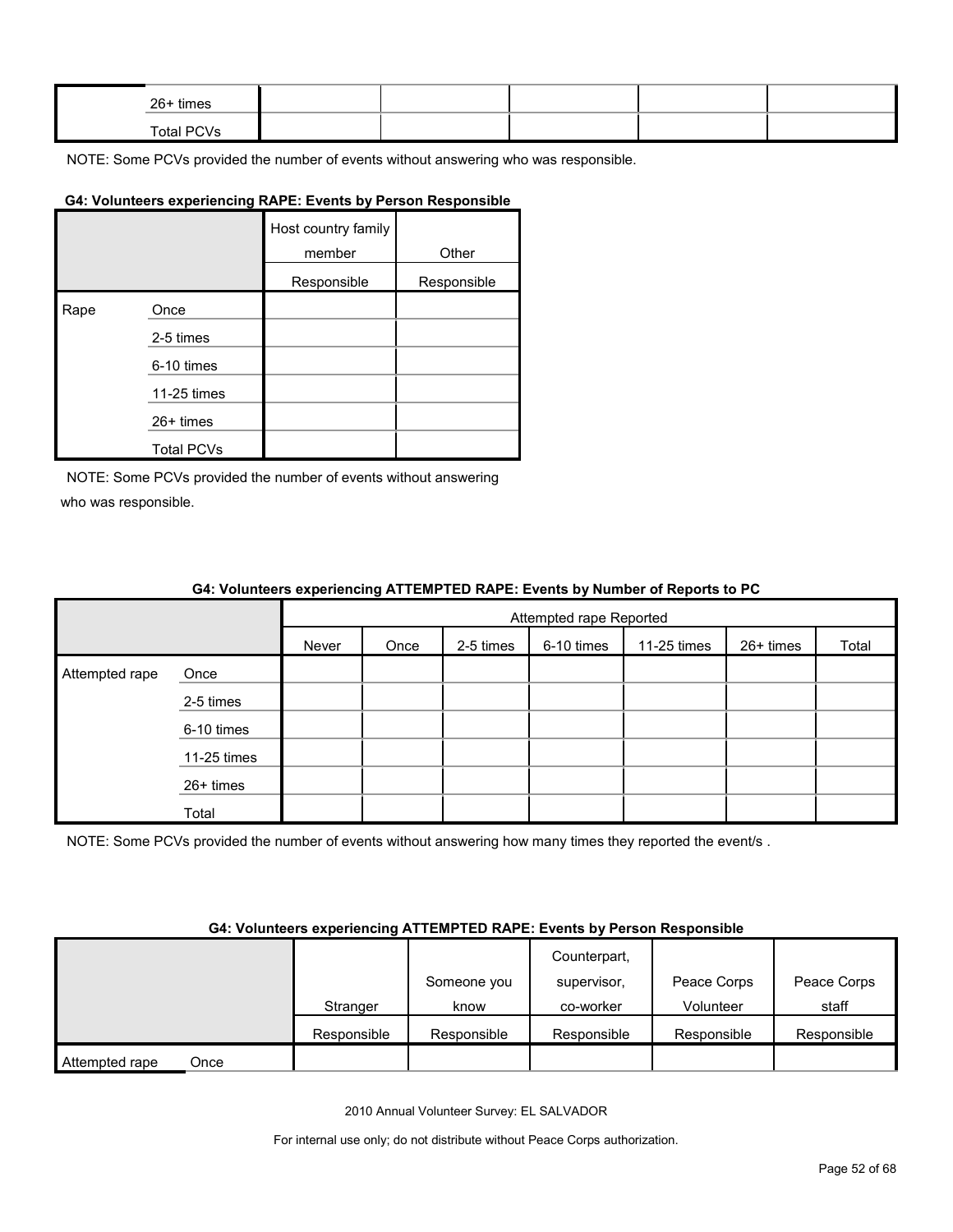|  | 2-5 times         |  |  |  |
|--|-------------------|--|--|--|
|  | 6-10 times        |  |  |  |
|  | 11-25 times       |  |  |  |
|  | 26+ times         |  |  |  |
|  | <b>Total PCVs</b> |  |  |  |

#### **G4: Volunteers experiencing ATTEMPTED RAPE: Events by Person**

| Responsible    |                   |                               |             |  |  |  |  |
|----------------|-------------------|-------------------------------|-------------|--|--|--|--|
|                |                   | Host country family<br>member | Other       |  |  |  |  |
|                |                   | Responsible                   | Responsible |  |  |  |  |
| Attempted rape | Once              |                               |             |  |  |  |  |
|                | 2-5 times         |                               |             |  |  |  |  |
|                | 6-10 times        |                               |             |  |  |  |  |
|                | 11-25 times       |                               |             |  |  |  |  |
|                | $26+$ times       |                               |             |  |  |  |  |
|                | <b>Total PCVs</b> |                               |             |  |  |  |  |

NOTE: Some PCVs provided the number of events without answering who was responsible.

## <span id="page-52-0"></span>**H. Volunteers Working in HIV/AIDS**

This section reports Volunteers' level of involvement in HIV/AIDS work. It also reports Volunteers' assessment of their Peace Corps HIV/AIDS training and the perceived effectiveness of their HIV/AIDS work with host country individuals or groups.

#### **H1: Which of the following best describes your involvement in HIV/AIDS**

| activities?                                           |         |        |
|-------------------------------------------------------|---------|--------|
|                                                       | Percent | Number |
| HIV/AIDS work is my primary assignment.               | 16%     |        |
| HIV/AIDS work is part of my secondary activities.     | 23%     | 24     |
| My HIV/AIDS efforts are not part of primary/secondary | 28%     | 29     |
| actvities.                                            |         |        |
| I have not been involved in any HIV/AIDS activities.  | 33%     | 35     |
| Total                                                 | 100%    | 105    |

2010 Annual Volunteer Survey: EL SALVADOR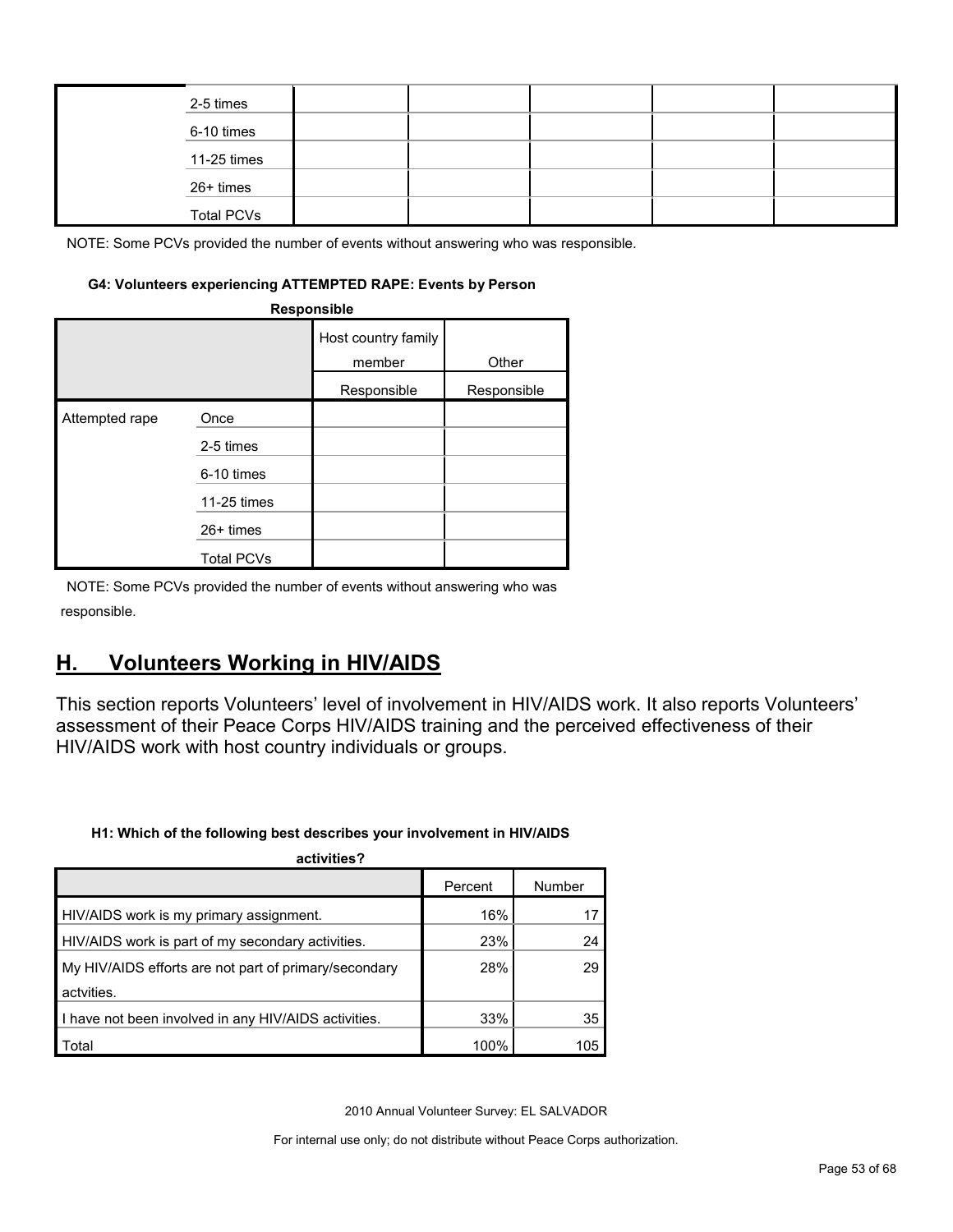**H2: How effective was the PC training you received in preparing you to undertake your HIV/AIDS activities?**

|    | Not effective | Poor | Adeɑuate | Effective | Very effective | <b>NA</b> | Total |
|----|---------------|------|----------|-----------|----------------|-----------|-------|
| Н2 | 4%            | 8%   | 24%      | 26%       | 27%            | 12%       | 85    |

#### **H2: How effective was the PC training you received in preparing you to undertake your HIV/AIDS activities? (excluding the "NA" responses)**

|                    | Not effective | Poor | Adeɑuate | Effective | Verv effective | $\tau$ otal |  |  |
|--------------------|---------------|------|----------|-----------|----------------|-------------|--|--|
| $H^{\sigma}$<br>╶╹ | 4%            | 9%   | 27%      | 29%       | 31%            | 75          |  |  |

#### **H3: In working with HC individuals or groups, how would you rate the effectiveness of your specific HIV/AIDS activities?**

|                |                  | Sometimes |                 | Almost always |            |       |
|----------------|------------------|-----------|-----------------|---------------|------------|-------|
|                | Seldom effective | effective | Often effective | effective     | Don't know | Total |
| H <sub>3</sub> | $1\%$            | 19%       | 27%             | 19%           | 34%        | 83    |

## **H3: In working with HC individuals or groups, how would you rate the effectiveness of your specific HIV/AIDS activities? (excluding both the "NA" and the H1="No involvement in HIV/AIDS activities"**

| re | :spons |  |
|----|--------|--|
|    |        |  |

|      |                  | Sometimes |                 | Almost always |       |
|------|------------------|-----------|-----------------|---------------|-------|
|      | Seldom effective | effective | Often effective | effective     | Total |
| l H3 |                  | 28%       | 42%             | 30%           | 53    |

NOTE: See Open-Ended Responses Report for PCV explanations and examples of their H3 answers)

## <span id="page-53-0"></span>**I. Your Life in the Peace Corps**

This section reports Volunteers' descriptions of and adjustments to their living conditions, including stress factors and how Volunteers cope with stress.

#### **I1: Have you lived with a host country individual or family?**

|                                                        | Percent | Number |
|--------------------------------------------------------|---------|--------|
| No, I have never lived with a HC individual or family. |         |        |

2010 Annual Volunteer Survey: EL SALVADOR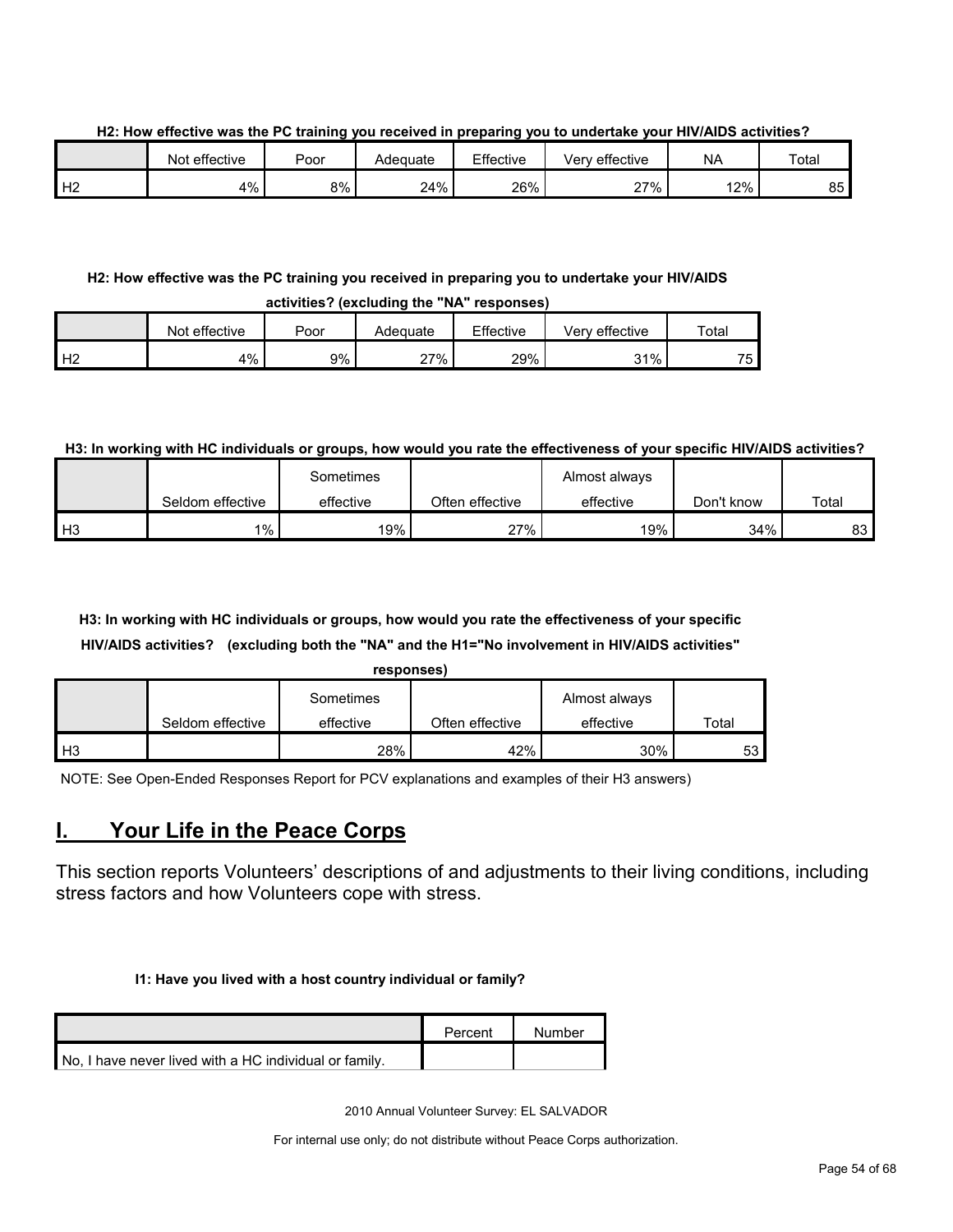| Yes, I lived with a HC individual or family only during | 21%  | 23 <sub>1</sub> |
|---------------------------------------------------------|------|-----------------|
| PST.                                                    |      |                 |
| Yes, in my community (not during PST).                  | 3%   |                 |
| Yes, both during PST and later in my community.         | 76%  |                 |
| <b>Total</b>                                            | 100% |                 |

#### **I1: How long (in months) have you lived with a host country individual or family?**

|                 | month |     |     | ↵   |     |     | $7 - 11$ | $12 - 16$ | 17-26 |
|-----------------|-------|-----|-----|-----|-----|-----|----------|-----------|-------|
| <b>PST Only</b> |       | 73% | 27% |     |     |     |          |           |       |
| Post-PST        |       | 67% |     | 33% |     |     |          |           |       |
| PST & Later     |       | 7%  | 6%  | 17% | 17% | 15% | 12%      | 11%       | 9%    |

#### **I1: How long (in months) have you lived**

|  | with a host country individual or family? |
|--|-------------------------------------------|
|--|-------------------------------------------|

|                        | $27+$ mos | Total |
|------------------------|-----------|-------|
| <b>PST Only</b>        |           | 22    |
| ∎Post-PST              |           |       |
| <b>PST &amp; Later</b> | 5%        |       |

#### **I2: How often do you interact with HCNs in community/family social events?**

|                   |       | Several times a | Several times a |       |         | Less than once a |       |
|-------------------|-------|-----------------|-----------------|-------|---------|------------------|-------|
|                   | Daily | week            | Weekly          | month | Monthly | month            | Total |
| $\overline{1}$ 12 | 61%   | $17\%$          | 12%             | 7%    | 4%      |                  | 107   |

#### **I3: How integrated into your community do you feel now?**

|                       | Not at all | Minimally | Adequatelv | Considerably | Exceptionally | Total |
|-----------------------|------------|-----------|------------|--------------|---------------|-------|
| $\overline{10}$<br>10 |            | 4%        | 25%        | 36%          | 35%           | 107   |

#### **I4a: Do you have the following at your worksite?**

| Never | mes<br>. | Jsuallv | Alwavs | $\overline{\phantom{0}}$<br>otal |
|-------|----------|---------|--------|----------------------------------|
|       |          |         |        |                                  |

2010 Annual Volunteer Survey: EL SALVADOR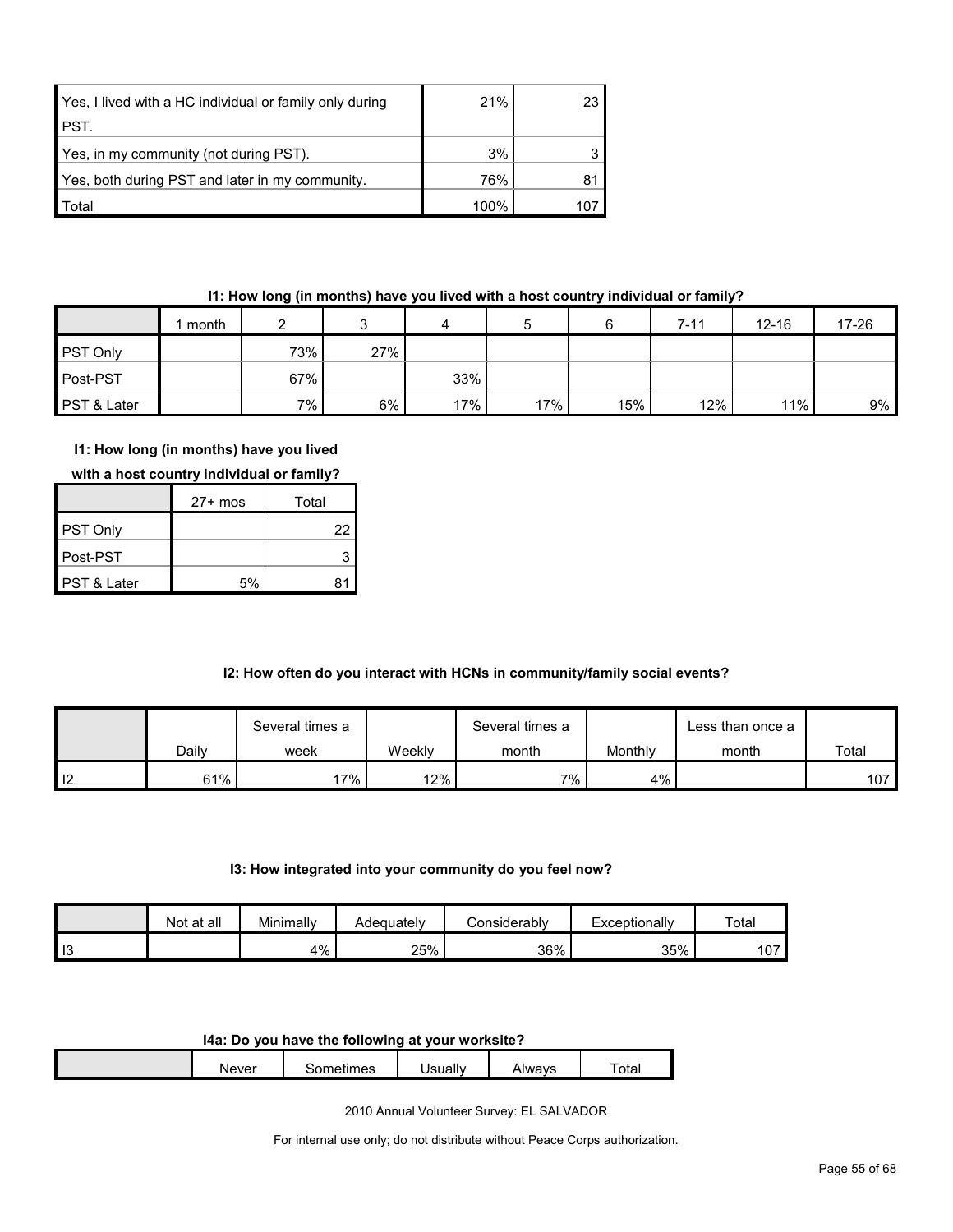| <b>Electricity</b>        | 2%    | 3%  | 36% | 59% | 106 |
|---------------------------|-------|-----|-----|-----|-----|
| <b>I</b> Running<br>water | $1\%$ | 22% | 39% | 28% | 104 |

**I4b: Do you have the following at your residence?**

|               | Never | Sometimes | Jsuallv | Alwavs | $\tau$ otal |  |
|---------------|-------|-----------|---------|--------|-------------|--|
| Electricity   | 2%    | 3%        | 38%     | 58%    | 106         |  |
| Running water | 14%   | 19%       | 45%     | 22%    | 107         |  |

#### **I5: How often do you have access to--?**

|                                  | Not at all | Less than monthly | Monthly | Weekly | Daily | Total |
|----------------------------------|------------|-------------------|---------|--------|-------|-------|
| Landline phone                   | 47%        | 7%                | 4%      | 10%    | 32%   | 106   |
| Computer                         |            |                   | 2%      | 36%    | 62%   | 107   |
| Internet                         | 2%         |                   | 4%      | 64%    | 31%   | 107   |
| Cell phone (voice)               |            |                   |         | 1%     | 99%   | 107   |
| Text messaging                   |            |                   |         |        | 100%  | 107   |
| Voice over internet, e.g., SKYPE | 28%        | 8%                | 11%     | 40%    | 12%   | 106   |
| Webcam/internet video            | 37%        | 8%                | 11%     | 32%    | 11%   | 106   |

#### **I6: Where do you most frequently connect to the Internet?**

|   |                |         | Another person's |               | <b>PC</b> office/satellite | Other: Please |                  |
|---|----------------|---------|------------------|---------------|----------------------------|---------------|------------------|
|   | Your residence | At work | home             | Internet cafe | office                     | specify       | Total            |
| 6 | 18%            | $16\%$  |                  | 53%           | 5%                         | 8%            | 107 <sub>l</sub> |

#### **I6.TEXT: Description of "other" location to connect to Internet**

|                                                | Percent | Number |  |
|------------------------------------------------|---------|--------|--|
| Open-ended results. Not responsive to request. |         |        |  |
|                                                |         |        |  |
|                                                |         |        |  |
|                                                |         |        |  |
|                                                |         |        |  |
|                                                |         |        |  |
|                                                |         |        |  |

2010 Annual Volunteer Survey: EL SALVADOR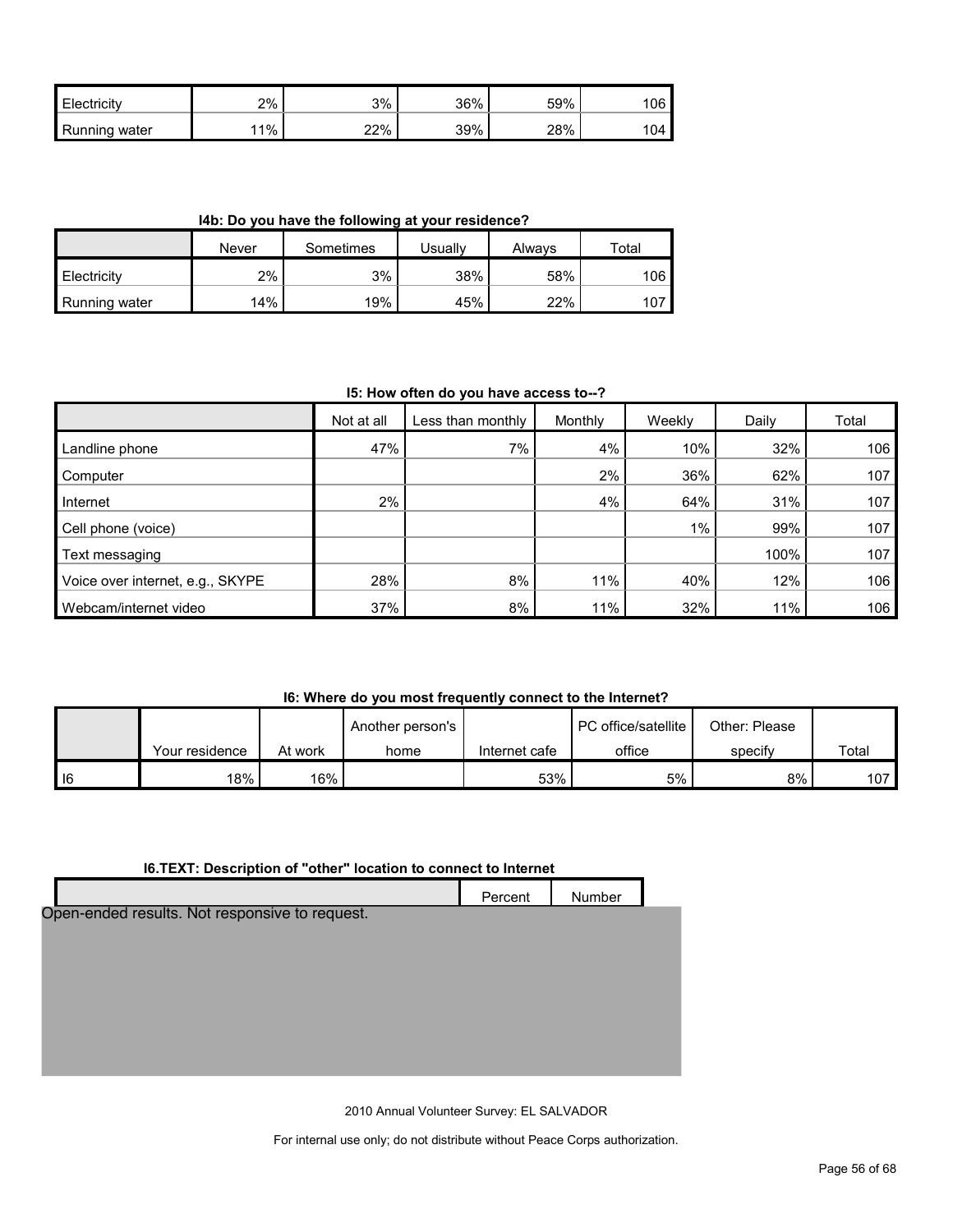| Open-ended results. Not responsive to request. |      |     |
|------------------------------------------------|------|-----|
|                                                |      |     |
|                                                |      |     |
|                                                |      |     |
|                                                |      |     |
| Total                                          | 100% | 107 |

#### **I7: How long do you travel to access the internet using your typical transport method (one-way trip)?**

| Less than one |                  | From two to four |                     | More than eight |       |
|---------------|------------------|------------------|---------------------|-----------------|-------|
| hour          | One to two hours | hours            | Four to eight hours | hours           | Total |
| 73%           | 22%              | 6%               |                     |                 | 106   |

#### **Percent of Volunteers Traveling to/from Internet Connection in One Day (I8) by Travel Time (I7)**

|                                               |                        | 18 Return same day from traveling to Internet<br>connection? |  |     |
|-----------------------------------------------|------------------------|--------------------------------------------------------------|--|-----|
|                                               |                        | Yes<br>No<br>Total                                           |  |     |
| I7 Typical time to reach Internect connection | Less than one hour     | 73%                                                          |  | 77  |
|                                               | One to two hours       | 22%                                                          |  | 23  |
|                                               | From two to four hours | 6%                                                           |  | 6   |
|                                               | Four to eight hours    |                                                              |  |     |
|                                               | More than eight hours  |                                                              |  |     |
|                                               | Total                  | 100%                                                         |  | 106 |

#### **Number of Volunteers Traveling to/from Internet Connection in One Day (I8) by Travel Time (I7)**

|                                               |                        | 18 Return same day from traveling to Internet<br>connection? |    |       |
|-----------------------------------------------|------------------------|--------------------------------------------------------------|----|-------|
|                                               |                        | Yes                                                          | No | Total |
| I7 Typical time to reach Internect connection | Less than one hour     | 77                                                           |    |       |
|                                               | One to two hours       | 23                                                           |    | 23    |
|                                               | From two to four hours | 6                                                            |    | 6     |
|                                               | Four to eight hours    |                                                              |    |       |
|                                               | More than eight hours  |                                                              |    |       |
|                                               | Total                  | 106                                                          |    | 106   |

2010 Annual Volunteer Survey: EL SALVADOR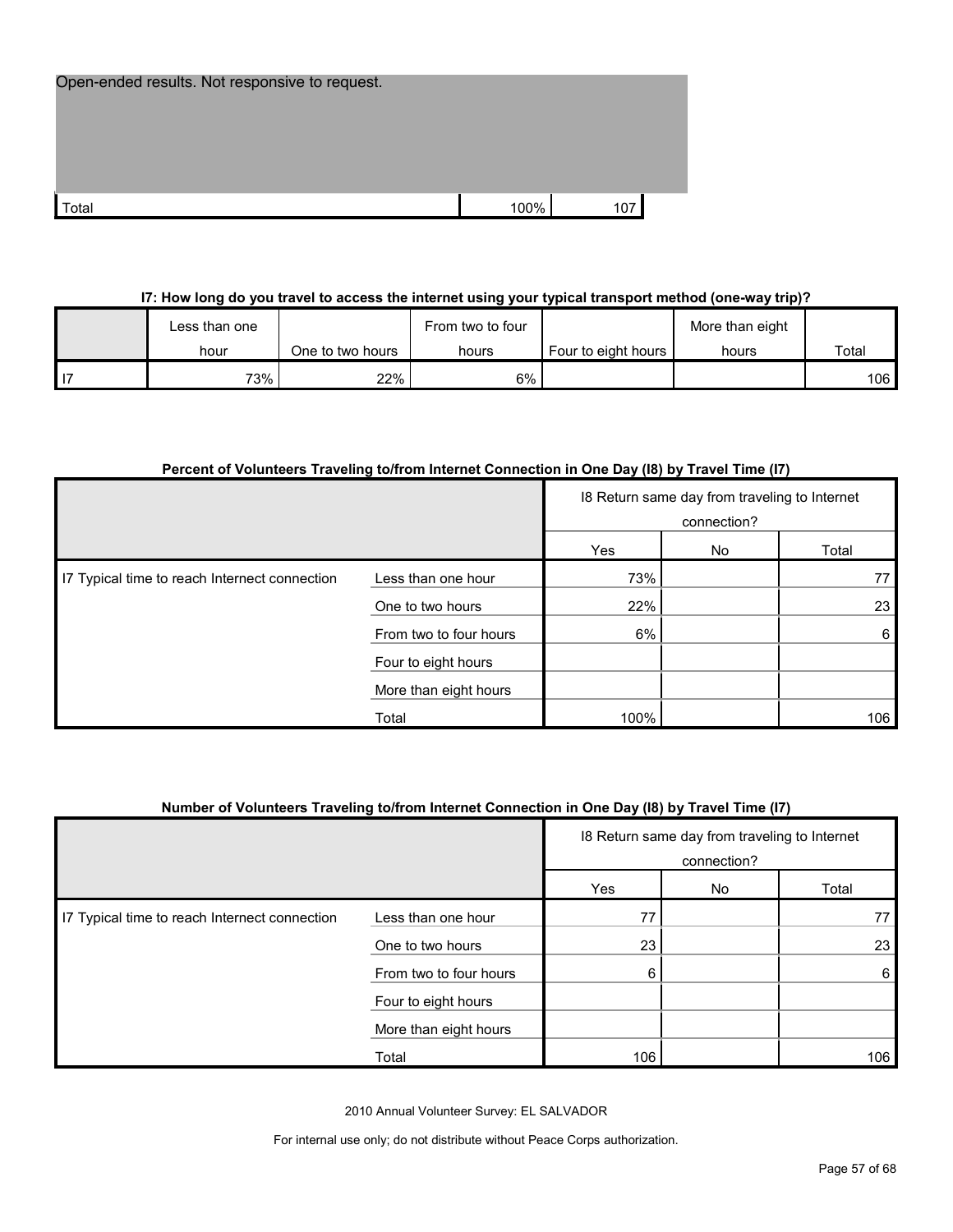#### **I9: Have you participated in the Coverdell World Wise**

#### **Schools/Correspondence Match (CWWS/CM)?**

|    | Yes - Please          | No - Please       |       |
|----|-----------------------|-------------------|-------|
|    | describe your         | describe your     |       |
|    | activities/interactio | reason(s) for not |       |
|    | n withCWWS/CM         | participating     | Total |
| 19 | 35%                   | 65%               |       |

NOTE: See the Open-Ended Responses Report for PCV descriptions of participation and reasons for not participating.

|                                                      |                      | Minimally | Moderately | Considerably |
|------------------------------------------------------|----------------------|-----------|------------|--------------|
|                                                      | Not at all stressful | stressful | stressful  | stressful    |
| Cultural issues                                      | 7%                   | 38%       | 31%        | 22%          |
| Dealing with violence in country                     | 9%                   | 30%       | 27%        | 17%          |
| Health/medical problems                              | 14%                  | 45%       | 26%        | 11%          |
| Issues including family, friends, loved ones in U.S. | 18%                  | 36%       | 28%        | 14%          |
| Isolation/Ioneliness                                 | 17%                  | 39%       | 22%        | 18%          |
| Local language                                       | 23%                  | 40%       | 21%        | 13%          |
| Primary assignment                                   | 20%                  | 39%       | 26%        | 11%          |
| Romantic relationships in-country                    | 34%                  | 26%       | 11%        | 10%          |
| Interactions with other Volunteers                   | 50%                  | 36%       | 13%        | 1%           |
| Interactions with PC Staff                           | 60%                  | 33%       | 7%         | 1%           |
| Safety and security                                  | 12%                  | 32%       | 31%        | 19%          |
| Please specify below<br>Other:                       |                      |           | 14%        | 3%           |

#### **I10: To what extent do the following create stress and/or emotional health issues for you?**

#### **I10: To what extent do the following create stress and/or emotional health issues for you?**

|                                                      | Exceptionally |           |       |
|------------------------------------------------------|---------------|-----------|-------|
|                                                      | stressful     | <b>NA</b> | Total |
| Cultural issues                                      | 1%            |           | 107   |
| Dealing with violence in country                     | 17%           |           | 107   |
| Health/medical problems                              | 4%            |           | 107   |
| Issues including family, friends, loved ones in U.S. | 5%            |           | 107   |
| Isolation/Ioneliness                                 | 4%            |           | 107   |

2010 Annual Volunteer Survey: EL SALVADOR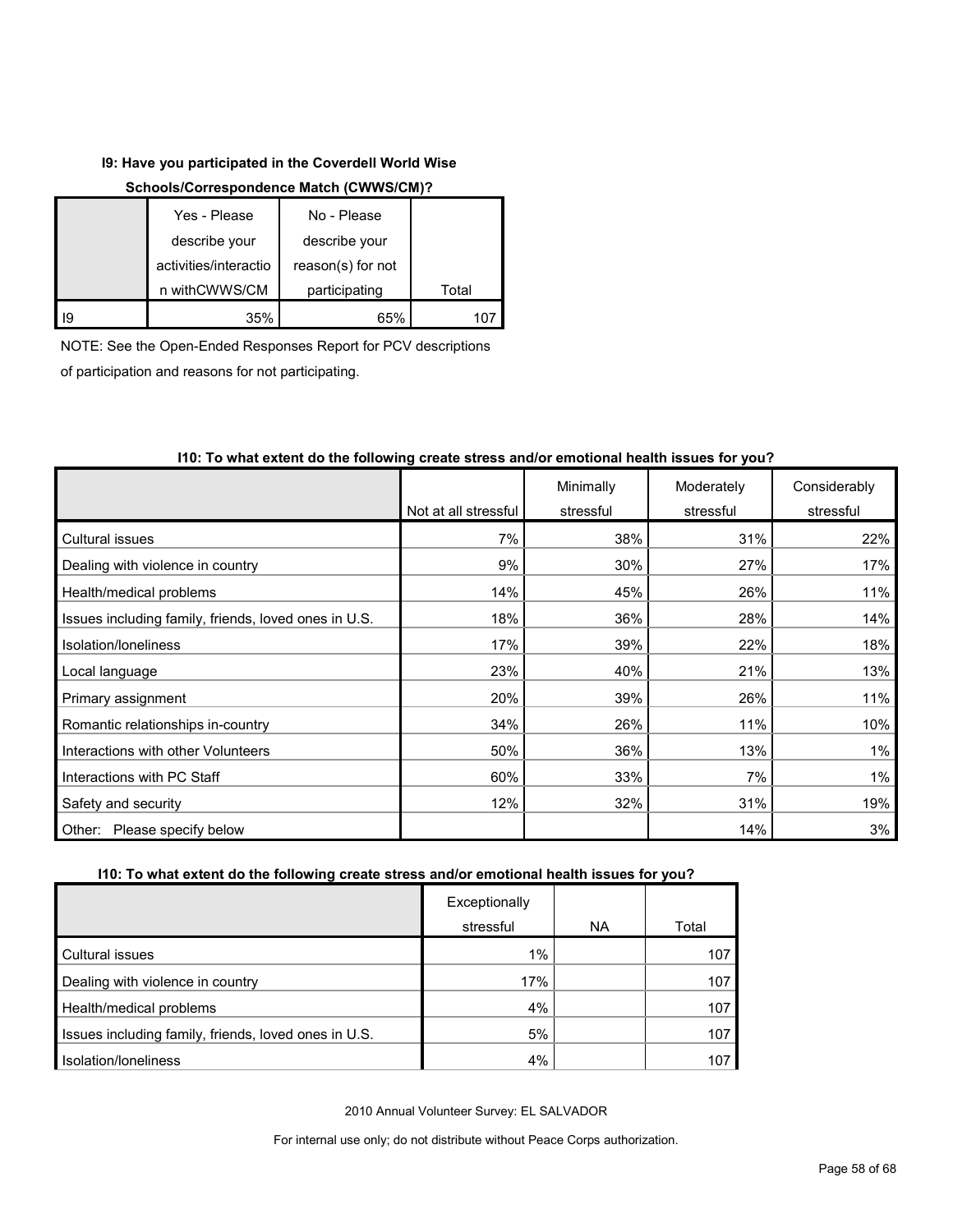| Local language                     | 3% |     | 107 |
|------------------------------------|----|-----|-----|
| Primary assignment                 | 4% |     | 107 |
| Romantic relationships in-country  | 4% | 15% | 107 |
| Interactions with other Volunteers | 1% |     | 107 |
| Interactions with PC Staff         |    |     | 107 |
| Safety and security                | 7% |     | 107 |
| Please specify below<br>Other:     | 9% | 74% | 35  |

#### **I10: To what extent do the following create stress and/or emotional health issues for you? (excluding "NA" responses)**

|                                         |                      |                     | Moderately | Considerably |
|-----------------------------------------|----------------------|---------------------|------------|--------------|
|                                         | Not at all stressful | Minimally stressful | stressful  | stressful    |
| Cultural issues                         | 7%                   | 38%                 | 31%        | 22%          |
| Dealing with violence in country        | 9%                   | 30%                 | 27%        | 17%          |
| Health/medical problems                 | 14%                  | 45%                 | 26%        | 11%          |
| Issues including family, friends, loved | 18%                  | 36%                 | 28%        | 14%          |
| ones in U.S.                            |                      |                     |            |              |
| Isolation/loneliness                    | 17%                  | 39%                 | 22%        | 18%          |
| Local language                          | 23%                  | 40%                 | 21%        | 13%          |
| Primary assignment                      | 20%                  | 39%                 | 26%        | 11%          |
| Romantic relationships in-country       | 40%                  | 31%                 | 13%        | 12%          |
| Interactions with other Volunteers      | 50%                  | 36%                 | 13%        | 1%           |
| Interactions with PC Staff              | 60%                  | 33%                 | 7%         | $1\%$        |
| Safety and security                     | 12%                  | 32%                 | 31%        | 19%          |
| Other: Please specify below             |                      |                     | 56%        | 11%          |

#### **I10: To what extent do the following create stress and/or emotional**

#### **health issues for you? (excluding "NA" responses)**

|                                         | Exceptionally |       |
|-----------------------------------------|---------------|-------|
|                                         | stressful     | Total |
| <b>Cultural issues</b>                  | 1%            | 107   |
| Dealing with violence in country        | 17%           | 107   |
| Health/medical problems                 | 4%            | 107   |
| Issues including family, friends, loved | 5%            | 107   |
| ones in U.S.                            |               |       |
| Isolation/loneliness                    | 4%            | 107   |
| ocal language.                          | 3%            | 107   |

2010 Annual Volunteer Survey: EL SALVADOR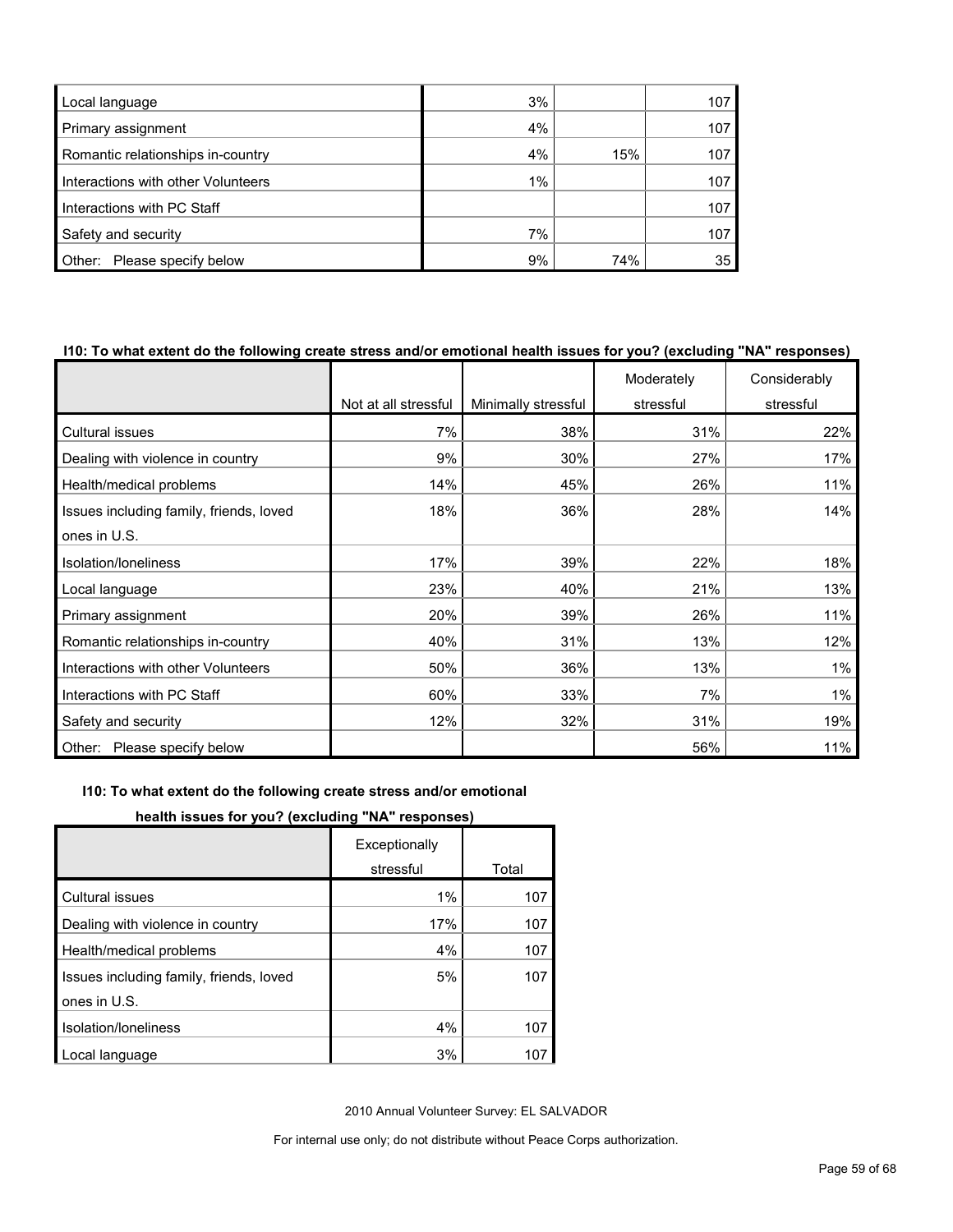| Primary assignment                 | $4\%$ | 107 |
|------------------------------------|-------|-----|
| Romantic relationships in-country  | $4\%$ | 9   |
| Interactions with other Volunteers | $1\%$ | 107 |
| Interactions with PC Staff         |       | 107 |
| Safety and security                | 7%    | 107 |
| Other: Please specify below        | 33%   |     |

#### **I10.TEXT: Description of "other" stress factor**

|                                                | Percent | Number |  |
|------------------------------------------------|---------|--------|--|
| Open-ended results. Not responsive to request. |         |        |  |
|                                                |         |        |  |
|                                                |         |        |  |
|                                                |         |        |  |
|                                                |         |        |  |
|                                                |         |        |  |
|                                                |         |        |  |
|                                                |         |        |  |
|                                                |         |        |  |
|                                                |         |        |  |
|                                                |         |        |  |
| Total                                          | 100%    | 107    |  |

NOTE: Long PCV descriptions of "other" factors may have be cut off in this table. The complete text is available upon request from OSIRP.

| wave mant an er are typical mayo in which you cope with outcool |                      |                                       |                                 |  |  |
|-----------------------------------------------------------------|----------------------|---------------------------------------|---------------------------------|--|--|
|                                                                 | <b>PCV Responses</b> | % Using This<br><b>Stress Reducer</b> | <b>Total PCVs</b><br>Responding |  |  |
| Friends/family in U.S.                                          | 99                   | 93%                                   |                                 |  |  |
| Leave community for a time                                      | 85                   | 80%                                   |                                 |  |  |
| Pursue personal hobbies/interests                               | 85                   | 80%                                   |                                 |  |  |
| PCVs outside my community                                       | 83                   | 78%                                   |                                 |  |  |
| Participate in sports/exercise                                  | 73                   | 69%                                   |                                 |  |  |
| Co-workers/friends (not PCVs)                                   | 60                   | 57%                                   |                                 |  |  |
| Get involved in other projects                                  | 60                   | 57%                                   |                                 |  |  |
| My host family                                                  | 39                   | 37%                                   |                                 |  |  |
| PC in-country staff                                             | 35                   | 33%                                   |                                 |  |  |
| Meditate                                                        | 24                   | 23%                                   |                                 |  |  |

#### **I11: Please mark all of the typical ways in which you cope with stress.**

2010 Annual Volunteer Survey: EL SALVADOR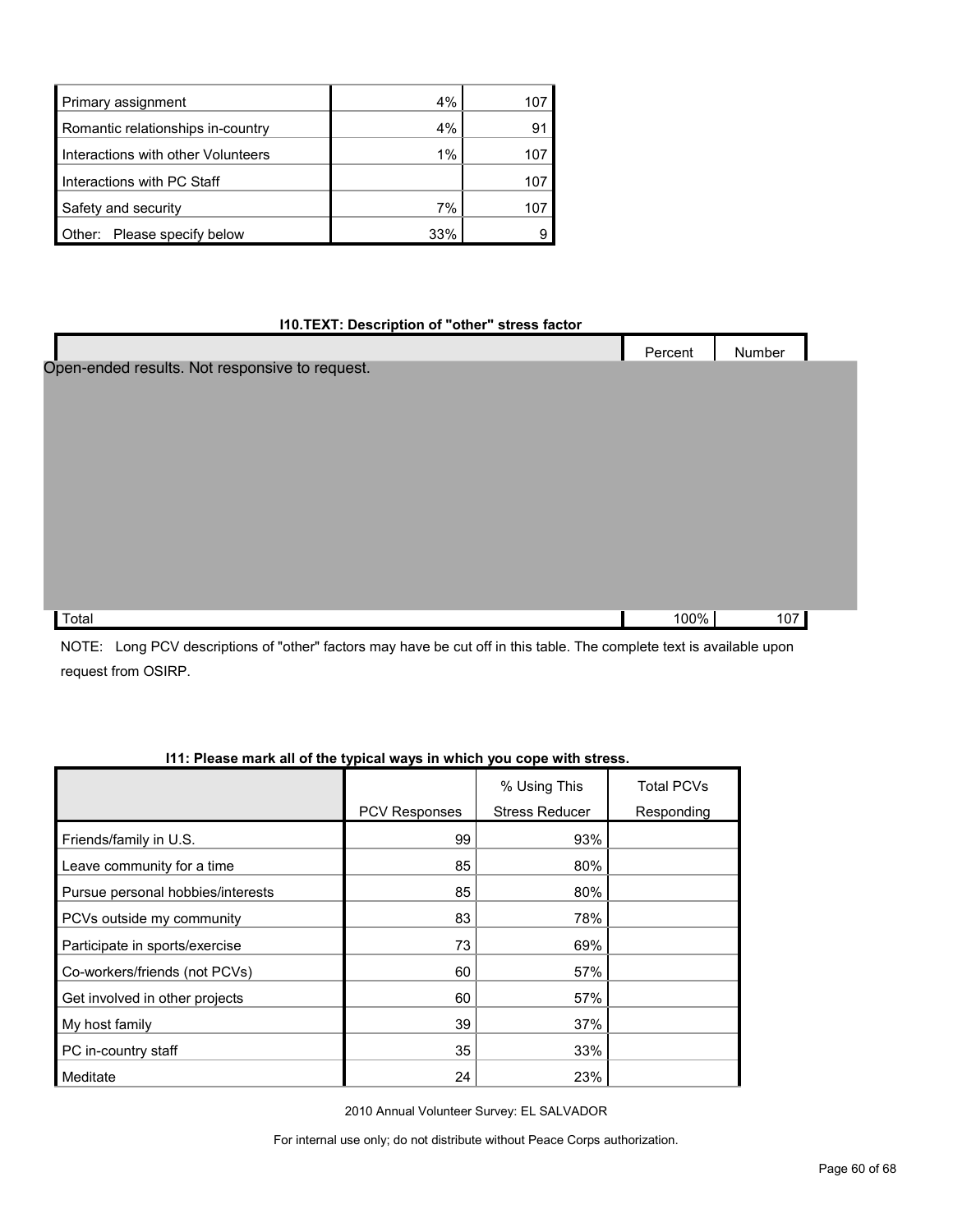| PCVs in my community               | 20 | 19% |     |
|------------------------------------|----|-----|-----|
| Pray                               | 17 | 16% |     |
| Other activities                   | 8  | 8%  |     |
| <b>Others</b>                      |    | 7%  |     |
| Attend individual/group counseling | 5  | 5%  |     |
| Peer Support Network               | 3  | 3%  |     |
| Office of Special Services         | ົ  | 2%  |     |
| Total                              |    |     | 106 |

\*Percents total to more than 100% since Volunteers were asked to "mark all that apply."

| 111: Others I talk with to reduce stress       |         |        |  |  |  |
|------------------------------------------------|---------|--------|--|--|--|
|                                                | Percent | Number |  |  |  |
| Open-ended results. Not responsive to request. |         |        |  |  |  |
|                                                |         |        |  |  |  |
|                                                |         |        |  |  |  |
|                                                |         |        |  |  |  |
|                                                |         |        |  |  |  |
|                                                |         |        |  |  |  |
|                                                |         |        |  |  |  |
|                                                |         |        |  |  |  |
|                                                |         |        |  |  |  |
| Total                                          | 100%    | 107    |  |  |  |

| 111: Other activities to reduce stress         |         |        |  |  |  |
|------------------------------------------------|---------|--------|--|--|--|
|                                                | Percent | Number |  |  |  |
| Open-ended results. Not responsive to request. |         |        |  |  |  |
| Total                                          | 100%    | 107    |  |  |  |

2010 Annual Volunteer Survey: EL SALVADOR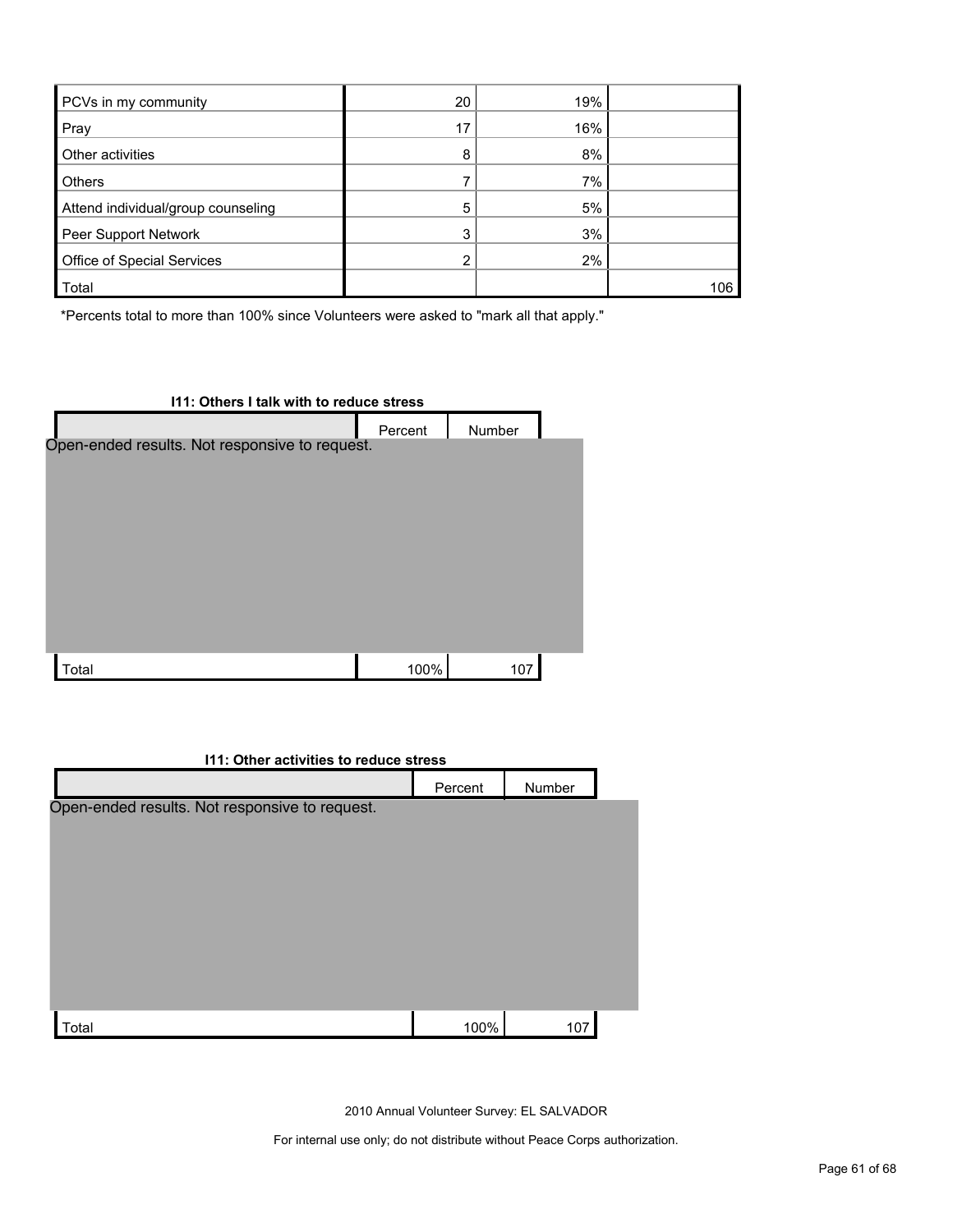## **I8: When asked about ways of coping with stress, Volunteers who**

**answered "No stress"** 

|                     |     | Yes, I have no |       |
|---------------------|-----|----------------|-------|
|                     | NA  | stress         | Total |
| <b>I11.NOSTRESS</b> | 99% | 1%             |       |

## <span id="page-61-0"></span>**J. Overall Assessment of Your Peace Corps Service**

This section reports Volunteers' level of satisfaction with their Peace Corps service and their expectations about completing their service.

#### **J1: How personally rewarding do you find your--?**

|                                    | Not at all | Minimally | Adequately | Considerably | Exceptionally | Total |
|------------------------------------|------------|-----------|------------|--------------|---------------|-------|
| Overall Peace Corps service        |            | 10%       | 19%        | 35%          | 36%           | 105   |
| Community involvement              |            | 6%        | 27%        | 41%          | 27%           | 105   |
| Experience with other Volunteers   | 2%         | 9%        | 22%        | 41%          | 27%           | 105   |
| Work with counterparts/community   | 2%         | 20%       | 32%        | 30%          | 16%           | 105   |
| partners                           |            |           |            |              |               |       |
| Experience with other host country |            | 8%        | 21%        | 47%          | 25%           | 105   |
| nationals                          |            |           |            |              |               |       |

NOTE: See the Open-Ended Responses Report for PCV comments on J7 "What has been the best aspect of your PC service?"

#### **J2: Today, would you make the same decision to join the Peace Corps?**

|            | No | Probably.<br>not | Possibly | Probably | Definitely | $\tau$ otal |
|------------|----|------------------|----------|----------|------------|-------------|
| 410<br>∟ ا |    | 3%               | 7%       | 23%      | 68%        | 105         |

#### **J3: Would you recommend Peace Corps service to others you think are qualified?**

|                       | No | Probably not | Possibly | Probably | Definitelv | Total |
|-----------------------|----|--------------|----------|----------|------------|-------|
| $\mathsf{I}$<br>- ს ა |    | $1\%$        | 10%      | 20%      | 70%        | 105   |

2010 Annual Volunteer Survey: EL SALVADOR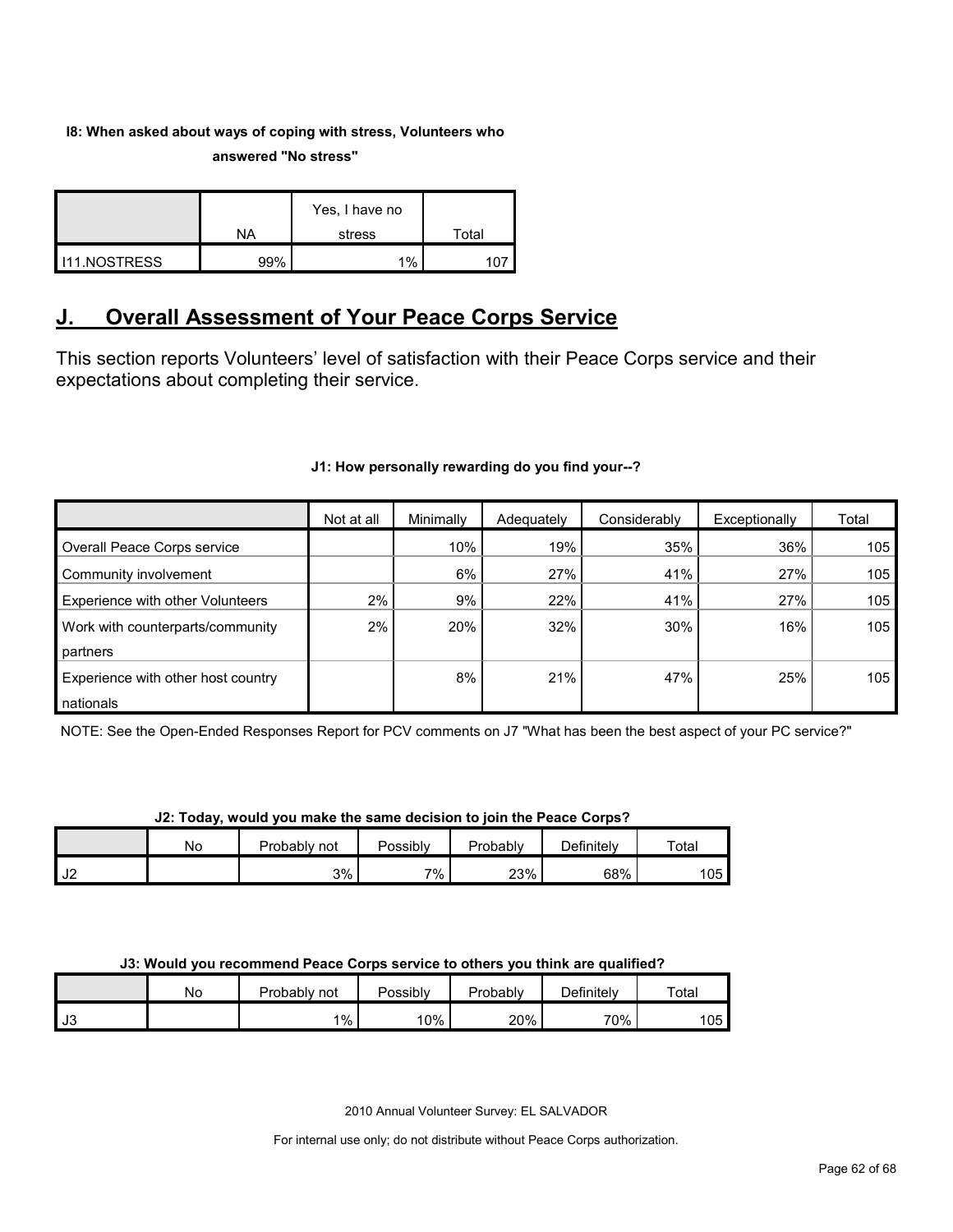**J4: Do you intend to complete your Peace Corps service?**

|    | No | Not sure | $\mathsf{v}_{\mathsf{es}}$ | Might extend | ™otal |
|----|----|----------|----------------------------|--------------|-------|
| J4 |    | 3%       | 69%                        | 29%          | 105   |

**J5: Would your host country benefit most if the Peace Corps program was---?**

|    |              |         | Refocused/redesig |                  |          |       |
|----|--------------|---------|-------------------|------------------|----------|-------|
|    | Discontinued | Reduced | ned               | Maintained as is | Expanded | Total |
| J5 |              | 3%      | 27%               | 38%              | 32%      | 105   |

NOTE: See the Open-Ended Responses Report for PCV comments on J6 "How can the PC better address the needs of your host country?"

## <span id="page-62-0"></span>**K. Demographics and Factors Affecting Extensions**

This section reports on the age and gender of all respondents. It also reports on the importance Volunteers place on various factors that may influence their decision to extend or not extend their service beyond two years. Volunteers who answered that they either were considering an extension or were already serving beyond two years were asked to rate nine "motivating" factors and nine "challenging" factors. Volunteers could also write in any of their own motivating or challenging factors not included in the list.

| K1: What is your age? |           |         |     |       |  |
|-----------------------|-----------|---------|-----|-------|--|
|                       | $20 - 29$ | $30-49$ | 50+ | Total |  |
| AGE3qrp               | 94%       | 4%      | 2%  | 105   |  |

**K2: What is your gender?**

|               | Female | Male | $\tau$ otal |  |
|---------------|--------|------|-------------|--|
| <b>GENDER</b> | 52%    | 48%  | 101         |  |

Other demographic tables are available upon request

#### **K8: Are you considering a 3rd year extension?**

|           | Percent | Number |
|-----------|---------|--------|
| <b>No</b> | 55%     | 58     |

2010 Annual Volunteer Survey: EL SALVADOR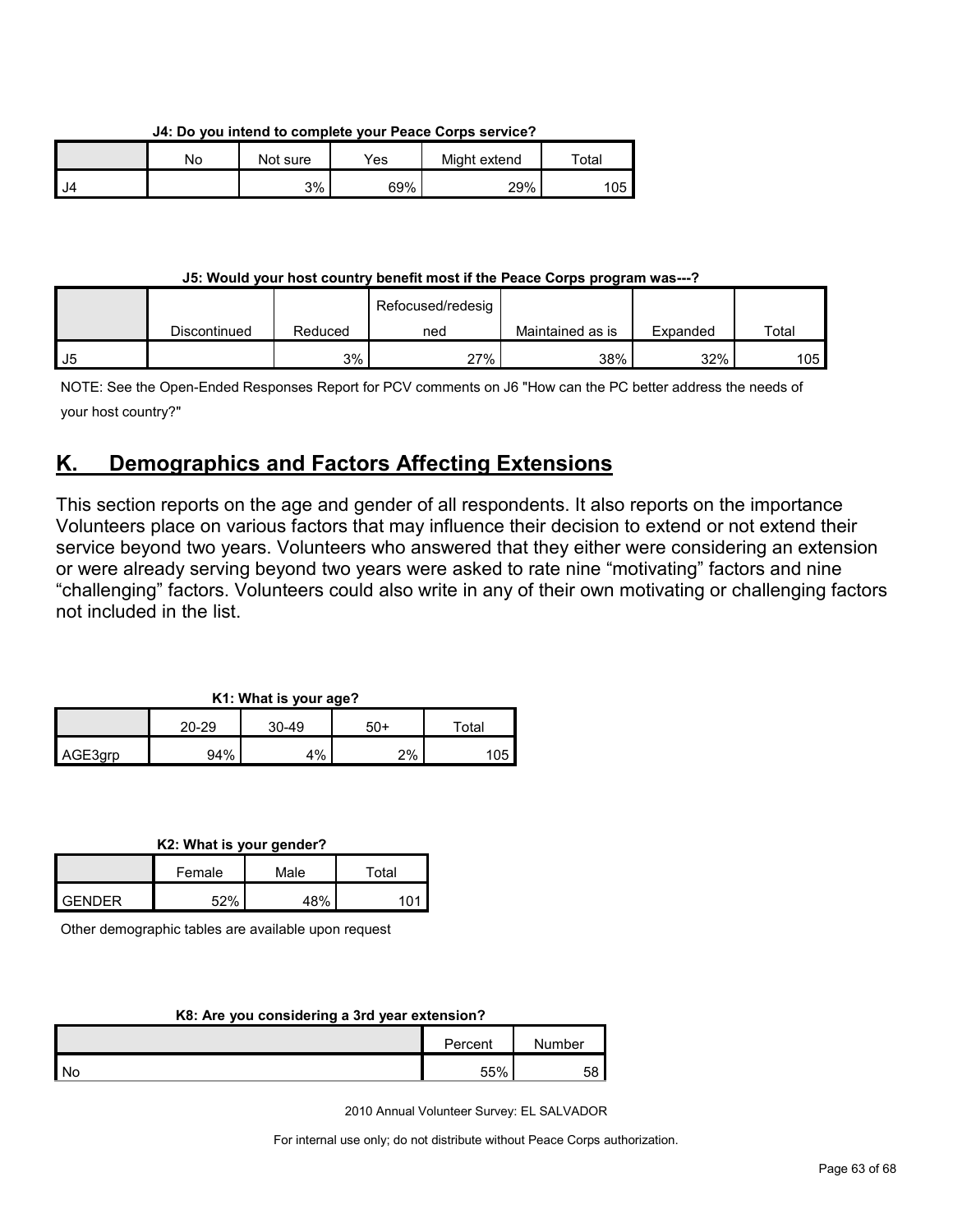| May extend beyond my original COS date       | 32%  |     |
|----------------------------------------------|------|-----|
| I am now serving beyond my original COS date | 12%  |     |
| l Total                                      | 100% | 105 |

#### **Ext Q1: Comparison of Reasons for Extending by Importance to PCVs Who May Extend Beyond COS**

|                                                         |               | Somewhat  |           |           |       |
|---------------------------------------------------------|---------------|-----------|-----------|-----------|-------|
|                                                         | Not Important | important | Important | <b>NA</b> | Total |
| Ability to partner with an NGO and/or government        | 18%           | 35%       | 41%       | 6%        | 34    |
| counterpart                                             |               |           |           |           |       |
| Additional financial compensation (higher living        | 12%           | 38%       | 50%       |           | 34    |
| allowance, etc.)                                        |               |           |           |           |       |
| Flexibility to design my extension assignment           | 9%            | 32%       | 59%       |           | 34    |
| Opportunity for more substantive work                   |               | 21%       | 79%       |           | 34    |
| Opportunity to finish or be more productive in my       | 6%            | 12%       | 82%       |           | 34    |
| project                                                 |               |           |           |           |       |
| Opportunity to serve in a different site, country or    | 41%           | 21%       | 32%       | 6%        | 34    |
| project                                                 |               |           |           |           |       |
| Opportunity to take on additional responsibilities with | 21%           | 32%       | 44%       | 3%        | 34    |
| PC at post                                              |               |           |           |           |       |
| Recognition of excellent performance                    | 41%           | 29%       | 29%       |           | 34    |
| Support from local Peace Corps staff                    | 21%           | 26%       | 53%       |           | 34    |
| Other:<br>Please specify below                          | 11%           |           | 11%       | 78%       | 9     |

NOTE: This table includes only PCVs who answered K8="May extend beyond my original COS date"

#### **Ext Q1: Comparison of Reasons for Extending by Importance to PCVs Serving an Extension**

|                                                   |               | Somewhat  |           |     |                 |
|---------------------------------------------------|---------------|-----------|-----------|-----|-----------------|
|                                                   | Not Important | important | Important | NA. | Total           |
| Ability to partner with an NGO and/or government  | 31%           | 23%       | 31%       | 15% | 13              |
| counterpart                                       |               |           |           |     |                 |
| Additional financial compensation (higher living  | 31%           | 23%       | 46%       |     | 13 <sub>l</sub> |
| allowance, etc.)                                  |               |           |           |     |                 |
| Flexibility to design my extension assignment     | 8%            | 15%       | 69%       | 8%  | 13              |
| Opportunity for more substantive work             |               | 23%       | 77%       |     | 13              |
| Opportunity to finish or be more productive in my |               | 8%        | 85%       | 8%  | 13              |
| project                                           |               |           |           |     |                 |

2010 Annual Volunteer Survey: EL SALVADOR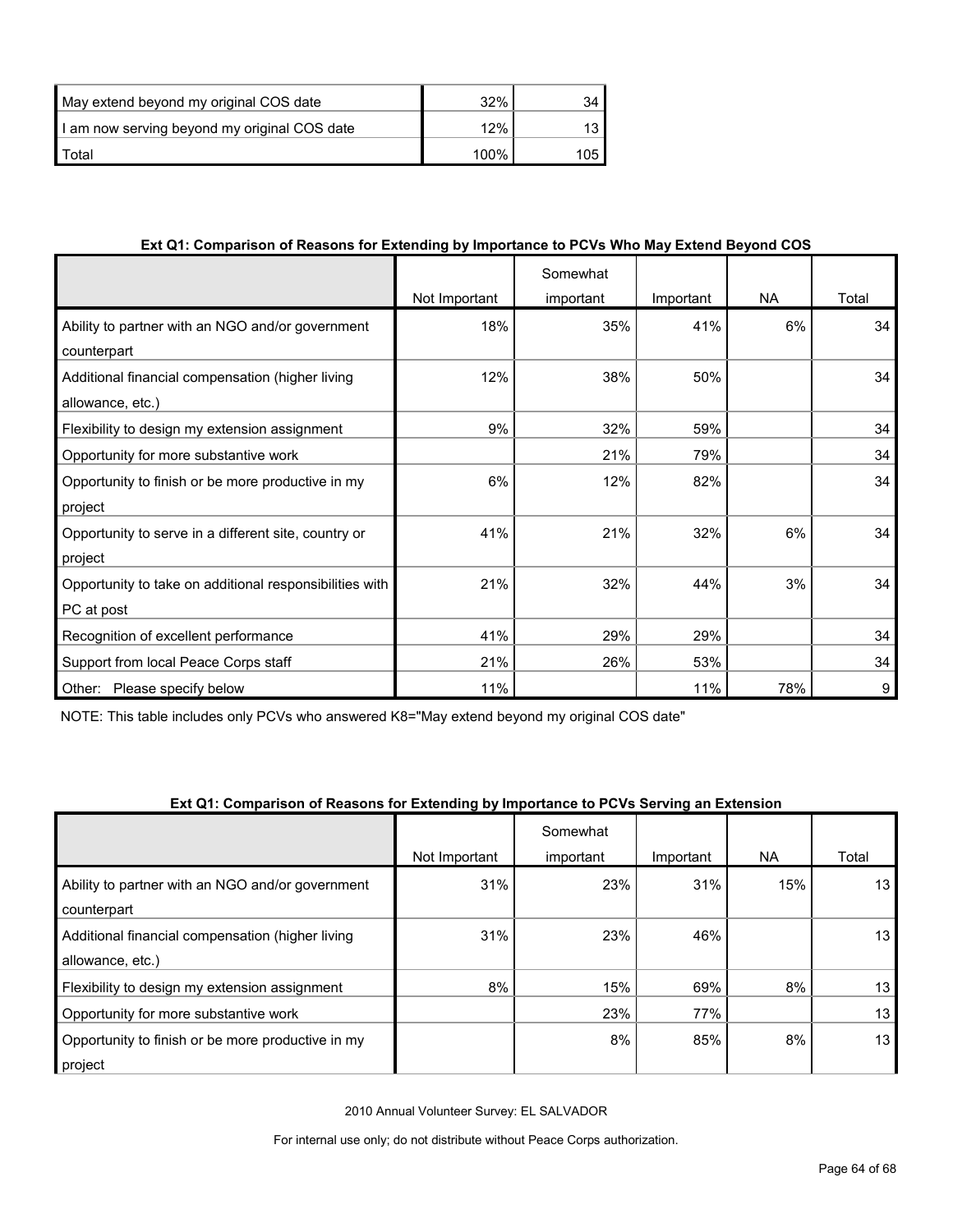| Opportunity to serve in a different site, country or<br>project | 31% | 31% | 31% | 8%  | 13             |
|-----------------------------------------------------------------|-----|-----|-----|-----|----------------|
|                                                                 |     |     |     |     |                |
| Opportunity to take on additional responsibilities with         | 38% | 15% | 46% |     | 13             |
| PC at post                                                      |     |     |     |     |                |
| Recognition of excellent performance                            | 62% |     | 38% |     | 13             |
| Support from local Peace Corps staff                            | 31% | 31% | 38% |     | 13             |
| Other:<br>Please specify below                                  |     |     | 40% | 60% | 5 <sub>1</sub> |

NOTE: This table includes only PCVs who answered K8="Now serving beyond my original COS date"

#### **Ext Q1: Comparison of Reasons for Extending by Importance to PCVs Who May Extend and PCVs Serving an Extension (excluding all "NA" responses)**

|                                                              | Are you considering a 3rd year extension? |                                        |           |       |  |  |  |
|--------------------------------------------------------------|-------------------------------------------|----------------------------------------|-----------|-------|--|--|--|
|                                                              |                                           | May extend beyond my original COS date |           |       |  |  |  |
|                                                              | Somewhat                                  |                                        |           |       |  |  |  |
|                                                              | Not Important                             | important                              | Important | Total |  |  |  |
| Ability to partner with an NGO and/or government             | 19%                                       | 38%                                    | 44%       | 32    |  |  |  |
| counterpart                                                  |                                           |                                        |           |       |  |  |  |
| Additional financial compensation (higher living             | 12%                                       | 38%                                    | 50%       | 34    |  |  |  |
| allowance, etc.)                                             |                                           |                                        |           |       |  |  |  |
| Flexibility to design my extension assignment                | 9%                                        | 32%                                    | 59%       | 34    |  |  |  |
| Opportunity for more substantive work                        |                                           | 21%                                    | 79%       | 34    |  |  |  |
| Opportunity to finish or be more productive in my project    | 6%                                        | 12%                                    | 82%       | 34    |  |  |  |
| Opportunity to serve in a different site, country or project | 44%                                       | 22%                                    | 34%       | 32    |  |  |  |
| Opportunity to take on additional responsibilities with PC   | 21%                                       | 33%                                    | 45%       | 33    |  |  |  |
| at post                                                      |                                           |                                        |           |       |  |  |  |
| Recognition of excellent performance                         | 41%                                       | 29%                                    | 29%       | 34    |  |  |  |
| Support from local Peace Corps staff                         | 21%                                       | 26%                                    | 53%       | 34    |  |  |  |
| Other: Please specify below                                  | 50%                                       |                                        | 50%       | 2     |  |  |  |

NOTE: See Open-Ended Responses Report for "other" reasons for extending beyond COS

## **Ext Q1: Comparison of Reasons for Extending by Importance to PCVs Who May Extend and PCVs Serving an Extension**

**(excluding all "NA" responses)**

|                                              | Are you considering a 3rd year extension? |           |       |  |  |  |
|----------------------------------------------|-------------------------------------------|-----------|-------|--|--|--|
| I am now serving beyond my original COS date |                                           |           |       |  |  |  |
|                                              | Somewhat                                  |           |       |  |  |  |
| Not Important                                | important                                 | Important | Total |  |  |  |

2010 Annual Volunteer Survey: EL SALVADOR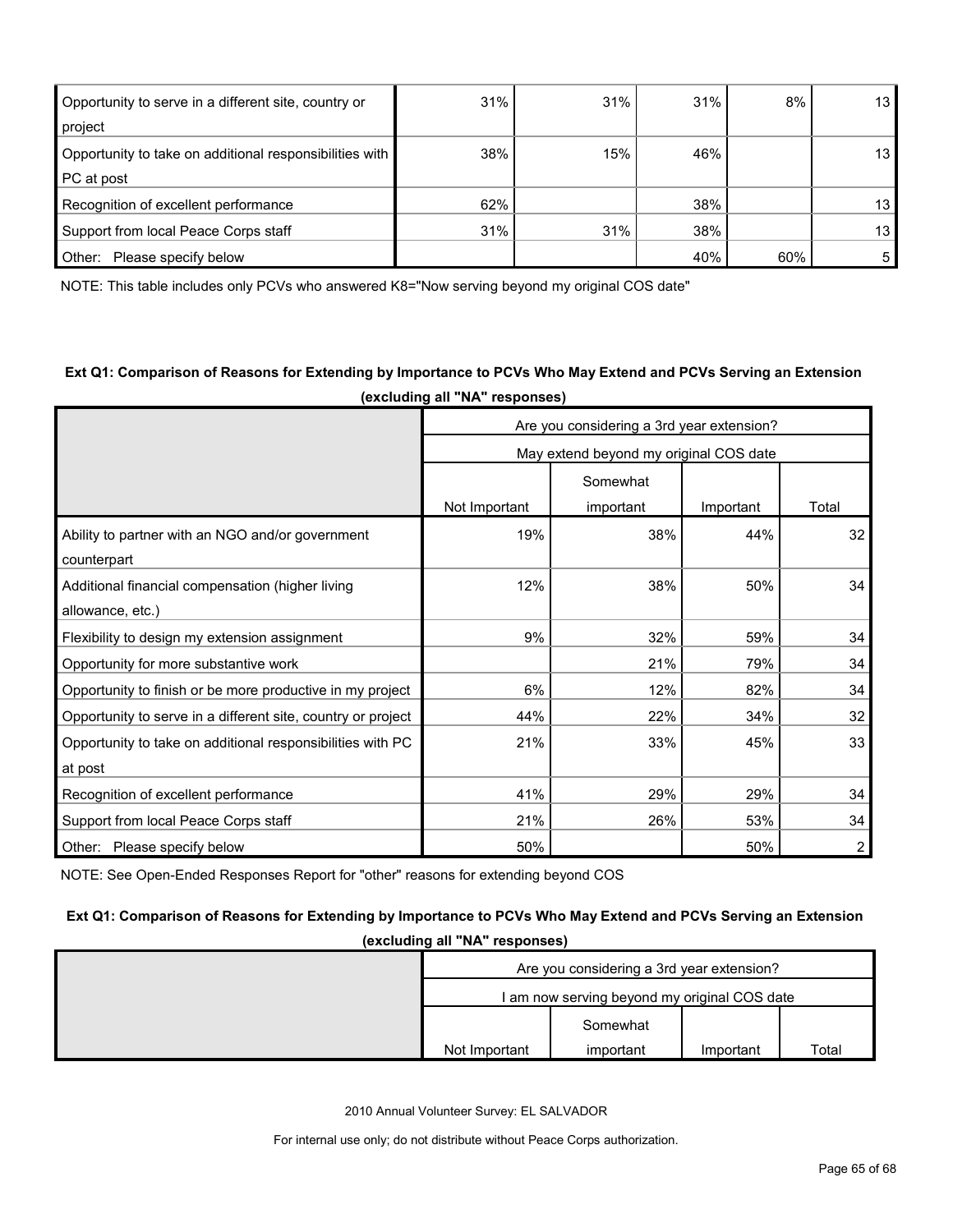| Ability to partner with an NGO and/or government             | 36% | 27% | 36%  | 11 |
|--------------------------------------------------------------|-----|-----|------|----|
| counterpart                                                  |     |     |      |    |
| Additional financial compensation (higher living             | 31% | 23% | 46%  | 13 |
| allowance, etc.)                                             |     |     |      |    |
| Flexibility to design my extension assignment                | 8%  | 17% | 75%  | 12 |
| Opportunity for more substantive work                        |     | 23% | 77%  | 13 |
| Opportunity to finish or be more productive in my project    |     | 8%  | 92%  | 12 |
| Opportunity to serve in a different site, country or project | 33% | 33% | 33%  | 12 |
| Opportunity to take on additional responsibilities with PC   | 38% | 15% | 46%  | 13 |
| at post                                                      |     |     |      |    |
| Recognition of excellent performance                         | 62% |     | 38%  | 13 |
| Support from local Peace Corps staff                         | 31% | 31% | 38%  | 13 |
| Other:<br>Please specify below                               |     |     | 100% | 2  |

NOTE: See Open-Ended Responses Report for "other" reasons for extending beyond COS

| $\sim$ . The state of the contract of the contract of the contract of the contract of the contract of $\sim$ . The contract of the contract of the contract of the contract of the contract of the contract of the contract of th |               | Somewhat  |           |           |       |
|-----------------------------------------------------------------------------------------------------------------------------------------------------------------------------------------------------------------------------------|---------------|-----------|-----------|-----------|-------|
|                                                                                                                                                                                                                                   | Not Important | important | Important | <b>NA</b> | Total |
| Adjustment to new country or site                                                                                                                                                                                                 | 26%           | 26%       | 41%       | 6%        | 34    |
| Bureaucratic challenges related to extension                                                                                                                                                                                      | 29%           | 35%       | 29%       | 6%        | 34    |
| process                                                                                                                                                                                                                           |               |           |           |           |       |
| Delaying the pursuit of professional/educational                                                                                                                                                                                  | 6%            | 35%       | 53%       | 6%        | 34    |
| opportunities                                                                                                                                                                                                                     |               |           |           |           |       |
| Family and personal reasons                                                                                                                                                                                                       | 15%           | 29%       | 53%       | 3%        | 34    |
| Feeling that I am ready to go home                                                                                                                                                                                                | 6%            | 44%       | 41%       | 9%        | 34    |
| Fellow Volunteers are leaving/have left                                                                                                                                                                                           | 39%           | 39%       | 18%       | 3%        | 33    |
| Lack of information about/difficulty defining the 3rd                                                                                                                                                                             | 35%           | 35%       | 24%       | 6%        | 34    |
| year extension role                                                                                                                                                                                                               |               |           |           |           |       |
| Lack of professional development opportunities                                                                                                                                                                                    | 26%           | 32%       | 35%       | 6%        | 34    |
| Lack of support from Peace Corps staff                                                                                                                                                                                            | 29%           | 38%       | 24%       | 9%        | 34    |
| Other: Please specify below                                                                                                                                                                                                       | 14%           |           |           | 86%       | 7     |

**Ext Q2: Comparison of Reasons for Not Extending by Importance to PCVs Who May Serve Beyond COS**

NOTE: This table includes only PCVs who answered K8="May extend beyond my original COS date"

#### **Ext Q2: Comparison of Reasons for Not Extending by Importance to PCVs Serving Beyond COS**

2010 Annual Volunteer Survey: EL SALVADOR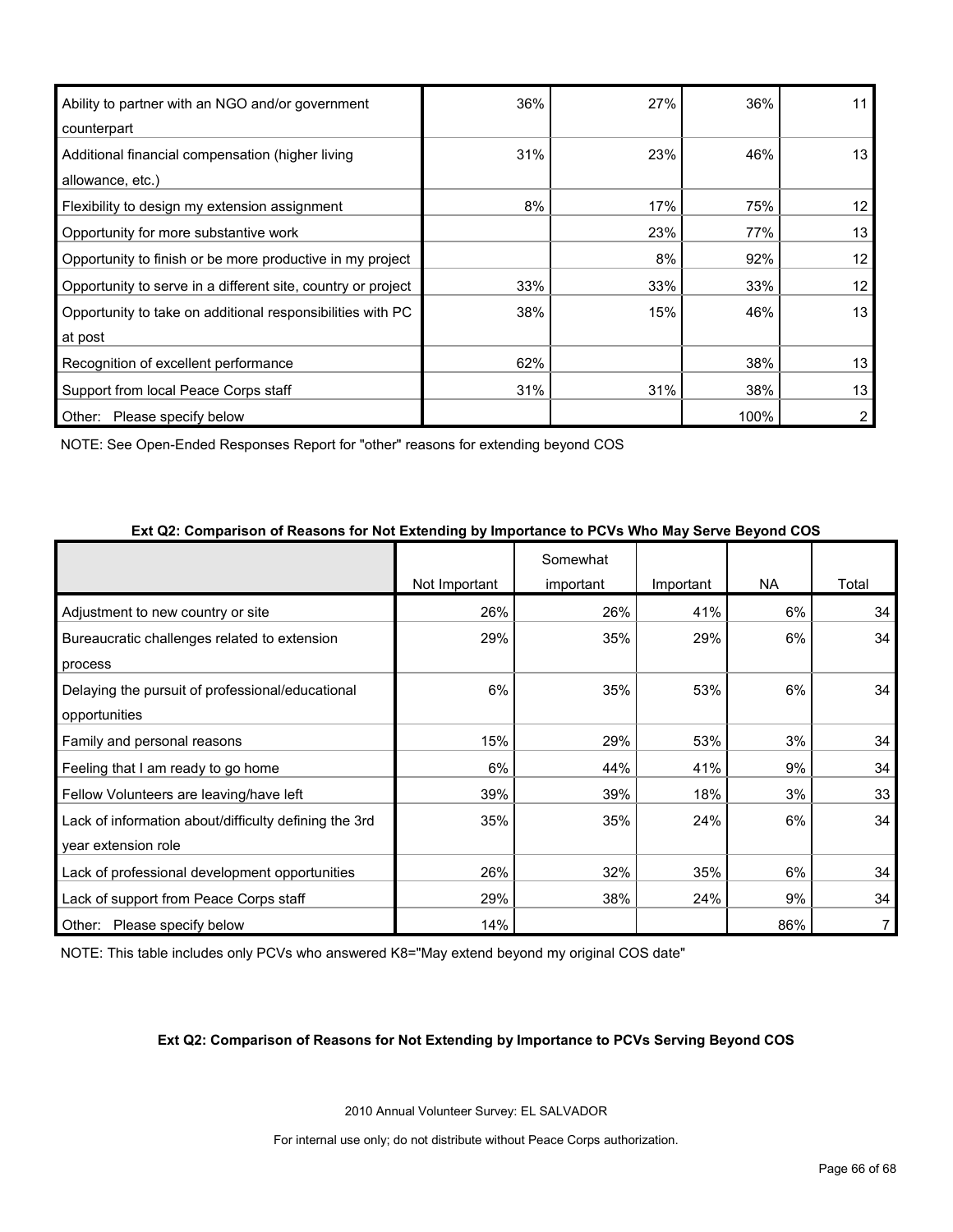|                                                       | Not Important | Somewhat<br>important | Important | NA   | Total |
|-------------------------------------------------------|---------------|-----------------------|-----------|------|-------|
| Adjustment to new country or site                     | 8%            | 8%                    | 25%       | 58%  | 12    |
| Bureaucratic challenges related to extension          | 8%            | 8%                    | 25%       | 58%  | 12    |
| process                                               |               |                       |           |      |       |
| Delaying the pursuit of professional/educational      |               | 17%                   | 25%       | 58%  | 12    |
| opportunities                                         |               |                       |           |      |       |
| Family and personal reasons                           |               | 17%                   | 25%       | 58%  | 12    |
| Feeling that I am ready to go home                    |               | 8%                    | 33%       | 58%  | 12    |
| Fellow Volunteers are leaving/have left               | 8%            | 8%                    | 25%       | 58%  | 12    |
| Lack of information about/difficulty defining the 3rd | 17%           | 17%                   | 8%        | 58%  | 12    |
| year extension role                                   |               |                       |           |      |       |
| Lack of professional development opportunities        |               | 17%                   | 25%       | 58%  | 12    |
| Lack of support from Peace Corps staff                | 8%            | 17%                   | 8%        | 67%  | 12    |
| Other: Please specify below                           |               |                       |           | 100% |       |

NOTE: This table includes only PCVs who answered K8="Now serving beyond my original COS date"

## **Ext Q2: Comparison of Reasons for Not Extending by Importance to PCVs Who May Extend and PCVs Serving an Extension (excluding all "NA" responses)**

|                                                            | Are you considering a 3rd year extension? |                                        |           |       |  |  |
|------------------------------------------------------------|-------------------------------------------|----------------------------------------|-----------|-------|--|--|
|                                                            |                                           | May extend beyond my original COS date |           |       |  |  |
|                                                            | Somewhat                                  |                                        |           |       |  |  |
|                                                            | Not Important                             | important                              | Important | Total |  |  |
| Adjustment to new country or site                          | 28%                                       | 28%                                    | 44%       | 32    |  |  |
| Bureaucratic challenges related to extension process       | 31%                                       | 38%                                    | 31%       | 32    |  |  |
| Delaying the pursuit of professional/educational           | 6%                                        | 38%                                    | 56%       | 32    |  |  |
| opportunities                                              |                                           |                                        |           |       |  |  |
| Family and personal reasons                                | 15%                                       | 30%                                    | 55%       | 33    |  |  |
| Feeling that I am ready to go home                         | 6%                                        | 48%                                    | 45%       | 31    |  |  |
| Fellow Volunteers are leaving/have left                    | 41%                                       | 41%                                    | 19%       | 32    |  |  |
| Lack of information about/difficulty defining the 3rd year | 38%                                       | 38%                                    | 25%       | 32    |  |  |
| extension role                                             |                                           |                                        |           |       |  |  |
| Lack of professional development opportunities             | 28%                                       | 34%                                    | 38%       | 32    |  |  |
| Lack of support from Peace Corps staff                     | 32%                                       | 42%                                    | 26%       | 31    |  |  |
| Other: Please specify below                                | 100%                                      |                                        |           | 1     |  |  |

NOTE: See Open-Ended Responses Report for "other" reasons for not extending beyond COS

2010 Annual Volunteer Survey: EL SALVADOR